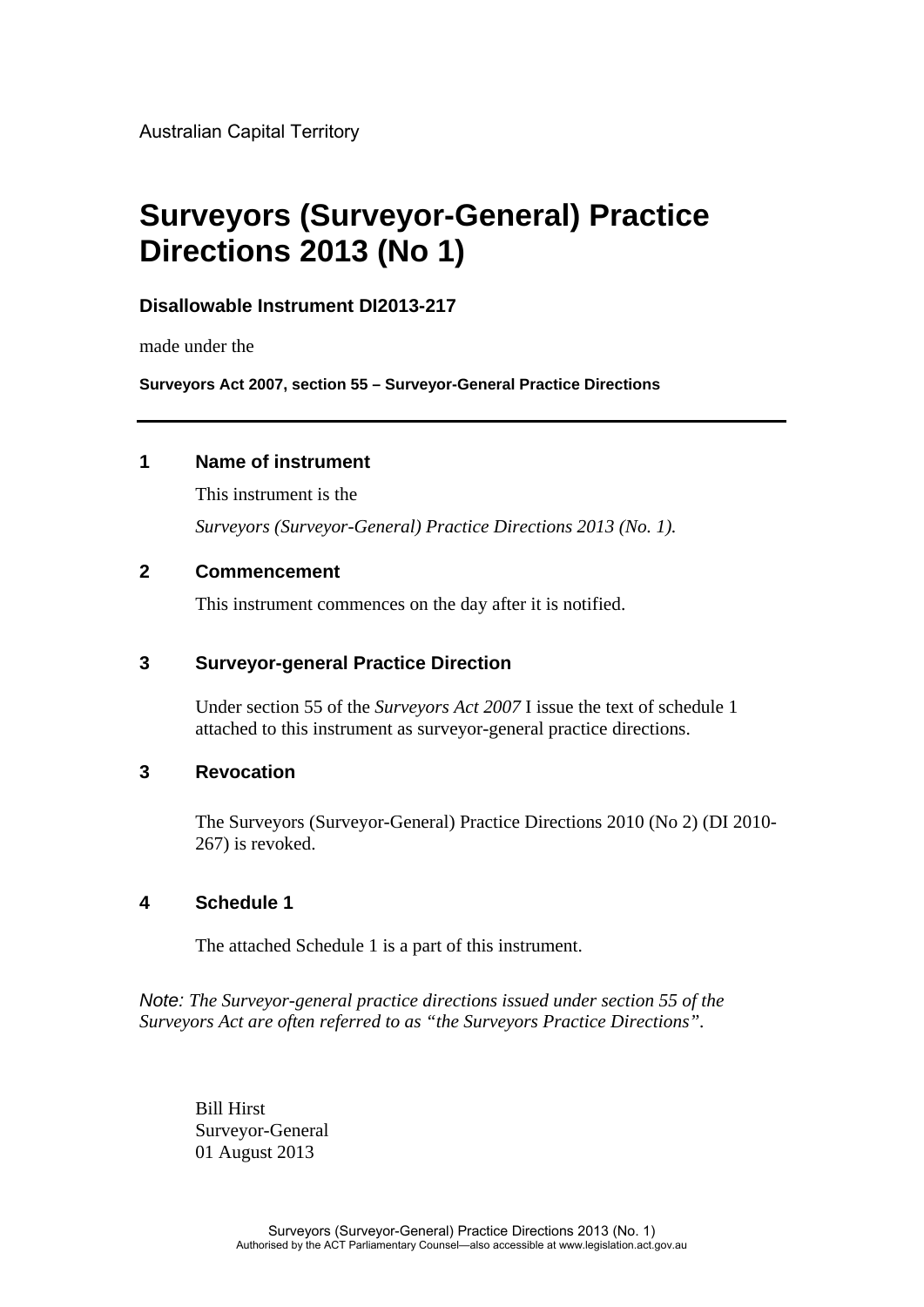**PAGE** 

# **Schedule 1**

# **Surveyor-general practice direction**

## **Contents**

| <b>Preliminary</b> | - Name, commencement, application, mining definitions,<br>Definitions (Directions 1-5)                                                                                                                                                                                                                                                          | <b>Title</b><br>Page             |
|--------------------|-------------------------------------------------------------------------------------------------------------------------------------------------------------------------------------------------------------------------------------------------------------------------------------------------------------------------------------------------|----------------------------------|
| <b>Division 1</b>  | - General Duties of a Surveyor (Directions 6-14)                                                                                                                                                                                                                                                                                                | 5                                |
| <b>Division 2</b>  | - Adoption of datum lines and bench marks<br>(Directions 15-16)                                                                                                                                                                                                                                                                                 | 7                                |
| <b>Division 3</b>  | - Measurement and Calculations (Directions 17-32)<br>Use of Equipment (Directions 17-20)<br>Subdivision A<br>Partial Surveys and Easements (Directions 21-22)<br>Subdivision B<br>Re-determination of Boundaries (Directions 23-28)<br>Subdivision C<br>Calculation and Accuracy (Directions 29-32)<br>Subdivision D                            | 8<br>8<br>8<br>9<br>10           |
| <b>Division 4</b>  | - Survey Marks and Monuments (Directions 33-45)<br>Description of Marks (Directions 33-36)<br>Subdivision A<br>Marking of Surveys (Directions 37-45)<br>Subdivision B<br>Urban (Directions 37-39)<br>Rural (Directions 40-42)<br>Urban and Rural (Directions 43-45)                                                                             | 12<br>12<br>14<br>14<br>15<br>17 |
| <b>Division 5</b>  | - Boundaries formed by tidal and non-tidal waters and<br>other natural features (Directions 46-51)                                                                                                                                                                                                                                              | 18                               |
| <b>Division 6</b>  | - Field Notes (Directions 52-59)                                                                                                                                                                                                                                                                                                                | 20                               |
| <b>Division 7</b>  | - Survey Plans (Directions 60-65)                                                                                                                                                                                                                                                                                                               | 23                               |
| <b>Division 8</b>  | - Stratum Title (Direction 66)                                                                                                                                                                                                                                                                                                                  | 24                               |
| <b>Division 9</b>  | - Community Title (Direction 67)                                                                                                                                                                                                                                                                                                                | 25                               |
|                    | <b>Division 10</b> - Unit Title (Direction 68)<br>Legislative Requirements (Direction 68)<br>Subdivision A<br>General info for unit plans (Directions 69-70)<br>Subdivision B<br>Site Plans (Directions 71-72)<br>Subdivision C<br>Floor Plans (Directions 73-74)<br>Subdivision D<br>Addition requirements (Directions 75-76)<br>Subdivision E | 25<br>25<br>26<br>26<br>27<br>28 |

## **Schedule 1: Forms 31 31 and 31 and 31 and 31 and 31 and 31 and 31 and 31 and 31 and 31 and 31 and 31 and 31 and 31 and 31 and 31 and 31 and 31 and 31 and 31 and 31 and 31 and 32 and 32 and 32 and 32 and 32 and 32 and 32 a**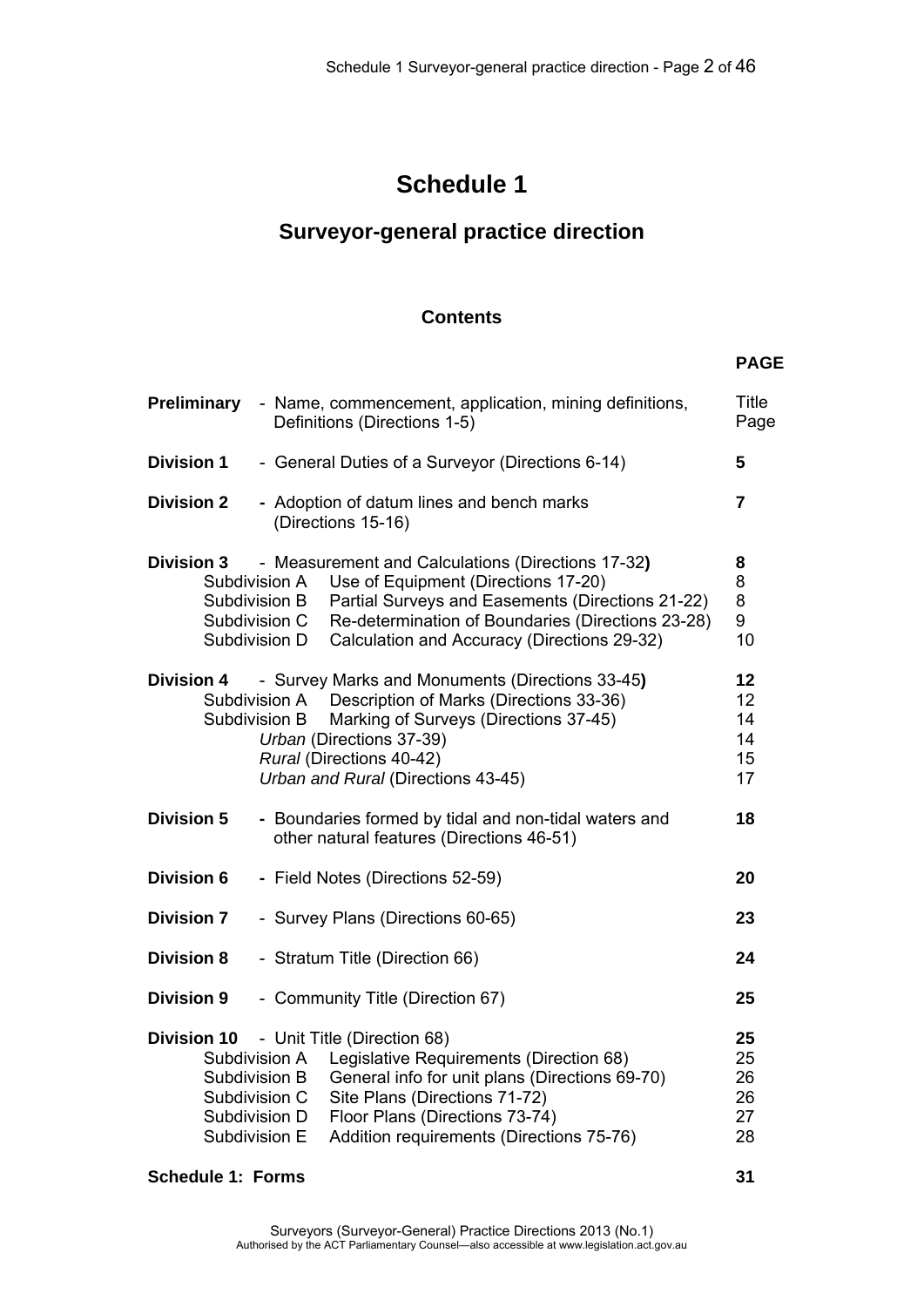| <b>Schedule 2: Definition of ACT Survey Grid Coordinates</b> | 32  |
|--------------------------------------------------------------|-----|
| <b>Schedule 3: Unit Plan Diagrams</b>                        | 33  |
| Schedule 4: Supervision of persons by a Registered Surveyor  | 43. |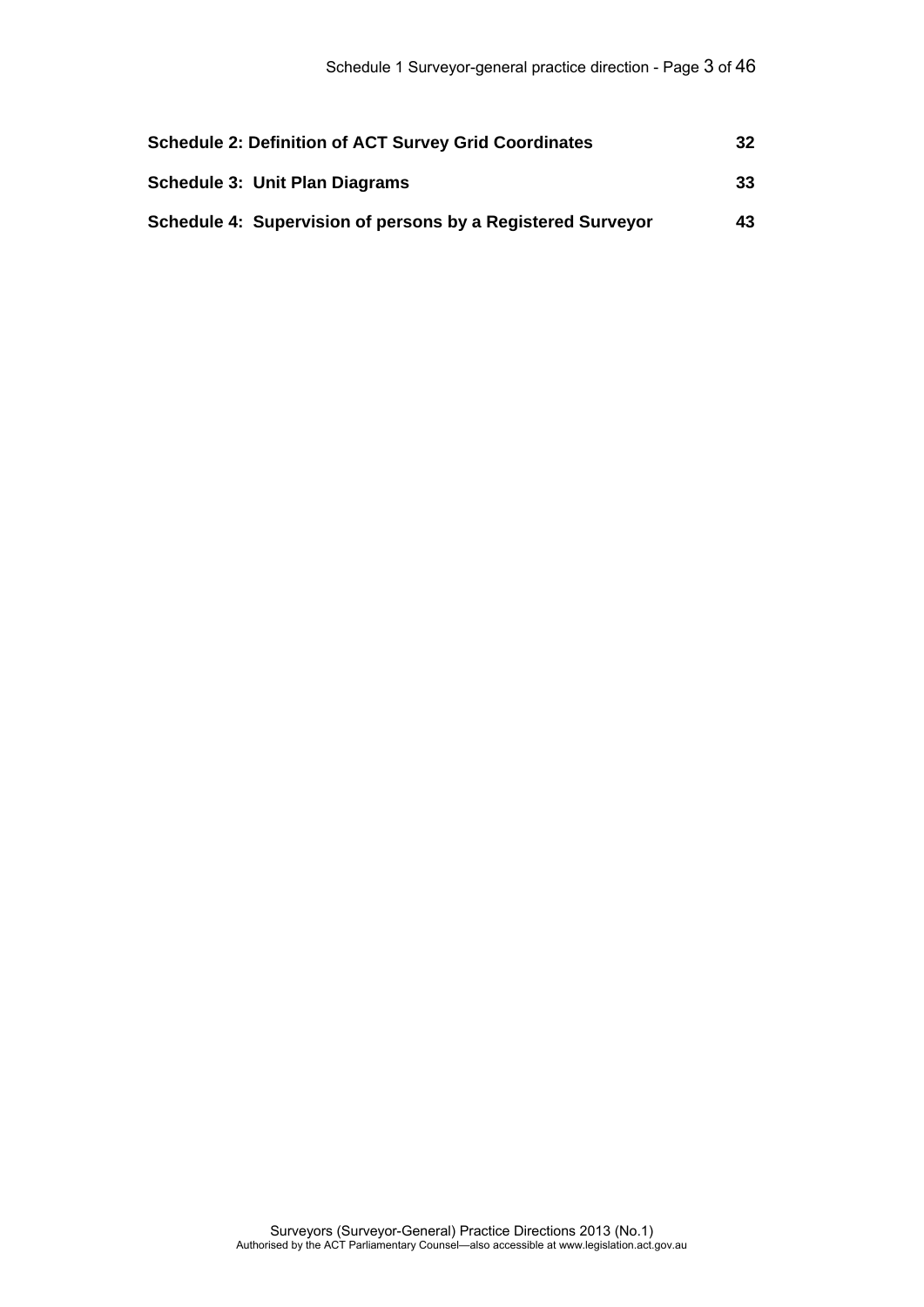# **Preliminary Continued**

| Mining surveys     | 4. | Not used                                                                                                                                                                                                                                                                                                                       |
|--------------------|----|--------------------------------------------------------------------------------------------------------------------------------------------------------------------------------------------------------------------------------------------------------------------------------------------------------------------------------|
| <b>Definitions</b> | 5. | In these directions, unless the contrary intention appears:                                                                                                                                                                                                                                                                    |
|                    |    | <b>ACT Standard Grid Coordinates:</b><br>See Schedule 2                                                                                                                                                                                                                                                                        |
|                    |    | 'AHD' means Australian Height Datum as defined in the<br>National Mapping Council (now ANZLIC) Special<br>Publication 10 (NMC SP10) published in May 1971.                                                                                                                                                                     |
|                    |    | 'Appropriate accuracy' means such accuracy as is<br>reasonably possible of attainment in any particular survey.                                                                                                                                                                                                                |
|                    |    | 'Control Survey' means a high accuracy geodetic survey or<br>a breakdown of a high accuracy geodetic survey<br>established for the purpose of setting out any other survey<br>or to which any existing survey can be related, shown on a<br>plan signed by a registered surveyor and available from a<br>government authority. |
|                    |    | 'Control Mark' means a survey mark of a durable nature<br>established and maintained as part of a horizontal or vertical<br>control survey network.                                                                                                                                                                            |
|                    |    | 'Co-ordinated Reference Mark' or 'CRM' means a reference<br>mark, registered by a government authority, which has been<br>or will be connected to a control survey such that co-<br>ordinates derived from that control survey have been or will<br>be attributed to the mark.                                                 |
|                    |    | 'Established Survey Control Mark' means a survey mark<br>that has a horizontal positional accuracy equal to or better<br>than Class C as defined in SP1                                                                                                                                                                        |
|                    |    | 'GNSS' means Global Navigation Satellite System<br>(including GPS)                                                                                                                                                                                                                                                             |
|                    |    | 'GPS' means Global Positioning System.                                                                                                                                                                                                                                                                                         |
|                    |    | 'Guidelines' means guidelines for surveyors authorised by<br>the Surveyor-General, or his predecessors, and available<br>via:                                                                                                                                                                                                  |
|                    |    | http://www.actpla.act.gov.au/tools resources/maps land su<br>rvey/surveying data/surveyors information                                                                                                                                                                                                                         |
|                    |    | 'Identification Survey' means a survey of a previously<br>measured parcel of land made for the purpose of re-<br>identification of the boundaries of that land and of their                                                                                                                                                    |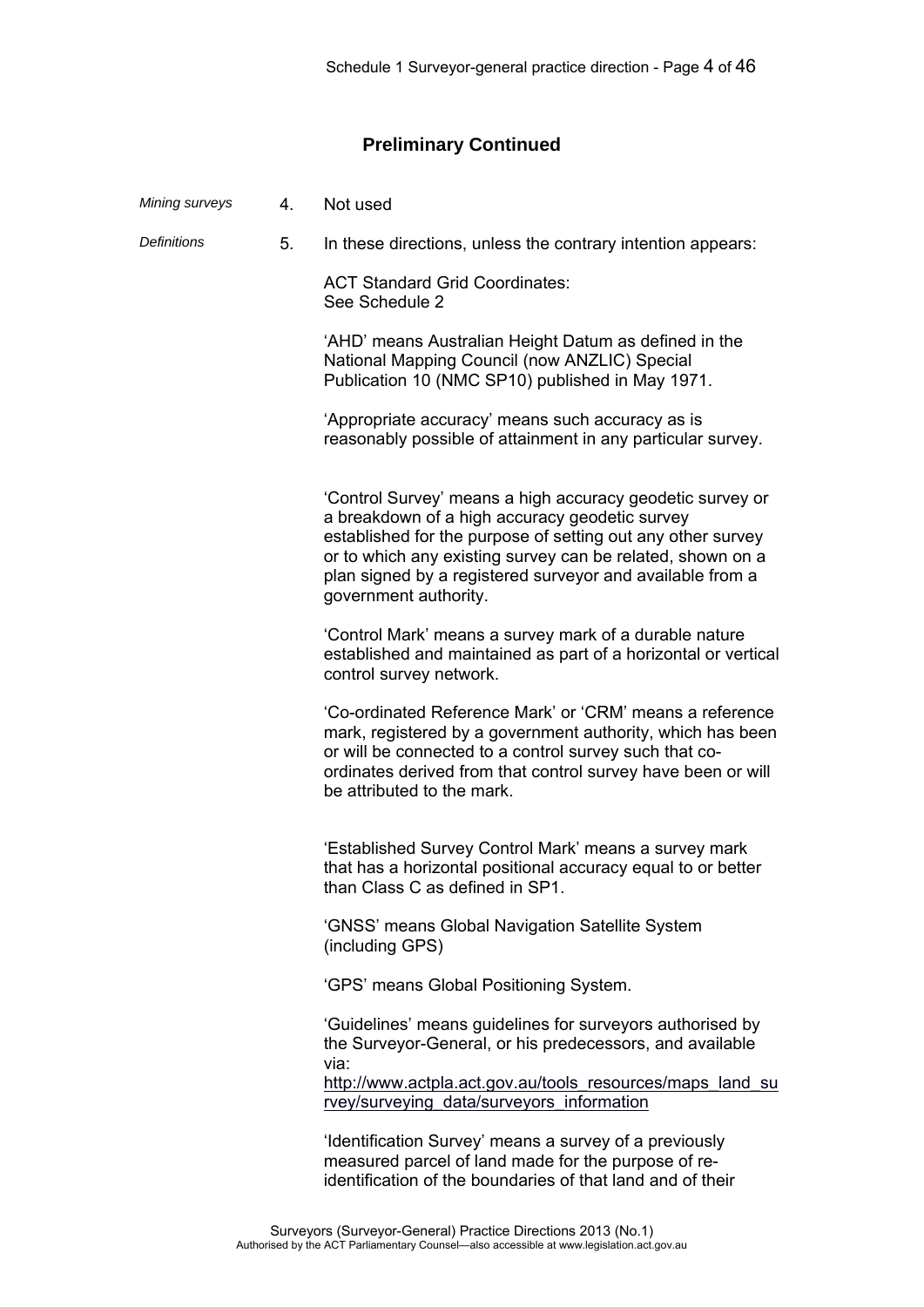location in relation to relevant improvements and interests. An identification survey cannot be used to create new boundaries.

 'Monument' means a natural or artificial object, or a point on a natural or artificial object, that is shown on an existing survey plan held by a public authority which is used for the purpose of locating or relocating a boundary or point in a survey.

 'Mean High Water Mark' means the line of mean high tide between the ordinary high-water spring and ordinary highwater neap tides.

 'Plan' means any drawing or record, signed by a registered surveyor, of either a partial or complete survey of land.

 'Reference Mark' means a durable survey mark of the kind referred to in Direction 34 (1) and connected by measurement to a corner, angle, line mark or tangent point of any survey.

 'Rural Survey' means a survey, as defined by the Act, other than an urban survey, of land within the Territory.

 'SP1' means the publication titled *Standards and Practices for Control Surveys (SP1)* version 1.7 published by the Inter-Governmental Committee on Surveying and Mapping in 2007.

 'Stratum' means any parcel of land consisting of a space of any shape below, on or above the surface of the land or partly below and partly above the surface of the land, all dimensions of which are limited.

'Survey/Land Survey' is defined in the Act.

 'Survey Mark' means any mark placed in accordance with these Directions or shown on a plan of a survey.

 'Surveyor-General' means the person occupying the position of Surveyor-General of the Australian Capital Territory.

'The Act' means the Surveyors Act 2007.

 'Urban Survey' means a survey, as defined by the Act, of land within the Territory for urban development, as defined by the Planning and Development Act 2007.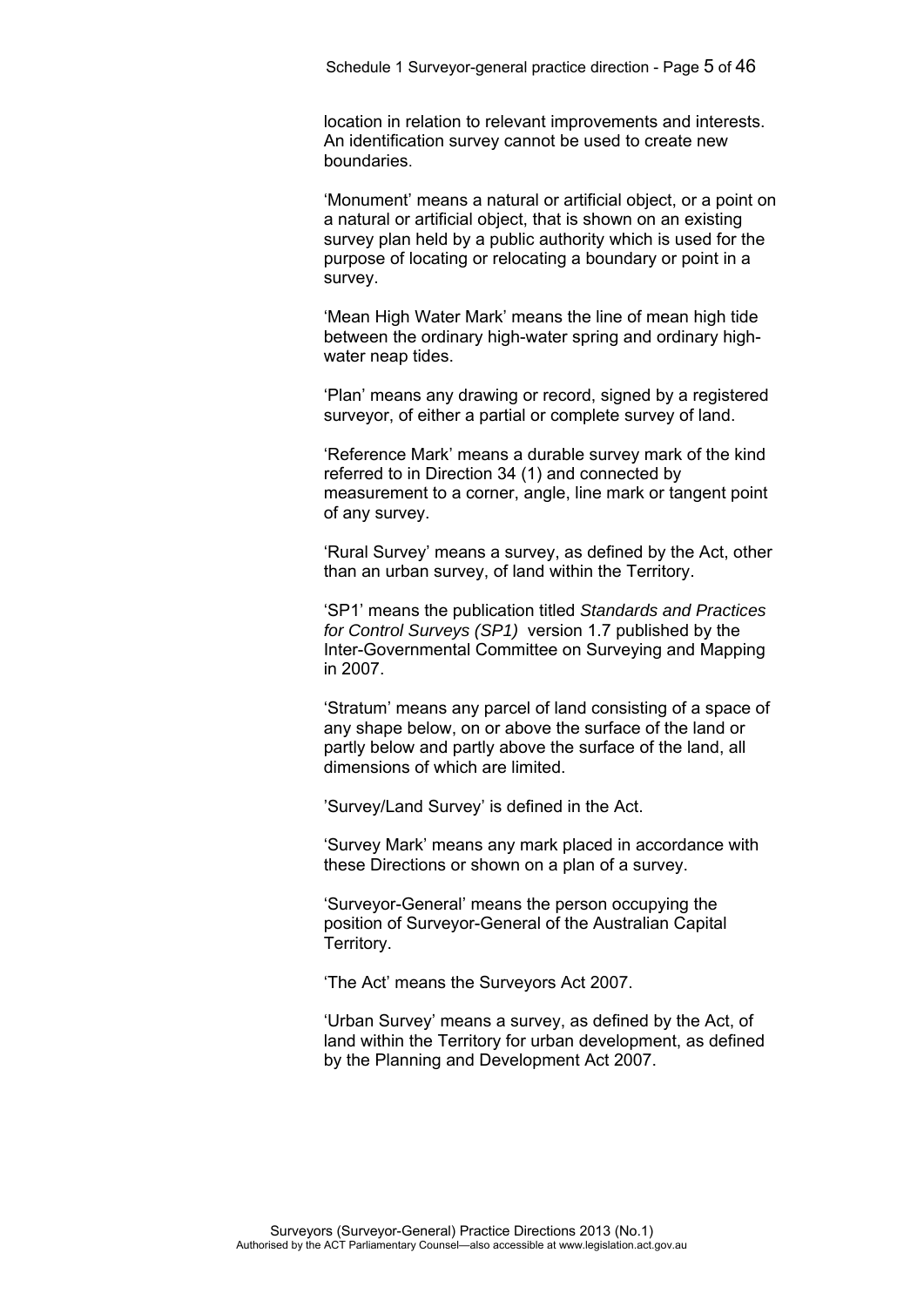# **Division I – General Duties of a Surveyor**

| General provisions<br>for undertaking a<br>survey | 6.  | When undertaking a survey in accordance with these<br>Directions the surveyor shall:                                                                                                                                                                                                                                                   |
|---------------------------------------------------|-----|----------------------------------------------------------------------------------------------------------------------------------------------------------------------------------------------------------------------------------------------------------------------------------------------------------------------------------------|
|                                                   |     | during the course of the survey locate or relocate<br>$(a)$ (i)<br>with appropriate accuracy the boundaries of the<br>land surveyed;                                                                                                                                                                                                   |
|                                                   |     | (ii) place or if required replace such survey marks as<br>are required by that survey considering the purpose<br>of the survey;                                                                                                                                                                                                        |
|                                                   |     | (iii) determine with appropriate accuracy the position of<br>all monuments relevant to the survey; and                                                                                                                                                                                                                                 |
|                                                   |     | (iv) in the absence of adjacent surface reference marks,<br>determine with appropriate accuracy connections to<br>kerbs as laid;                                                                                                                                                                                                       |
|                                                   |     | (b) make complete field notes of the survey in accordance<br>with Division 6 of these Directions; and                                                                                                                                                                                                                                  |
|                                                   |     | (c) if so required prepare a plan of the land surveyed and if<br>necessary a report on the survey.                                                                                                                                                                                                                                     |
| Power of entry                                    | 7.  | A written notice of intention to enter upon land given under<br>section 45 of the Act shall be in or to the effect of Form 1 in<br>Schedule 1 to these Directions.                                                                                                                                                                     |
| Survey search<br>information                      | 8.  | A surveyor shall procure all information necessary to<br>(1) locate or relocate the boundaries of any land surveyed;<br>and                                                                                                                                                                                                            |
|                                                   |     | (2) connect the survey to control marks where required by<br>these directions                                                                                                                                                                                                                                                          |
| Requisition                                       | 9.  | (1) A surveyor must promptly answer, and comply with, any<br>requisitions from the Surveyor-General or Registrar<br>General.                                                                                                                                                                                                           |
|                                                   |     | (2) After certification of the plan by the Surveyor-General<br>amendments shall be made by striking through the<br>erroneous information and inserting the correct<br>information.                                                                                                                                                     |
|                                                   |     | (3) Amendments and additional information added to a plan<br>shall be initialled and dated by the surveyor.                                                                                                                                                                                                                            |
| Surveys not<br>requiring strict<br>accuracy       | 10. | (1) A surveyor may make a survey for a purpose not<br>requiring strict accuracy under arrangement made<br>between the surveyor and the surveyor's client and in<br>such a manner and with such marking as may be agreed<br>upon between them. A sketch made in accordance with<br>this Direction shall show monuments as approximately |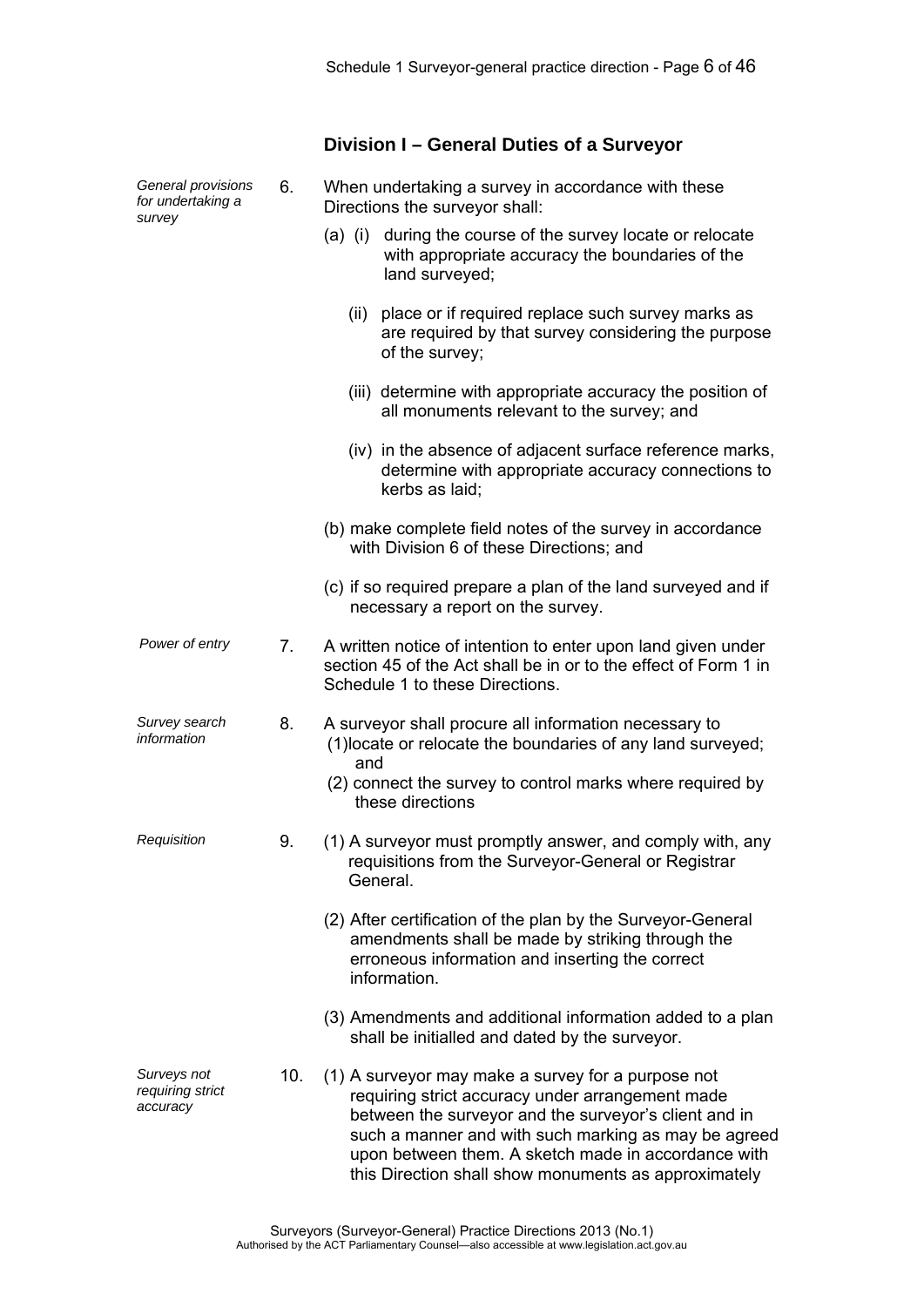located.

| (2) Where a survey is made in accordance with this         |  |
|------------------------------------------------------------|--|
| Direction the surveyor shall endorse on the sketch a       |  |
| certificate in or to the effect of Form 2 in Schedule 1 to |  |
| these Directions.                                          |  |

- (3) Where a survey is made in accordance with this Direction no other provision of these Directions shall apply in respect thereof.
- 11. (1) A surveyor may make:
	- (a) an Identification Survey in such a manner as may be required by the nature of such survey; and
	- (b) a survey requiring the remarking of a previously surveyed parcel of land in such a manner and with such marks in such positions as may be specially required by the client, but such survey shall not include a survey required in connection with any disposition of land or of any interest in land.
	- (2) Where such a survey is made in accordance with this Direction, the provision of Directions 6 (a)(i), (ii), (iii), (b), 8, 12, 13, 14, 17, 22(2), and 52 to 59 both inclusive (but no other provision of these Directions) shall apply in respect thereof.
	- (3) Surveys made in accordance with this Direction are not surveys of lesser accuracy as described in Direction 10.
- *Lodging of plans* 12. (1) Plans or sketches prepared in association with surveys made under Directions 10 and 11 may be lodged with the Surveyor-General who shall keep a register of all such plans.
	- (2) Notwithstanding section (1) above, plans of Identification Surveys required under the provisions of Section 43 (2) Building Act 2004 approval purposes must be lodged with the Surveyor-General.
- *Requirements for supervision* 13. No requirements of these Directions shall be construed as to allow any survey to be made by other than a registered surveyor or without the supervision of a registered surveyor.

*Identification surveys or re-marking* 

> Surveyors (Surveyor-General) Practice Directions 2013 (No.1) Authorised by the ACT Parliamentary Counsel—also accessible at www.legislation.act.gov.au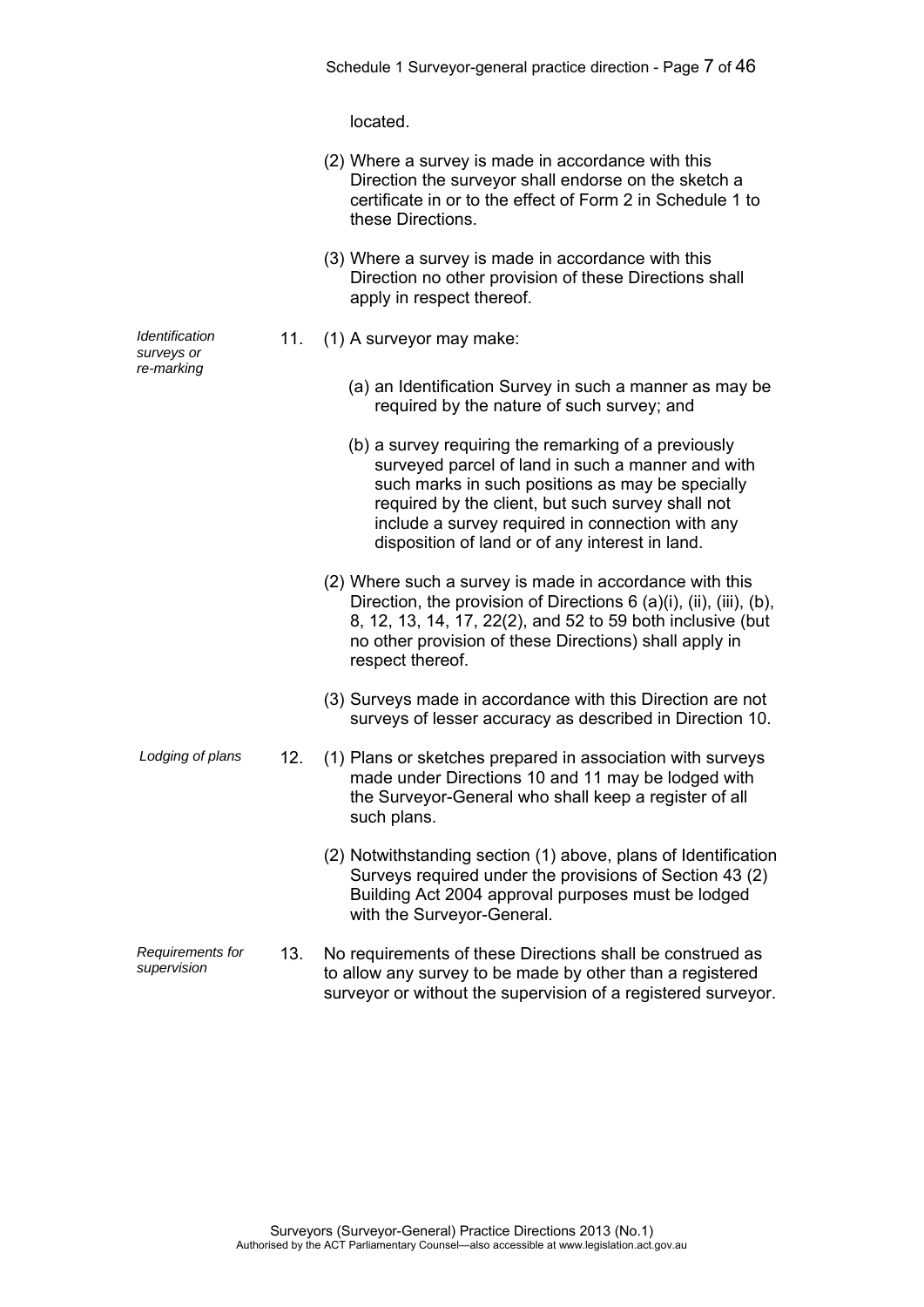- *Supervision* 14. (1) A surveyor:
	- a. Is solely responsible for surveys carried out under his or her supervision; and
	- b. Should exercise a standard of supervision that will ensure the survey reflects his or her professional responsibilities and complies with all relevant statutes including these directions.
	- (2) Supervision shall be carried out in accordance with Schedule 4 of these directions

### **Division 2 – Adoption of Datum Line and Bench Marks**

| Datum line for<br>orientation | 15. | (1) Before adopting a line as the datum for orientation of a<br>survey, a surveyor shall determine and confirm the<br>position of the marks defining such line.                                                                                                                                                           |
|-------------------------------|-----|---------------------------------------------------------------------------------------------------------------------------------------------------------------------------------------------------------------------------------------------------------------------------------------------------------------------------|
|                               |     | (2) The bearing used for the orientation of the survey shall:                                                                                                                                                                                                                                                             |
|                               |     | (a) where possible and practical, be calculated from co-<br>ordinate values of established survey control marks.<br>Such coordinates shall be obtained from the ACT<br>Government Survey Control Mark Register within 3<br>months before the completion of the survey and be<br>accurate to Class C Order 3 or better; or |
|                               |     | (b) be taken from a registered or approved survey plan<br>either directly or by calculations from stated<br>dimensions; or                                                                                                                                                                                                |
|                               |     | be obtained from GNSS observations; or<br>(c)                                                                                                                                                                                                                                                                             |
|                               |     | (d) be obtained from astronomical observations.                                                                                                                                                                                                                                                                           |
|                               |     | (3) The bearing adopted under subclause 2(a) must be<br>verified by angular connection, and (if practicable)<br>distance connection, to at least one other established<br>survey control mark.                                                                                                                            |
|                               |     | (4) Whenever possible the defining marks adopted in<br>accordance with subclause (2)(b) above shall be<br>contained within a single registered or approved survey.                                                                                                                                                        |
| <b>Bench marks</b>            | 16. | Reduced levels should be obtained, and bench marks<br>should be placed, in accordance with Survey Guideline No.<br>2.                                                                                                                                                                                                     |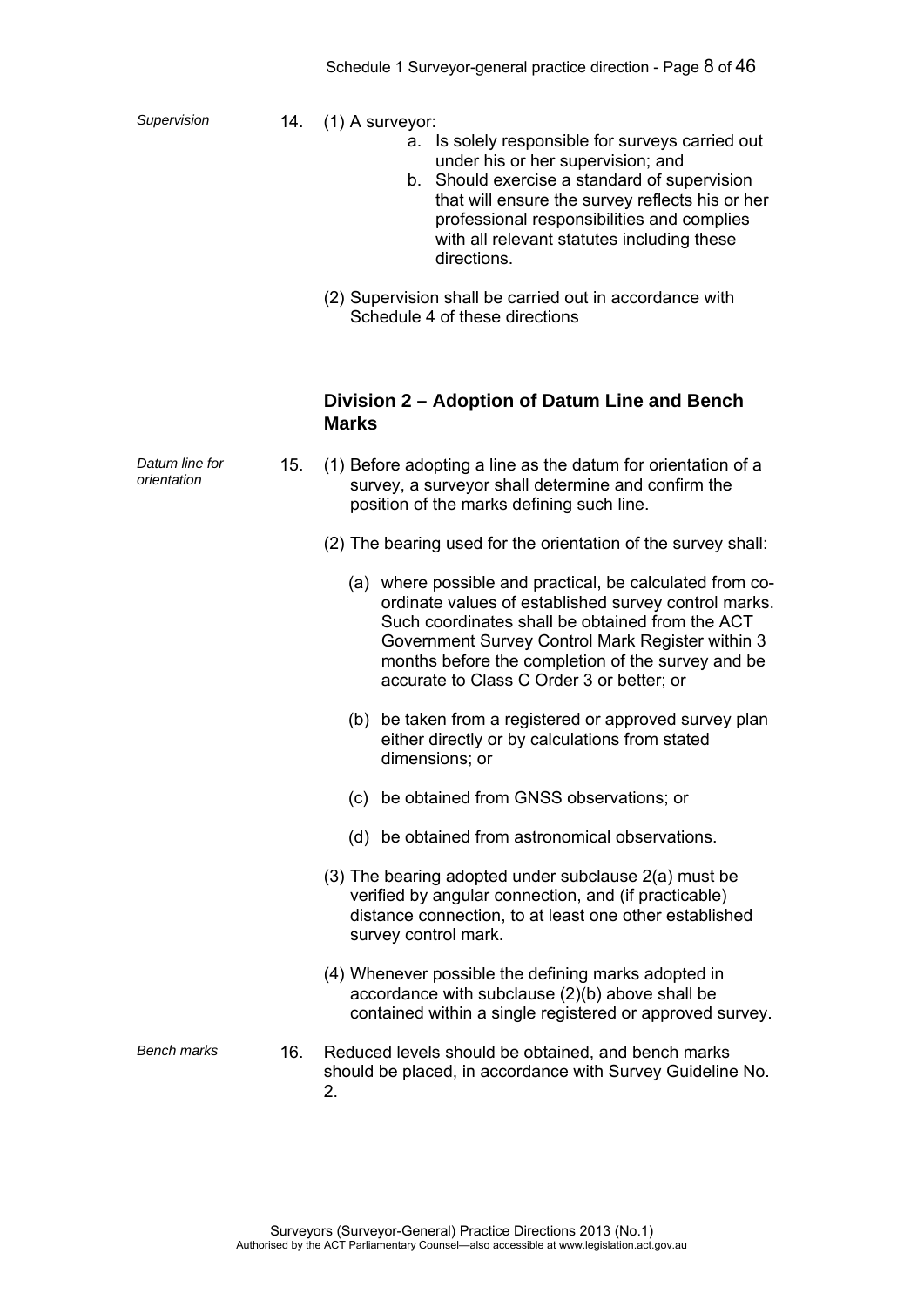### **Division 3 – Measurement and Calculations**

#### **Subdivision A - Use of Equipment**

*Standardisation and calibration of equipment*  17. (1) In making a survey, the surveyor shall ensure that all equipment used in the survey is in accurate adjustment, standardised and properly calibrated. (2) Electronic distance measuring equipment must be calibrated at least once every 12 months and immediately after repairs on a certified baseline established by or acceptable to the Surveyor-General. (3) GNSS equipment must be verified at least once every 12 months, and immediately after repairs, on a geodetic network approved by the Surveyor-General. (4) Details and results of a calibration or verification of equipment used for making a survey are to be supplied to the Surveyor-General on request. *Surveys using GNSS*  18. (1) When making a survey of other than an irregular natural boundary using GNSS equipment, a surveyor must use an approved GNSS surveying technique that will achieve an accuracy required by direction 31. (2) When making a survey of an irregular natural boundary using GNSS equipment, a surveyor must use an approved GNSS surveying technique so that each change of course or direction of the boundary is determined with appropriate accuracy. (3) The procedures used when operating GNSS must be in a manner approved by the Surveyor-General, and the details and results of the observation reductions are to be supplied to the Surveyor-General on request. *Use of direct measurements*  19. A surveyor shall measure all boundaries and lines by the most direct method that is reasonable and practicable. *Use of remote sensing or photogrammetric methods*  20. Notwithstanding the provisions of Direction 19, the Surveyor-General may authorise the determination of natural boundaries by photogrammetric methods, or by a remote-sensing method approved by the Surveyor-General. **Subdivision B – Partial Surveys and Easements**  *Partial surveys* 21. If surveying part of the land in a document of title, the surveyor shall connect such part by actual measurement to monuments or points having a known relation to a corner of the land in the title.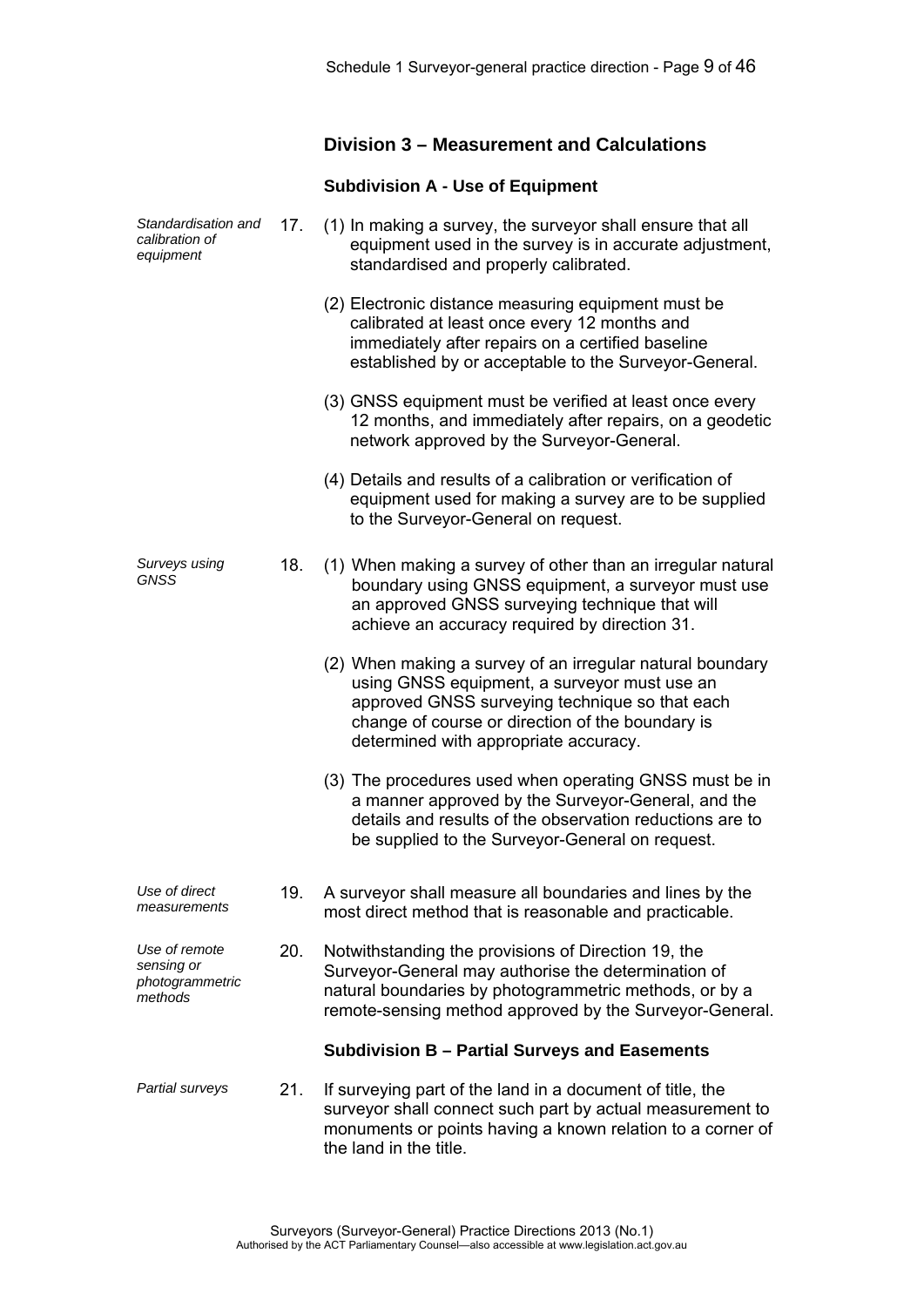*Location of easements or proposed easements* 

- 22. (1) Where the land being surveyed is subject to or it is proposed that it be subject to any form of easement the surveyor shall connect such easement or proposed easement by measurement to essential relevant monuments and where practical to corners of the parcel in which the easement is or is to be located.
	- (2) The surveyor shall show on the plan the essential dimensions of the site and shall note it thereon as 'easement' or 'proposed easement' as appropriate, provided that the essential dimensions to be shown on the plan need not be determined by measurement of the boundaries of the easement or proposed easement unless the circumstances so require.
	- (3) The essential dimensions referred to in subclause (2) above must be sufficient to allow a check closure of such dimensions.

#### **Subdivision C – Re-determination of Boundaries**

- *Adoption of original*  23. In the absence of evidence to the contrary, where a surveyor makes a resurvey of land in a Crown Grant or Crown Lease or part thereof the boundaries as originally marked on the ground shall be adopted as the true boundaries, even though the bearings and lengths appearing in a relevant plan or document do not agree with those between the corresponding monuments.
- *Location of irregular boundaries* 24. (1) Where an irregular fence, wall or other structure must be used to define a boundary a surveyor shall traverse it and place the angle points of the boundary in such a way that the boundary shall follow the material of the fence, wall or structure at the surface of the ground.
	- (2) Unless it is impractical to do so, angle points in the irregular fence, wall or other structure shall be substantially marked by the surveyor, and the nature of the mark shown on the plan.
	- (3) The surveyor shall indicate on the survey plan the age, nature and construction material of the structure, as at the date of survey. Where the construction material is a paling fence, the construction material need not be specified.
- *Variation from original dimensions to be shown*  25. Where a corner peg and reference mark or control mark are found a surveyor shall determine the bearing and distance between them, and if a difference from the original reference is disclosed the surveyor shall decide from other evidence which of the monuments to adopt, and shall note details of such evidence and difference on the plan.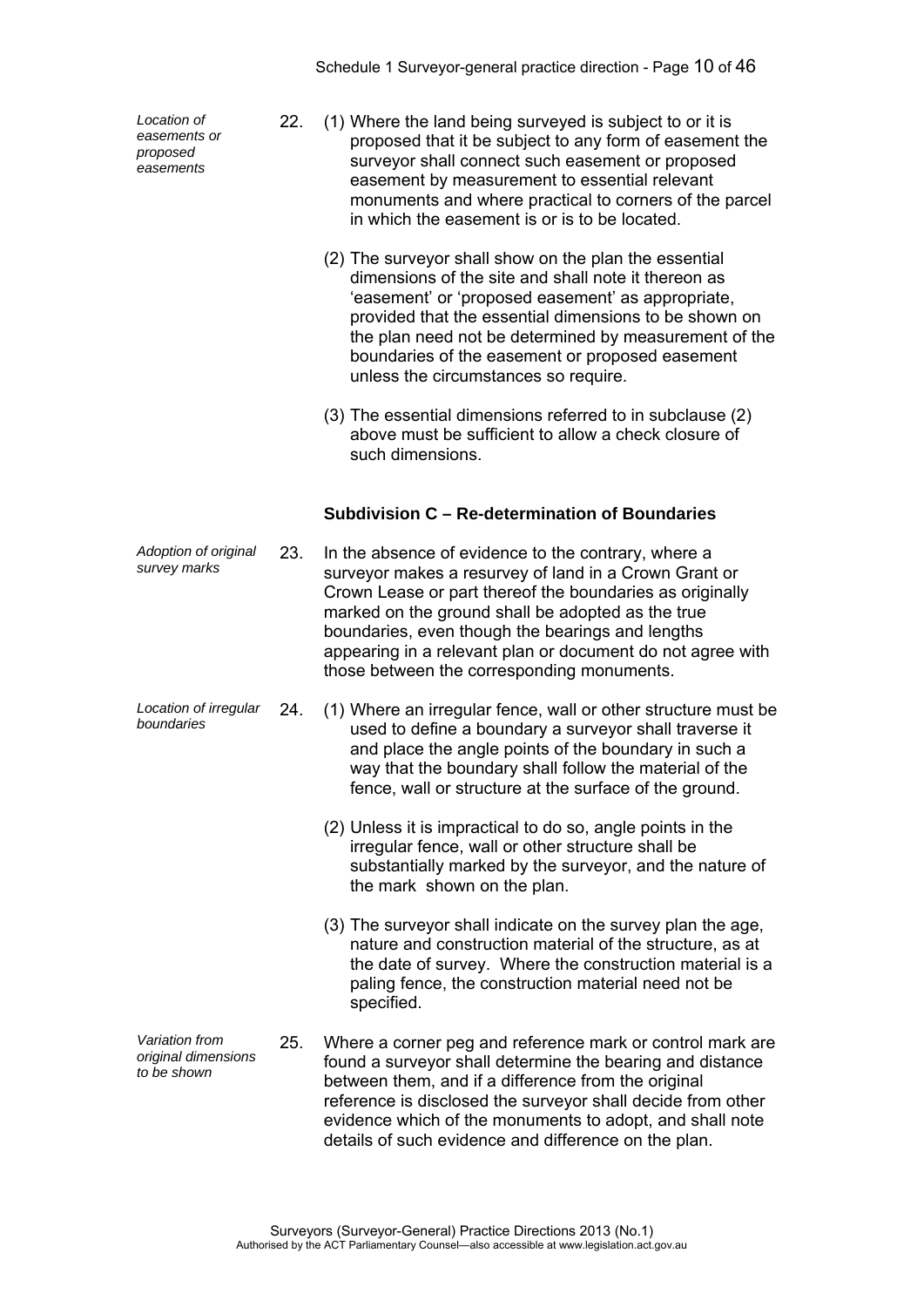*Practice to be adopted where original marks are missing or disturbed* 

*Disclosure of excess or shortage*

*Reference to old marks to be shown on field notes and plans* 

- 26. Where monuments of an original survey are missing or disturbed the surveyor shall determine the boundaries and corners of the subject land by measurement in correct relation to boundaries of adjacent parcels of land and parcels of land on opposite sides of roads, and to fences, and to such other evidence of correct location as may be found after full investigation and inquiry.
- 27. (1) Where a measurement discloses a boundary of land surveyed to be longer or shorter than is indicated in the document of title to such land a surveyor shall verify the length of such boundary and record appropriate entries in field notes, and show in such notes and on any plan of the survey the monuments adopted.
	- (2) In the absence of monuments defining the land surveyed a surveyor shall indicate whether there is sufficient land available to permit the adoption of such measurement without causing any encroachment upon or hiatus with any road, street or lane or upon any adjoining or adjacent parcel of land.
- 28. (1) A surveyor shall indicate in field notes and in any plan of survey the nature and position, or non-existence of all monuments relevant to the survey.
	- (2) A monument that is important for the definition of the land must be shown in the surveyor's field notes, and on the survey plan, with the annotation "found", "not found", "gone", "disturbed" or "inaccessible" as appropriate.
	- (3) A monument must not be recorded as "gone" unless a thorough search for it has been made and the measurements of its probable site recorded on the surveyor's field notes.
	- (4) Where a surveyor ascertains during the making of any survey that control marks or co-ordinated reference marks are missing, disturbed or likely to be disturbed the surveyor shall report the fact to the Surveyor-General.

### **Subdivision D – Calculations and Accuracy**

- *Angular checks* 29. A surveyor who makes a survey which exceeds a length of 10km shall check the surveyor's angular work by astronomical observations, by GNSS observations, by a complete angular close or by comparison against Established Survey Control Marks and shall not, for this purpose, interpolate any angular measurement made by another surveyor.
- *Angular closure* 30. Wherever practical a complete angular close shall be obtained. The observed angular misclose shall not exceed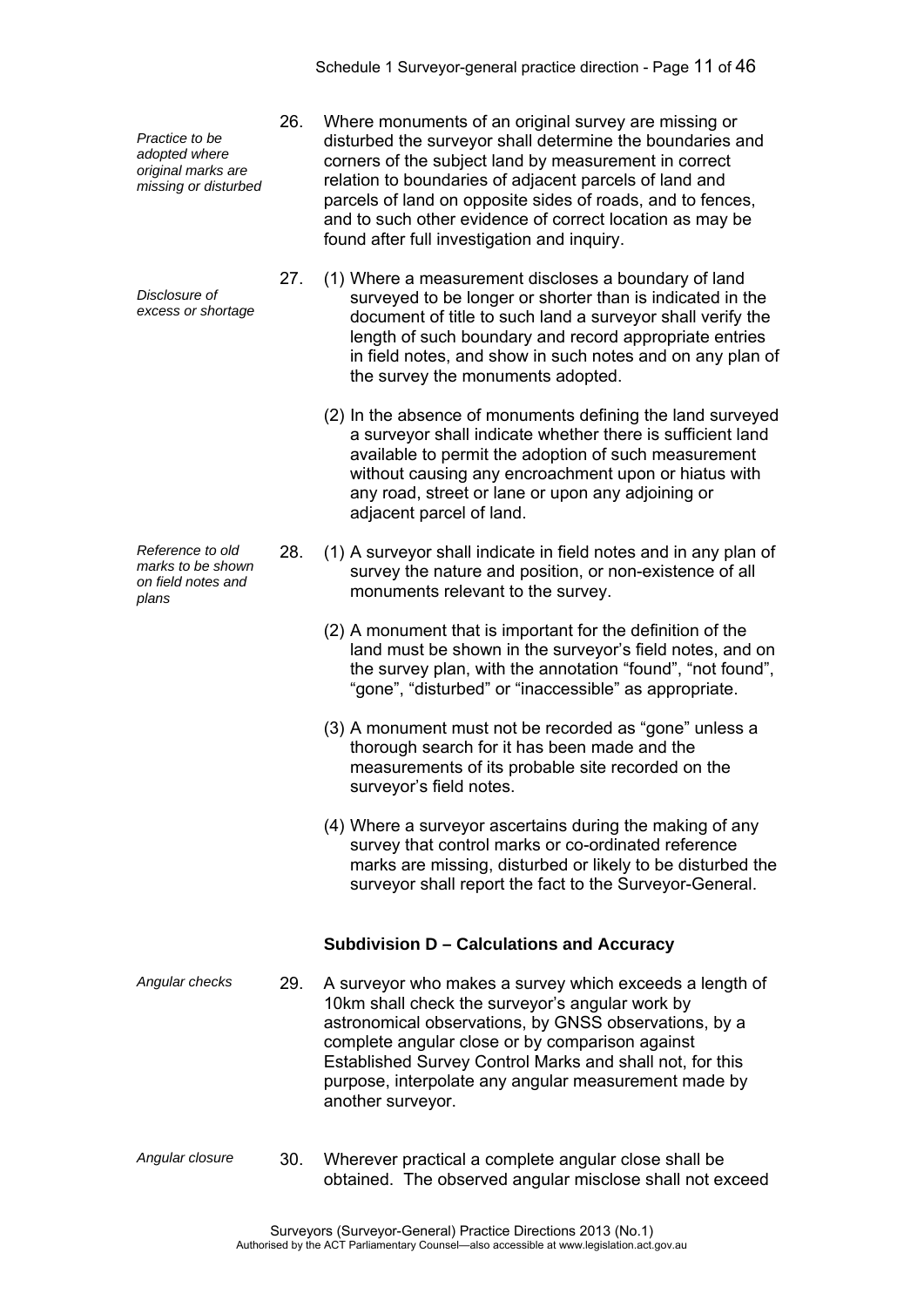|                            |     | Schedule 1 Surveyor-general practice direction - Page 12 of 46                                                                                                                                                                                                                                                                   |
|----------------------------|-----|----------------------------------------------------------------------------------------------------------------------------------------------------------------------------------------------------------------------------------------------------------------------------------------------------------------------------------|
|                            |     | 10 seconds plus $10\sqrt{n}$ seconds where 'n' is the number of<br>traverse angular stations either for the whole surround or<br>between and including established survey control marks, or<br>astronomical or GNSS observations for azimuth have been<br>made; provided always that any misclose shall not exceed 2<br>minutes. |
| Accuracy of<br>measurement | 31. | (1) A length measurement must be verified, either directly<br>by means of a second measurement of that length or<br>indirectly by calculation of that length from the<br>measurements of other lengths and angles.                                                                                                               |
|                            |     | (2) When making an urban survey, a surveyor must<br>measure all lengths to an accuracy of 6mm + 30 ppm or<br>better at a confidence level of 95%.                                                                                                                                                                                |
|                            |     | (3) When making a rural survey, a surveyor must measure<br>all lengths to an accuracy of 10mm + 50 ppm or better at<br>a confidence level of 95%.                                                                                                                                                                                |
| Closure of surround        | 32  | (1) A surveyor shall check all measurements and where the<br>nature of the survey permits, the check shall be by the<br>mathematical closure of the lines in all surrounds in the<br>survey.                                                                                                                                     |
|                            |     | (2) The closure of any survey must be such that the length<br>of the misclose vector must not exceed 15mm + 100<br>ppm of the perimeter.                                                                                                                                                                                         |
|                            |     | (3) The length of the misclose vector may be determined as<br>$\sqrt{(a^2+b^2)}$ where 'a' is the misclose in eastings and 'b' is<br>the misclose in northings.                                                                                                                                                                  |
|                            |     | (4) All computations and transformations to be used in the<br>preparation of a survey plan must be checked for<br>accuracy.                                                                                                                                                                                                      |
|                            |     | (5) Areas must be computed to an appropriate accuracy.                                                                                                                                                                                                                                                                           |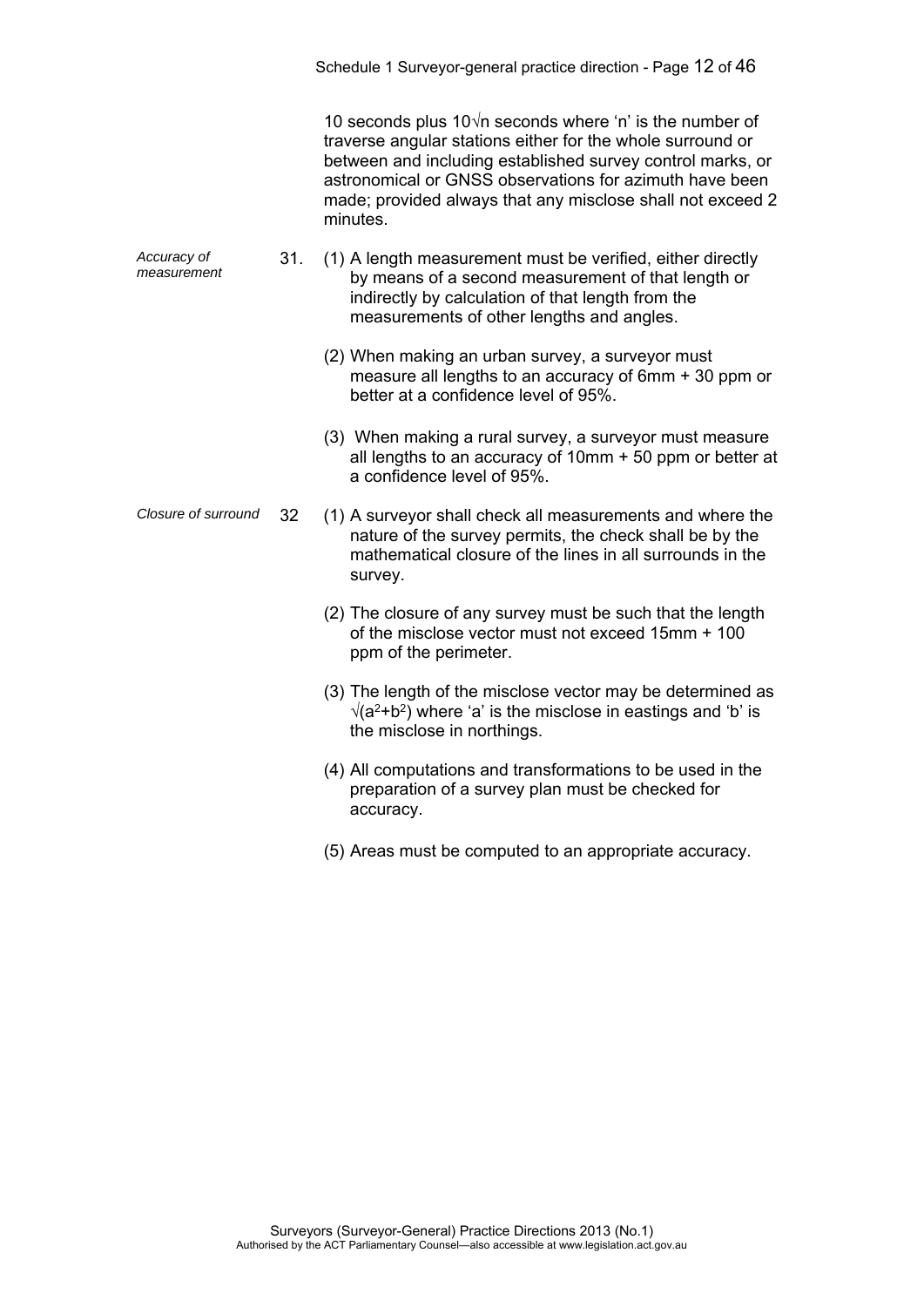### **Division 4 –Survey Marks and Monuments**

#### **Subdivision A - Description of Marks**

| Description of<br>marks | 33. | (1) Where any line or corner of any portion of a survey is<br>required to be marked in accordance with these<br>Directions, the points shall be firmly marked with a peg;<br>drill hole in rock, concrete, or other similar material; a<br>chisel mark or nail in fixed timber; or otherwise suitably<br>marked. |
|-------------------------|-----|------------------------------------------------------------------------------------------------------------------------------------------------------------------------------------------------------------------------------------------------------------------------------------------------------------------|
|                         |     | (2) For rural surveys, or surveys of blocks of 5000 square<br>metres or more, all pegs shall be of sound durable wood<br>at least 350mm long and not less than 75mm by 75mm<br>section at the top end.                                                                                                           |
|                         |     | (3) For urban surveys of blocks less than 5000 square<br>metres pegs shall be of sound durable wood at least<br>250mm long and not less than 75mm by 35mm section<br>at the top end.                                                                                                                             |
|                         |     | (4) Angles and tangent points along road or street frontages<br>in rural surveys shall be marked with pegs of sound<br>durable wood at least 350mm long and not less than<br>75mm x 75mm in section at the top end.                                                                                              |
|                         |     | (5) All pegs shall be pointed for approximately two-thirds of<br>their length and shall be bevelled at the top.                                                                                                                                                                                                  |
|                         |     | (6) The centre of the top of all pegs shall represent the<br>survey point, provided that where conditions prevent the<br>correct centring of pegs a tack shall be placed<br>eccentrically thereon to represent the survey point.                                                                                 |
|                         |     | (7) All pegs are to be placed upright, so that the top is not<br>more than 75mm above the ground level in the case of a<br>rural survey and 40mm above the ground level in the<br>case of an urban survey and the surrounding earth shall<br>be securely rammed.                                                 |
|                         |     | (8) If a peg projecting above the surface of the ground may<br>be hazardous or inconvenient to the public the peg may,<br>at the discretion of the surveyor, be placed flush with the<br>surface of the ground. If that is done, the fact must be<br>noted on the survey plan.                                   |
|                         |     | (9) Lockspits shall consist of trenches at least 1m long,<br>200mm wide at the surface and 150mm deep dug in the<br>direction of the boundary lines and commencing 300mm<br>from each corner or angle or may consist of packed<br>stones of similar dimensions.                                                  |
|                         |     |                                                                                                                                                                                                                                                                                                                  |

 (10) Where any corner, angle or other point is marked other than with a peg, where practicable wings shall be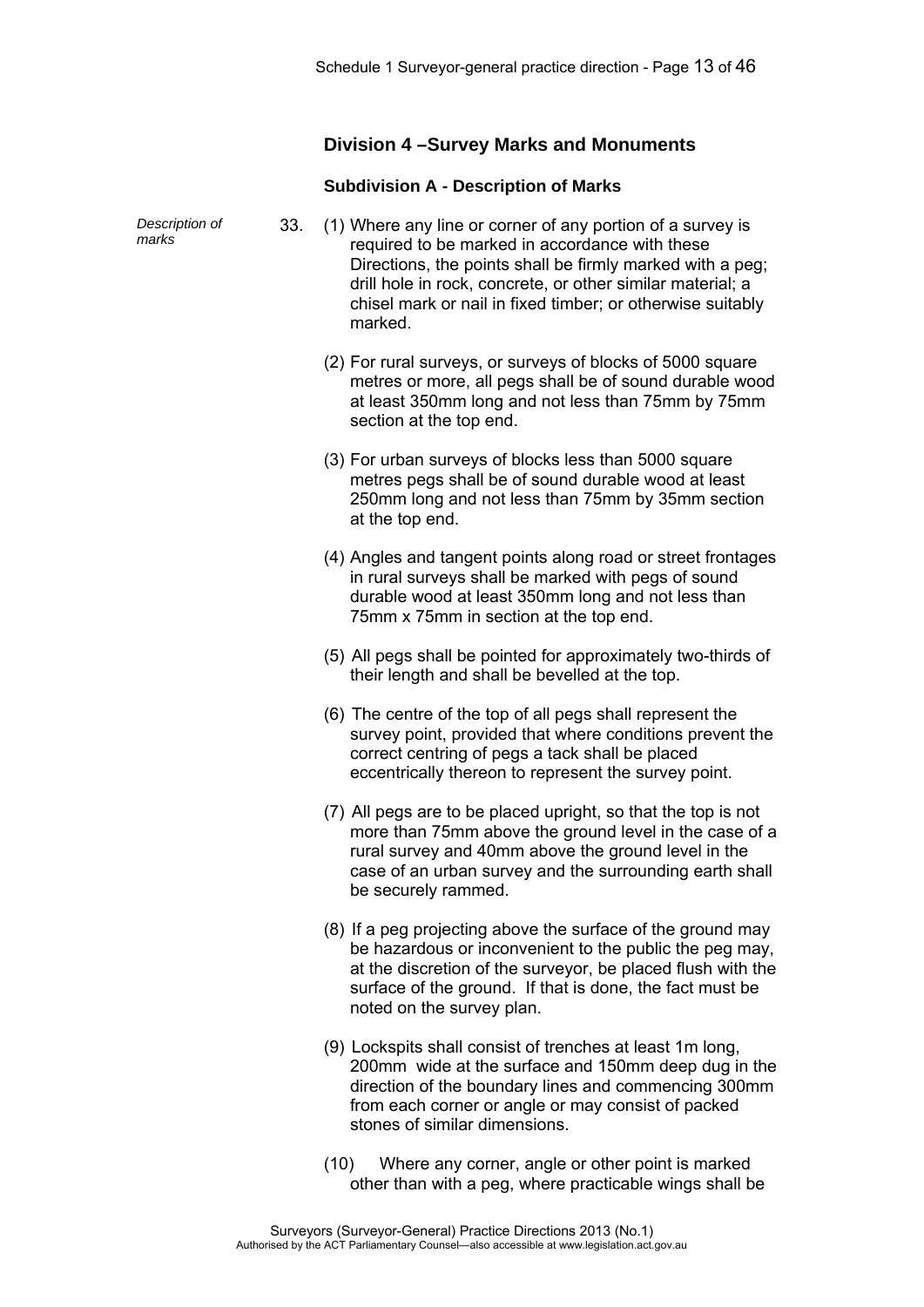cut in solid rock, concrete or fixed timber, 75mm long 20mm wide and 10mm deep commencing 50mm from the corner or where the surface renders it desirable, lines may be painted at least 300mm long and 20mm wide.

- (11) Where practicable, a corner or angle may be marked using a boundary mark token securely attached to timber, post, fence or other surface using a noncorrodible nail, spike, rivet or screw. The boundary mark token shall be at least 32mm diameter and 1.5mm thick, with "Boundary Mark" permanent stamped or etched on the upper surface.
- *Pescription of* 34. (1) Where a surveyor is required to place reference marks in reference marks in 2000 2000 2000 with these Directions they chall consist of accordance with these Directions - they shall consist of:
	- (a) a reinforced concrete block in the form of a truncated pyramid at least 375mm long, 150mm square at the lower end and 100mm square at the upper end, with a galvanised nail or other suitable non-corrodible metal plug not less than 75mm long fixed therein;
	- (b) a galvanised iron pipe at least 300mm long and internal diameter not less than 10mm with a wall thickness of not less than 3mm;
	- (c) a solid non-corrodible metal spike at least 300mm long and having an external diameter of at least 20mm;
	- (d) a galvanised iron spike at least 100mm long driven into fixed timber with a wing 75mm long cut into the timber and directed to the galvanised iron spike;
	- (e) a drill hole cut into a kerb or other substantial structure at least 5mm in diameter and 10mm deep with a wing at least 75mm long, 20mm wide and 10mm deep at the base, and the point directed thereto;
	- (f) a drill hole at least 10mm in diameter and 25mm deep cut into bedrock with a wing 75mm long and directed thereto where such bedrock exists within 300mm of the natural surface of the ground;
	- (g) an appropriate chisel mark cut into the sound wood of a suitable tree; or
	- (h) a mark of a durable character or a specific point on a permanent or substantial structure.
	- (2) Where a surveyor has placed or has found a reference mark referred to in either sub-clause (1)(a), (1)(b) or (1)(c) of this Direction or a control mark more than

*Description of*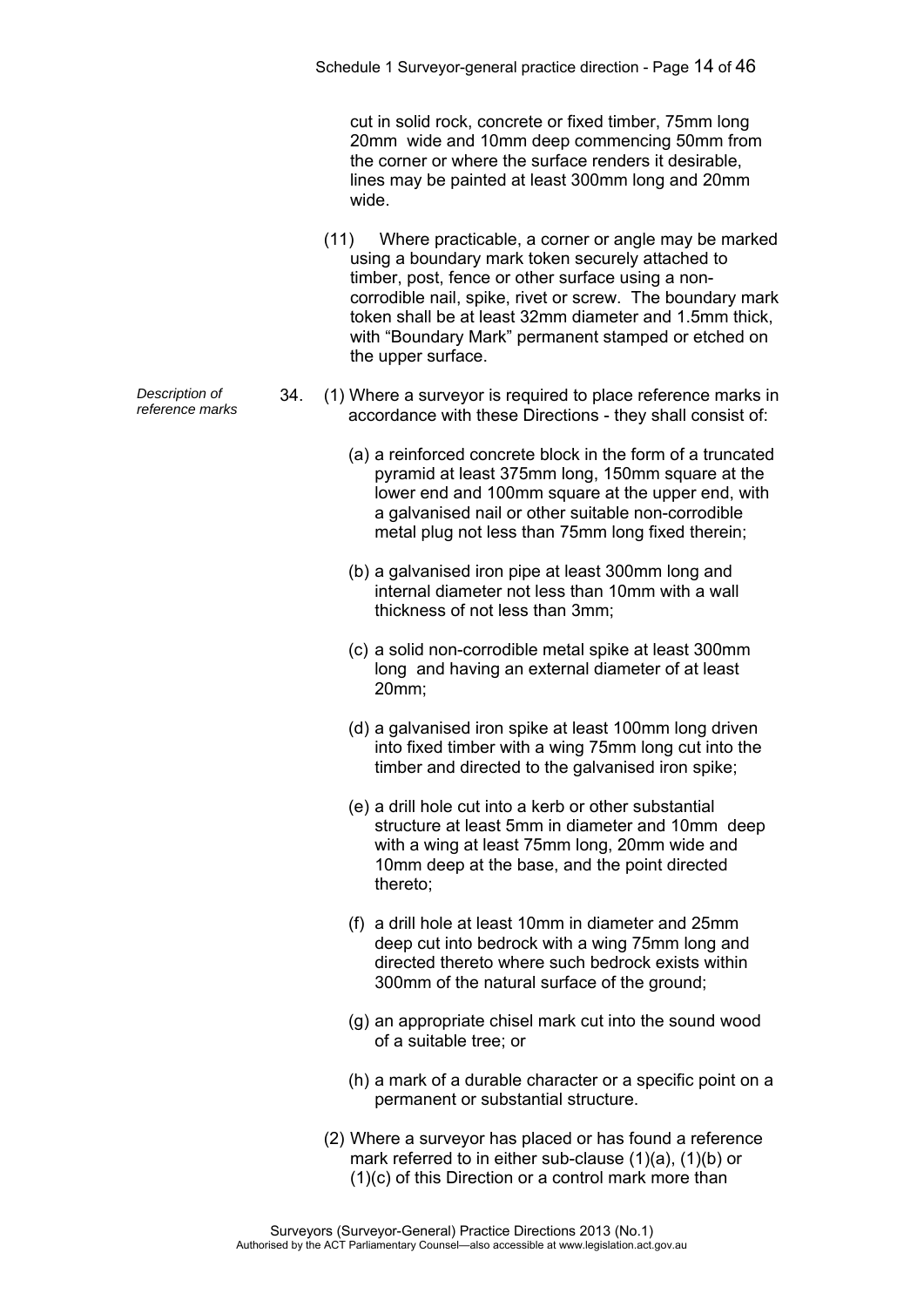|                          |     | Schedule 1 Surveyor-general practice direction - Page 15 of 46                                                                                                                                                                                                                                                                                                                             |
|--------------------------|-----|--------------------------------------------------------------------------------------------------------------------------------------------------------------------------------------------------------------------------------------------------------------------------------------------------------------------------------------------------------------------------------------------|
|                          |     | 400mm below the natural surface of the ground, the<br>depth shall be indicated on the plan.                                                                                                                                                                                                                                                                                                |
|                          |     | (3) Where a surveyor has placed a reference mark referred<br>to in either sub-clause $1(a)$ , $(1)(b)$ or $1(c)$ of this direction<br>it must be placed vertically at least 80mm below the<br>surface of the ground, or deeper if it is likely to be<br>disturbed.                                                                                                                         |
| Description of<br>CRMs   | 35. | A CRM shall be:                                                                                                                                                                                                                                                                                                                                                                            |
|                          |     | (a) a non-corrodible metal plaque set in a concrete kerb; or                                                                                                                                                                                                                                                                                                                               |
|                          |     | (b) a non-corrodible metal plaque set in the top of a<br>concrete block in the form of a truncated pyramid at<br>least 500mm long, 450mm square at the lower end and<br>300mm square at the upper end with a minimum volume<br>of concrete of at least 0.07 cubic metres. Such mark<br>shall be placed such that its highest point is flush with or<br>below the surface of the ground; or |
|                          |     | (c) a deep driven stainless steel rod.                                                                                                                                                                                                                                                                                                                                                     |
| Other marks              | 36  | The Surveyor-General may approve the use of other marks<br>of a durable character as a substitute for marks described in<br>directions 33 to 35.                                                                                                                                                                                                                                           |
|                          |     |                                                                                                                                                                                                                                                                                                                                                                                            |
|                          |     | <b>Subdivision B - Marking of Surveys</b>                                                                                                                                                                                                                                                                                                                                                  |
|                          |     | Urban                                                                                                                                                                                                                                                                                                                                                                                      |
| Marking urban<br>surveys | 37. | (1) Where a surveyor makes an urban survey the surveyor<br>shall whenever possible firmly mark each corner thereof<br>(including corners of each parcel of land in a subdivision)<br>with a peg or mark of a nature as prescribed in Direction<br>33.                                                                                                                                      |
|                          |     | (2) Where it is not possible or practical to mark a corner the<br>surveyor shall:                                                                                                                                                                                                                                                                                                          |
|                          |     | (a) place a reference mark in accordance with Direction<br>43 (1), and                                                                                                                                                                                                                                                                                                                     |
|                          |     | (b) note on the plan that the corner was not marked and<br>show the connection from the reference mark to the<br>corner.                                                                                                                                                                                                                                                                   |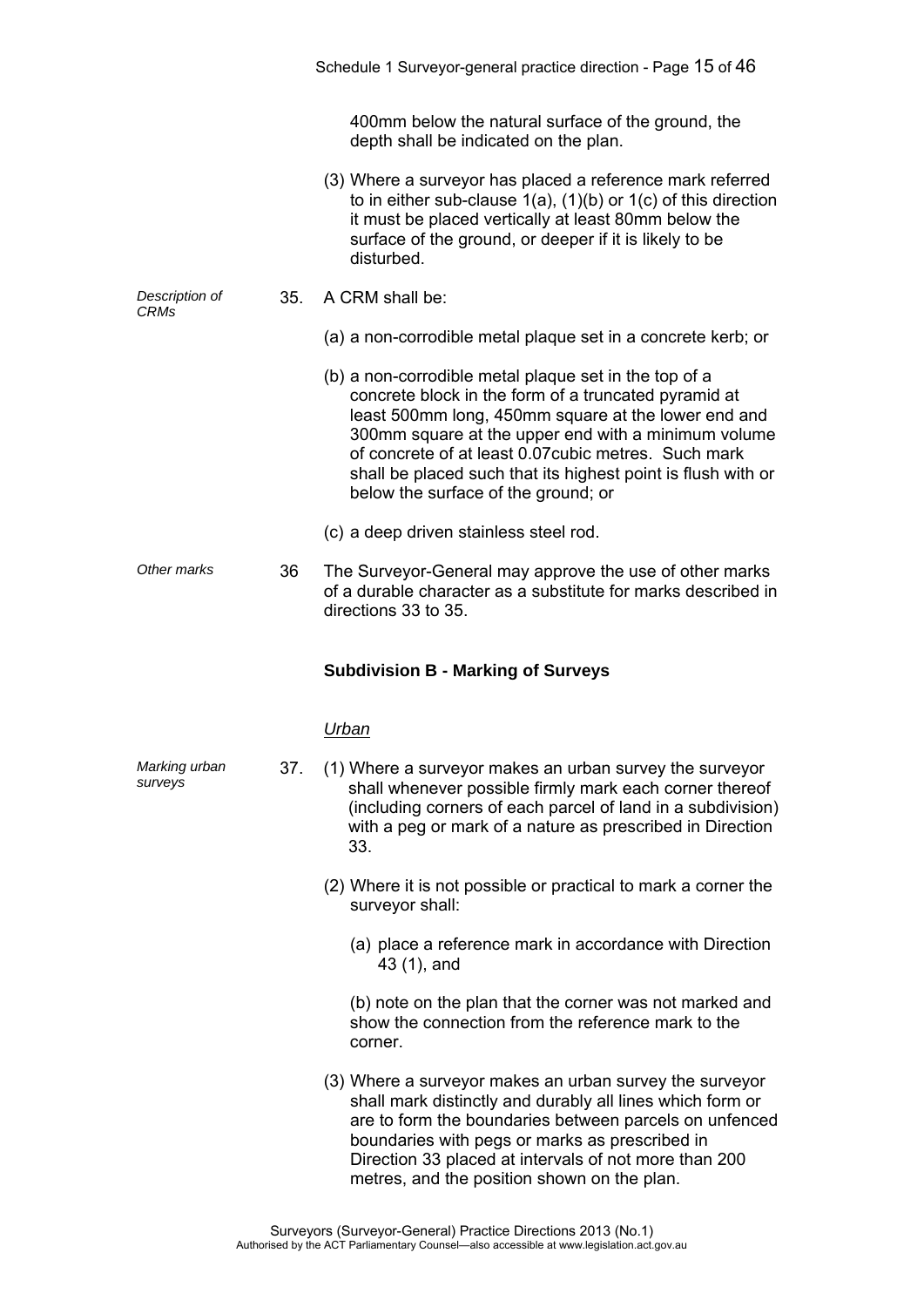- (4) Marking of urban surveys shall not be completed until land servicing has reached a stage where all CRMs, reference marks and corner marking will be durable and stable.
- 38. (1) Where a surveyor makes an urban survey for any purpose and the land surveyed:
	- (a) abuts a road or street in which, within the limits of the frontage of the land surveyed,:
		- (i) reference marks have not been placed or have been disturbed, the surveyor shall place a reference mark near each extremity of the boundary of the land where it abuts the road or street, including at road intersections;
		- (ii) reference marks or CRMs have not been placed or have been disturbed, the surveyor shall place reference marks at intervals of not more than 150 metres throughout the length of the frontage of the land surveyed;
	- (b) does not abut a road or street, the surveyor shall place 2 reference marks suitable for orientation.
	- (2) The requirement of subclause (1)(a) is subject to the condition that a reference mark need not be placed within 25 metres of another reference mark or CRM
- 39. Where a surveyor makes an urban survey and the land surveyed abuts or comprises a road or street or other public place in which CRM(s) have been placed within 200 metres of the survey the surveyor shall:
	- (a) connect the subject land to such CRM(s) in accordance with Guideline No 2 by a closed traverse which includes the CRM(s) and established survey control marks; and
	- (b) record the derived co-ordinate values of the CRM(s) on the plan of survey in accordance with Guideline No 2.

#### *Rural*

- 40. (1) Where a surveyor makes a rural survey the surveyor shall mark distinctly and durably all lines which form or are to form the boundaries between parcels:
	- (a) with a peg or mark as prescribed in Direction 33 together with lockspits cut in the direction of each unfenced boundary from each corner and angle; and
	- (b) on unfenced boundaries with pegs or marks and lockspits as prescribed in Direction 33 placed at

*Placement of reference marks for urban surveys* 

*Connections to CRMs where available* 

*Marking rural surveys*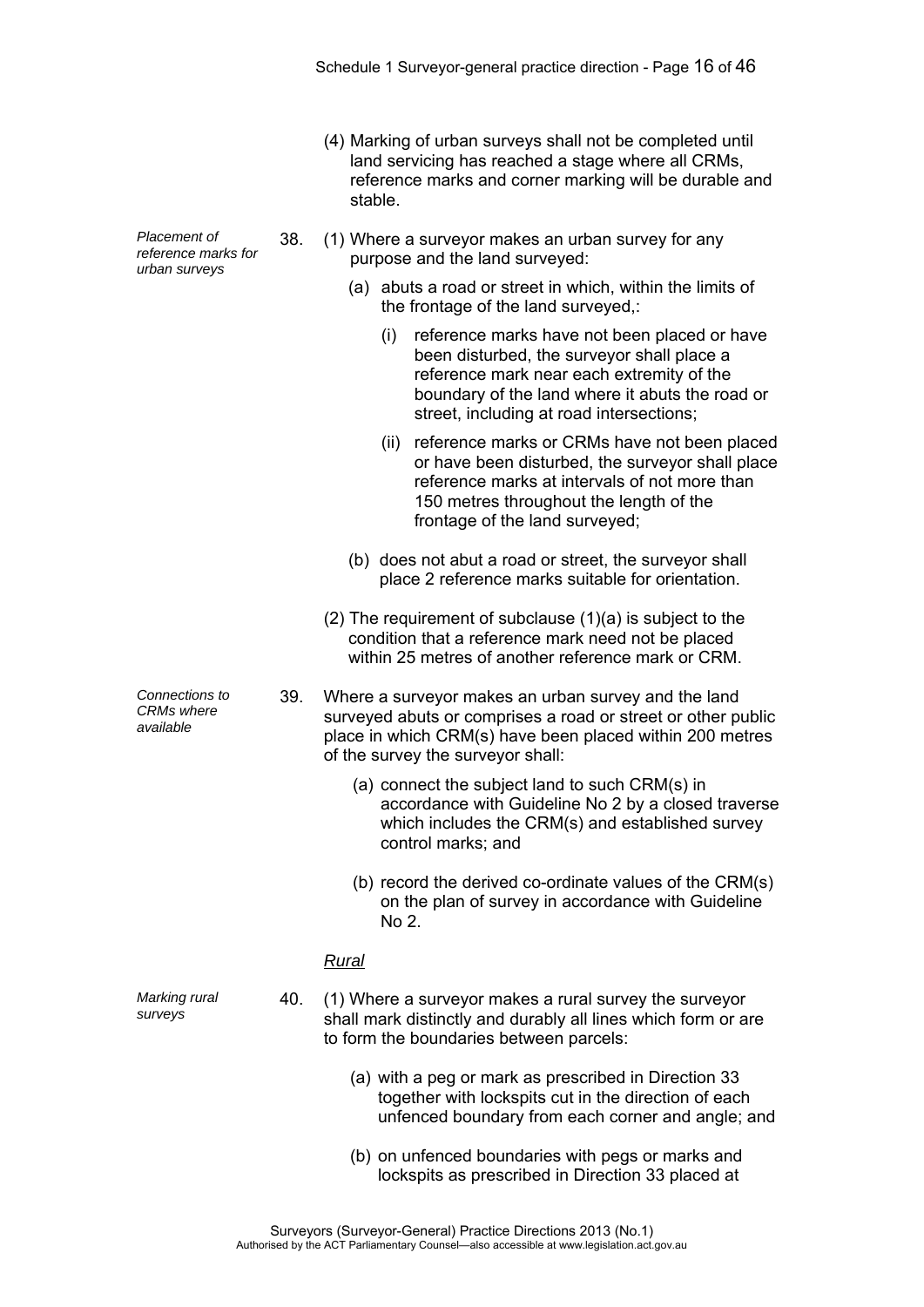intervals of not more than 200 metres where one peg or mark cannot be seen from the next, or 500 metres, where one peg or mark can be seen from the next, and the position shown on the plan.

 (2) Where it is not possible or practical to mark a corner the surveyor shall:

- (a) place a reference mark in accordance with Direction 43 (1), and
- (b) note on the plan that the corner was not marked.
- *Reference marks for rural surveys* 41. Reference marks shall be placed on rural surveys in accordance with the following:
	- (a) where the land surveyed is not being subdivided at least two reference marks suitable for redefinition of the survey;
	- (b) where the land surveyed is being sub-divided at least 2 reference marks in respect of each parcel;
	- (c) where a boundary other than a road frontage exceeds 2,400 metres - additional reference marks at intervals of not more than 1,500 metres; and
	- (d) where a boundary required to be marked in accordance with the Directions is a road frontage - pairs of reference marks suitable for orientation so that the interval between any two successive reference marks does not exceed 1,000 metres, and one reference mark at each extremity of that boundary.
- *Surveys of rural or reserved roads* 42. When making a survey of a rural or reserved road a surveyor shall
	- (a) measure and mark definitely and durably all lines which form the boundary of one side of the road with pegs or marks and lockspits of the nature prescribed in Direction 34;
	- (b) place pegs or marks at each angle along the surveyed boundary. Where the distance between angles is in excess of 200 metres marks are to be placed at intervals of not more than 200 metres except where angle marks are intervisible. Where marks are intervisible the distance between them should not exceed 500 metres
	- (c) mark with the prescribed pegs or marks each angle of the unsurveyed boundary; and
	- (d) place pairs of reference marks suitable for survey orientation so that the interval between any two successive reference marks does not exceed 1,000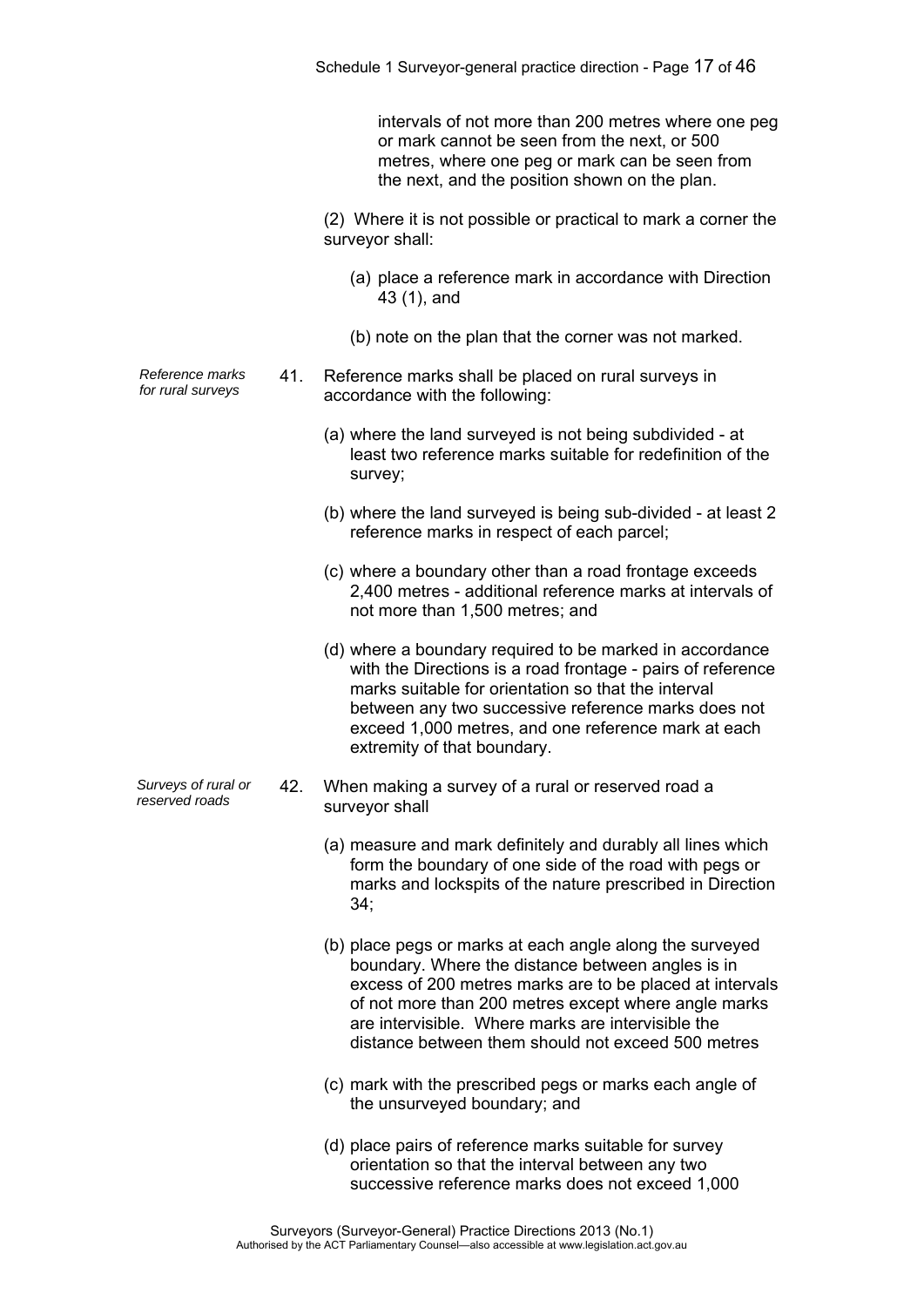metres, and one reference mark at each extremity thereof.

# *Rural and Urban*

| Placement of<br>reference marks<br>and CRMs | 43. | (1) Where these Directions require a surveyor to place<br>reference marks the surveyor shall place them adjacent<br>to the corner, angle or line mark, in selected positions<br>designed to preserve them from disturbance, and the<br>reference mark shall not be more than 30 metres from<br>the corner, angle or line mark to which it refers. |
|---------------------------------------------|-----|---------------------------------------------------------------------------------------------------------------------------------------------------------------------------------------------------------------------------------------------------------------------------------------------------------------------------------------------------|
|                                             |     | (2) Where a reference mark is placed in a road it shall be<br>placed at a suitable distance from the existing road<br>boundary; such distance shall be determined at the<br>discretion of the surveyor having regard to the existence<br>of any water, lighting or other services for which<br>provision is or has to be made.                    |
|                                             |     | (3) CRMs of a type described in Direction 35 (b) or (c) are<br>required to be placed at a ratio of at least 1 such CRM<br>per one 100 parcels of land or part thereof.                                                                                                                                                                            |
|                                             |     | (4) CRMs of the type described in Direction 35 (a) shall be<br>installed along roads at intervals of not more than 150<br>metres throughout the length of the land surveyed and<br>should have a clear line of sight to adjacent CRMs.                                                                                                            |
|                                             |     | (5) Where a CRM is installed in such a position that it has,<br>or the surveyor may have reason to consider that it may<br>have in future, clear line of sight only to one other CRM<br>then the surveyor shall place nearby a reference mark<br>and shall connect the CRM to it by closed traverse.                                              |
|                                             |     | (6) Where these Directions require a surveyor to place a<br>CRM of the type described in Direction 35, the surveyor<br>shall determine the AHD reduced level of the CRM in<br>accordance with Direction 16 and promptly provide the<br>results to the Surveyor-General.                                                                           |
| Connections to be<br>shown                  | 44. | Where a surveyor is required to place a reference mark, the<br>requirement shall include the connection by direct<br>measurement from the mark to the survey made by the<br>surveyor.                                                                                                                                                             |
| Connection to<br>control marks              | 45. | (1) If the land being surveyed is not connected by survey to<br>a control survey, a surveyor shall connect the survey to<br>the nearest established survey control marks if within<br>200 metres of the survey in an urban area and 1,000<br>metres of the survey in a rural area. Such connections<br>should comply with Guideline No 2.         |
|                                             |     | (2) Measurements between all control marks found or<br>placed, and connections to the survey, must be proved<br>by closed traverse                                                                                                                                                                                                                |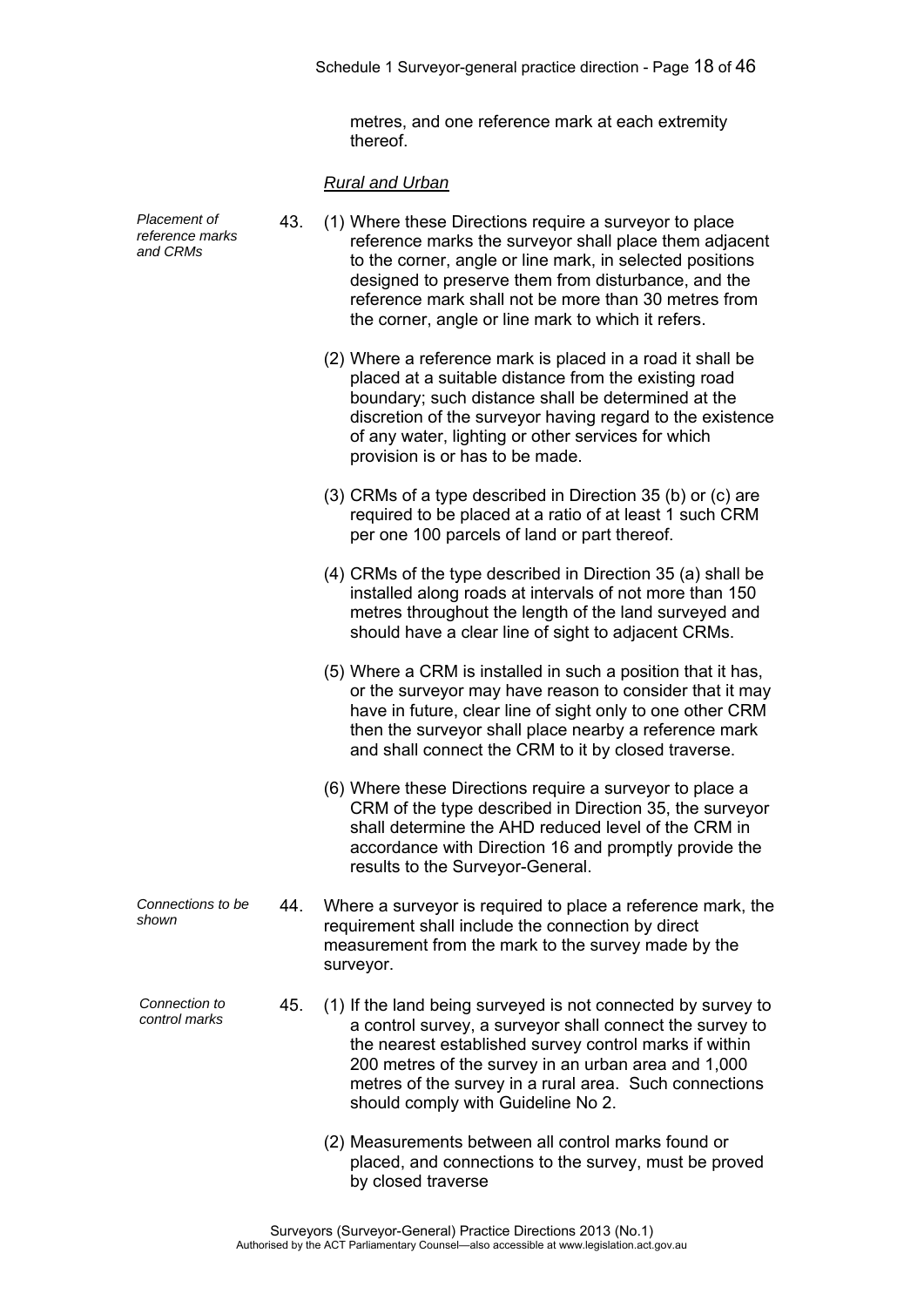(3) If GNSS equipment is used in the making of a survey the surveyor shall connect to at least three Established Survey Control Marks the co-ordinates of which are known in the appropriate geocentric datum.

### **Division 5 Boundaries formed by tidal and nontidal waters and other natural features**

*Definitions* 46 In this Division:

- 'Bed', in relation to a lake or stream, includes any portion of the lake or stream:
	- (a) that is alternately covered and left bare with an increase or diminution in the supply of water, and
	- (b) that is adequate to contain the lake or stream at its average or mean stage without reference to extraordinary freshets in time of flood or to extreme droughts.
- *'*Lake' includes any permanent or temporary lagoon or a similar collection of water not contained in an artificial work, but does not include tidal waters.

'Natural feature' includes any cliff face or ridgeline, but does not include any tidal or non-tidal waters.

'Stream' includes any non-tidal waters that are not a lake.

- 47 (1) A boundary formed by tidal waters, or by a lake, stream or natural feature, must be surveyed so that each change of course or direction of the boundary is determined with appropriate accuracy.
	- (2) If the actual position of the mean high-water mark of tidal waters, the bank of the lake or stream or the natural feature is substantially different to the adopted position of the boundary, both the actual position and the adopted position are to be shown on the survey plan.
	- (3) If:
		- (a) the middle line of a stream is the boundary of land and has not previously been defined by survey, or
		- (b) the middle line of a stream is otherwise required to be determined,

both banks of the stream must be surveyed and shown on the survey plan together with the determination of the middle line.

- (4) The middle line of a stream need not be marked unless the purpose for which the survey is made so requires.
- 48 (1) If, since the date of a previous survey, there has been a change in the position of the mean high-water mark of tidal waters forming a boundary of land to be surveyed:
	- (a) if the change arose from natural, gradual and imperceptible accretion or erosion—the position of the mean high-water mark as it is as the result of the

*Surveys where boundary includes tidal or non-tidal or other natural features* 

*Changes in boundaries formed by tidal waters*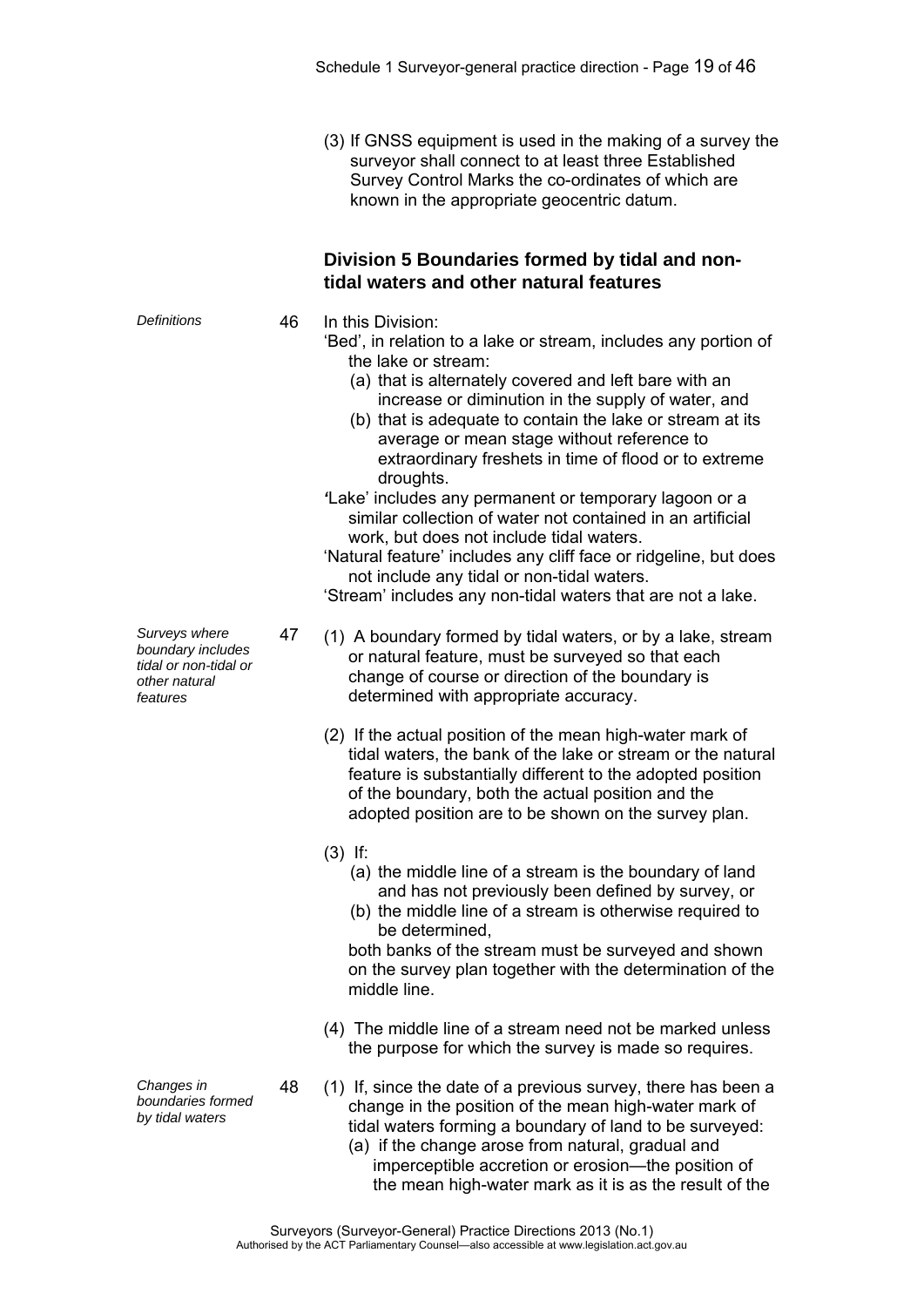change is to be adopted, or

- (b) if the change arose otherwise than from natural, gradual and imperceptible accretion or erosion—the position of the mean high-water mark as it was before the change is to be adopted.
- (2) The first survey of a mean-high water mark boundary, or approval to the adoption of a changed position referred to in subclause (1) (a) must be obtained from the Surveyor-General.
- (3) When seeking approval to a determination under subclause (2), a surveyor must provide the Surveyor-General with a comprehensive report regarding the surveyor's determination.
- (4) A comprehensive report under this clause must include:
	- (a) the basis and method of determining the position of the mean high-water mark, and
	- (b) the surveyor's opinion as to the reason for any change in that position and the process by which the change has taken place, and
	- (c) such photographs, documents or other information relevant to the position of the mean high-water mark as is reasonably required by the person to whom the report is to be provided.
- 49 (1) If, since the date of a previous survey, there has been a change in the position of the bank of a lake forming a boundary of land to be surveyed, then, in any subsequent survey, the position of the bank, as it was before the change, must be adopted.
	- (2) If, since the date of a previous survey, there has been a change in the position of the bank of a stream, or of some other natural feature, forming a boundary of land to be surveyed, then, in any subsequent survey:
		- (a) for any change arising from natural, gradual and imperceptible accretion or erosion, the position of the bank or natural feature, as it is as a result of the change, must be adopted, or
		- (b) for any change arising otherwise than from natural, gradual and imperceptible accretion or erosion, the position of the bank or natural feature, as it was before the change, must be adopted.
	- (4) A surveyor who determines a new position for the bank of a stream, or for a natural feature, in connection with a survey carried out for the purposes of lodging a survey plan with a public authority, must lodge, together with the survey plan, a comprehensive report regarding the surveyor's interpretation of the new position. The report is to include:
		- (a) the basis and method of determining the position of the bank of stream or natural feature, and

*Changes in boundaries formed by lakes, streams* 

*and natural features*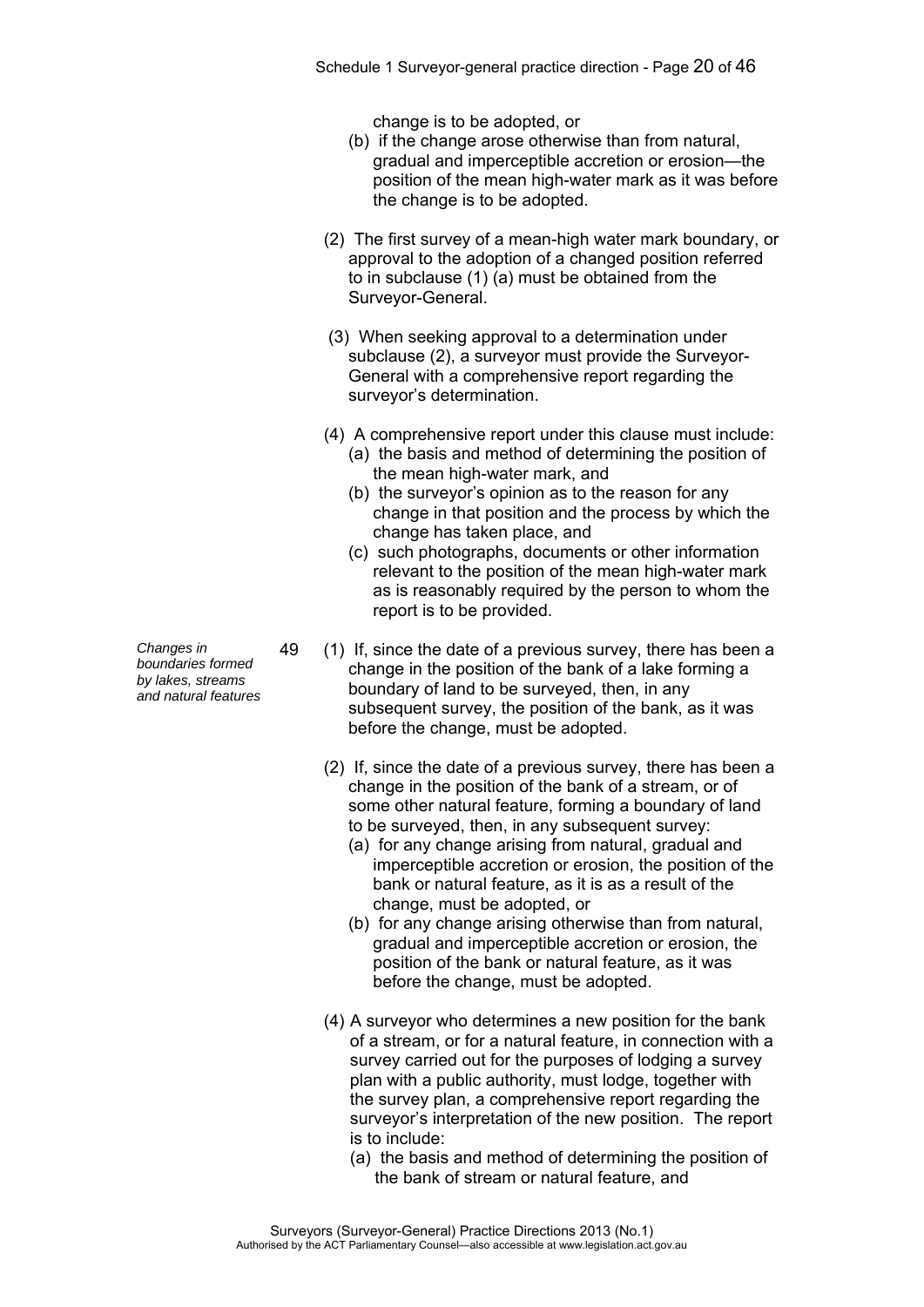- (b) the surveyor's opinion as to the reason for any change in that position and the process by which the change has taken place, and
- (c) such photographs, documents or other information relevant to the position of the bank of stream or natural feature as is reasonably required by the person to whom the report is to be provided.
- 50 For the purposes of preparing a survey, in any previous survey plan or other description of land:
	- (a) a reference to high-water mark is taken to be a reference to mean high-water mark, and
	- (b) a reference to, or description of, a boundary that abuts tidal waters is taken to be a reference to, or description of, a boundary that abuts mean highwater mark, and
	- (c) a reference to a bank of a lake or stream is taken to be a reference to the limit of the bed of the lake or stream, and
	- (d) a reference to, or description of, a boundary that abuts a lake or stream is taken to be a reference to, or a description of, a boundary that abuts the limit of the bed of the lake or stream, unless a contrary intention appears.
- 51. A survey plan that shows a natural feature boundary:
	- (a) must describe the natural feature, and
	- (b) must indicate the boundary by an irregular line that generally follows the position of the boundary, and
	- (c) must include a table of bearings and distances that accurately locate each change in direction of the natural feature, and
	- (d) must show the connection between terminals of the natural feature in cases where more than 10 straight lines have been used to define the boundary created by the natural feature.

### **Division 6 Field notes**

- *Field Notes* 52. (1) A surveyor shall make neat, precise, complete and readily intelligible field notes of every survey.
	- (2) Facts, readings and observations must be recorded immediately after they are ascertained.
	- (3) A surveyor must keep an archive of:
		- (a) all field notes made by the surveyor, with indexes and cross-references set out in a manner that facilitates the preparation of a complete and accurate survey plan, and
		- (b) all other information and documentation relevant to those field notes.

*References to high water mark, tidal waters, lakes streams and other natural features in previous surveys* 

*Method of showing natural features boundaries on plans*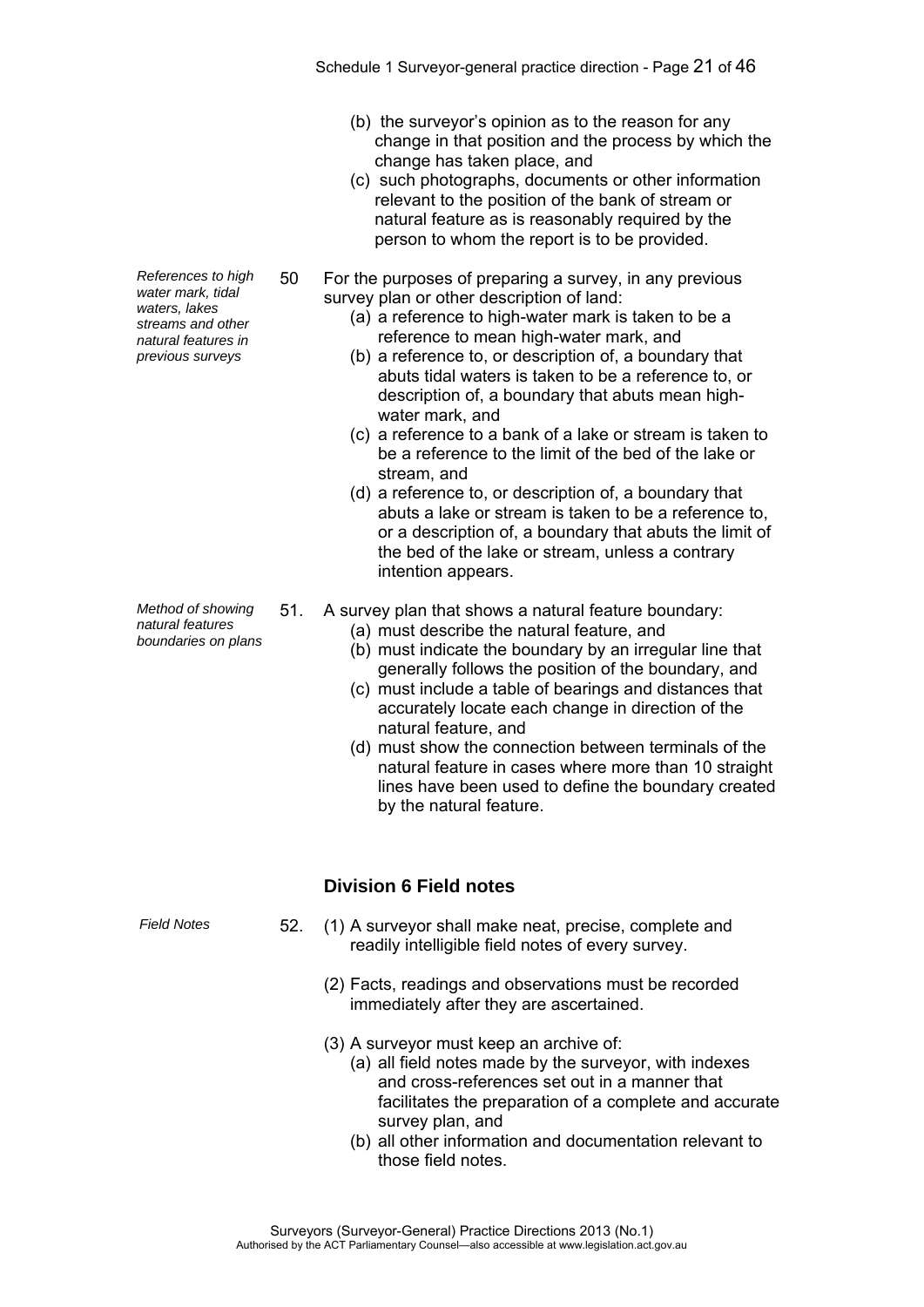|                                                |     | (4) No erasures shall be made and all amendments shall be<br>initialled by the surveyor.                                                                                                                                                                                                                                                   |
|------------------------------------------------|-----|--------------------------------------------------------------------------------------------------------------------------------------------------------------------------------------------------------------------------------------------------------------------------------------------------------------------------------------------|
| Surveyor to retain<br>electronic records       | 53. | (1) If a survey has been recorded in whole or in part by<br>electronic methods other than GNSS methods:<br>(a) an electronic copy (in the same form as the<br>recording), and<br>(b) a copy of the reduced and formatted data,<br>must be retained in a manner that facilitates the<br>preparation of a complete and accurate survey plan. |
|                                                |     | (2) If a survey has been recorded in whole or in part by<br><b>GNSS methods:</b><br>(a) an electronic copy of all recorded data, and<br>(b) a copy of the reduced baseline or positional<br>results.<br>must be retained in a form that facilitates the preparation<br>of a complete and accurate survey plan.                             |
| Disclosure of<br>difficulties                  | 54  | A surveyor shall disclose any doubt, discrepancy or difficulty<br>suggested by or encountered in a survey in the field notes.                                                                                                                                                                                                              |
| Datum line to be<br>recorded                   | 55  | A surveyor must clearly indicate in the surveyor's field notes<br>the datum line of the survey and the origin of the orientation<br>adopted.                                                                                                                                                                                               |
| Astronomical<br>observations to be<br>recorded | 56  | If a surveyor makes an astronomical observation in the<br>course of a survey, the surveyor must enter the time and<br>date and the latitude and longitude of the relevant station,<br>together with full particulars of all observations.                                                                                                  |
| Landmarks to be<br>recorded                    | 57  | A surveyor must enter the names of estates, houses, roads,<br>rivers, creeks, lakes and the like, and house numbers, as far<br>as they are material to the survey and ascertainable by the<br>surveyor.                                                                                                                                    |
| Surveyor to sign<br>and date field notes       | 58. | (1) In the case of a survey that has been performed by a<br>surveyor personally or under the surveyor's supervision,<br>the surveyor must personally sign, date and retain each<br>page or sheet of the field notes and (in the case of a<br>survey recorded by electronic means) each page or<br>sheet of the reduced and formatted data. |
|                                                |     | (2) Before signing each page or sheet, the surveyor must be<br>satisfied that the notes are accurate and that the date<br>the work was performed is recorded.                                                                                                                                                                              |
| Recording angles<br>and bearings               | 59  | All angles and bearings must be observed and recorded in<br>degrees, minutes and seconds, and expressed clockwise<br>from zero to 360 degrees.                                                                                                                                                                                             |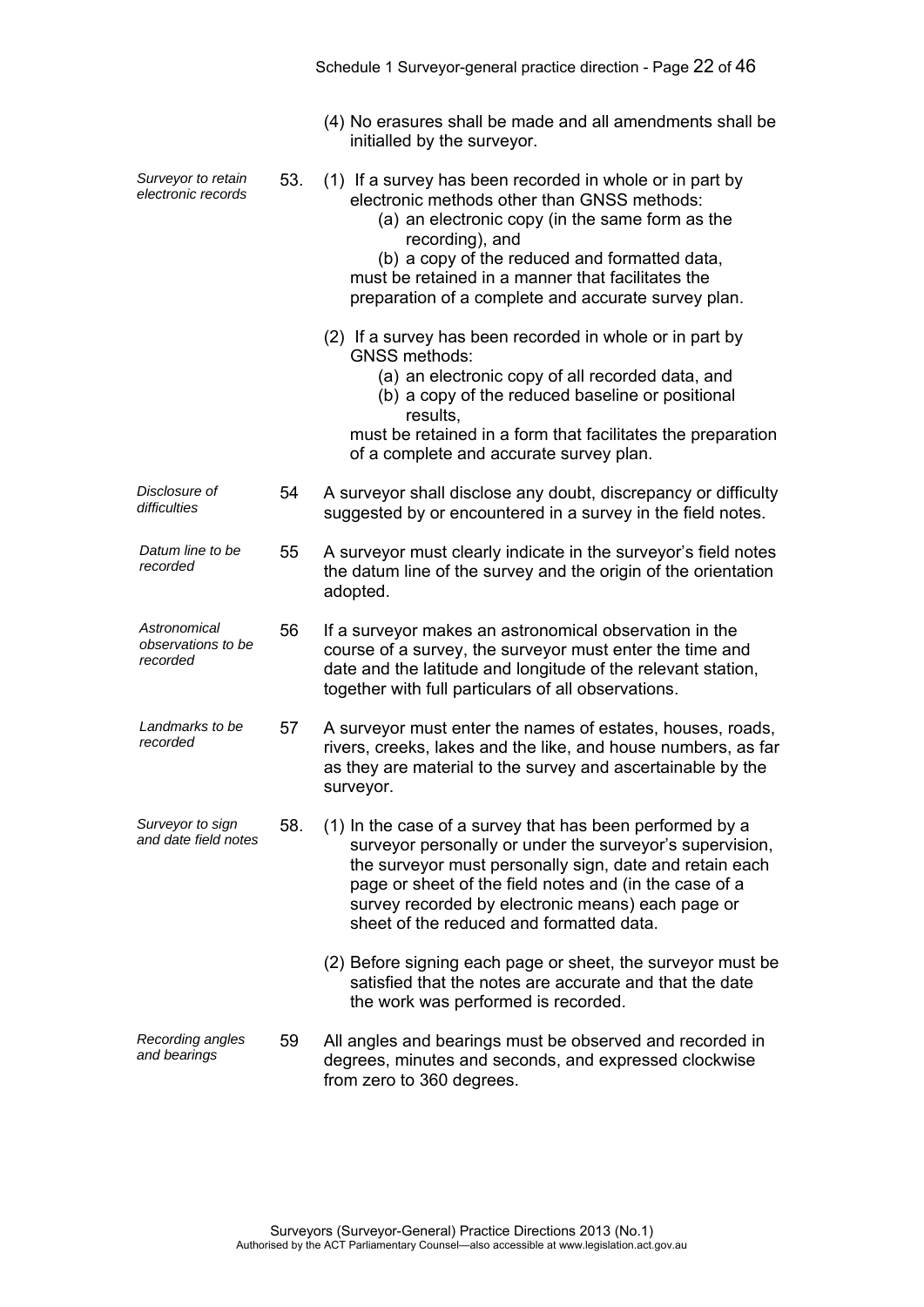### **Division 7 Survey plans**

| Standards for plans                | 60. | The "Standards and Specifications for Plans" may be<br>reviewed by the Surveyor-General, and promulgated as a<br>disallowable instrument.                                                                                                                                                                                                                                                                                                            |
|------------------------------------|-----|------------------------------------------------------------------------------------------------------------------------------------------------------------------------------------------------------------------------------------------------------------------------------------------------------------------------------------------------------------------------------------------------------------------------------------------------------|
| Datum to be shown                  | 61. | (1) A surveyor shall show the datum line of the orientation of<br>a survey in the plan by distinguishing letters placed at<br>the terminals thereof and the nature of the marks<br>defining the datum line shall be noted therein.                                                                                                                                                                                                                   |
|                                    |     | (2) If astronomical or GNSS observations are used to<br>determine or confirm the orientation of the survey, the<br>results of the observations are to be shown in a table on<br>the survey plan under the headings "Occupied station",<br>"Observed station" and "Astronomical body" or "GNSS",<br>together with the derived bearing between the occupied<br>and observed stations.                                                                  |
| Description of<br>marks and        | 62. | A surveyor shall indicate on the plan:                                                                                                                                                                                                                                                                                                                                                                                                               |
| connections to be<br>shown         |     | (a) the nature of any corner, angle or line mark placed<br>which is not a peg;                                                                                                                                                                                                                                                                                                                                                                       |
|                                    |     | (b) the nature of any reference mark placed together with<br>the relevant essential measurements;                                                                                                                                                                                                                                                                                                                                                    |
|                                    |     | (c) the nature of any reference mark or CRM found and<br>connected to, together with the relevant measurements;<br>and                                                                                                                                                                                                                                                                                                                               |
|                                    |     | (d) Closed connections between control marks.                                                                                                                                                                                                                                                                                                                                                                                                        |
| Information to be<br>shown on Plan | 63. | A surveyor shall show in a plan of re-survey or of a<br>subdivision:                                                                                                                                                                                                                                                                                                                                                                                 |
|                                    |     | (a) (i) the nature of all boundaries at the time of the re-<br>survey or of the subdivision, irrespective of how they<br>are marked or defined; and                                                                                                                                                                                                                                                                                                  |
|                                    |     | (ii) if a wall is on a boundary, the boundary shall be<br>described in the plan as 'face of wall' or 'passing<br>through wall', or otherwise, as appropriate: A wall<br>shall not be described as a 'party wall' except in<br>accordance with Section 32 of the City Area Leases<br>Ordinance 1936, as applied and modified by Section<br>5 of the National Lands Ordinance 1989, and/or<br>Sections 27 and 28 of the Common Boundaries Act<br>1981; |
|                                    |     |                                                                                                                                                                                                                                                                                                                                                                                                                                                      |

 (b) the description and width of all walls used in common and the position of the boundary therein;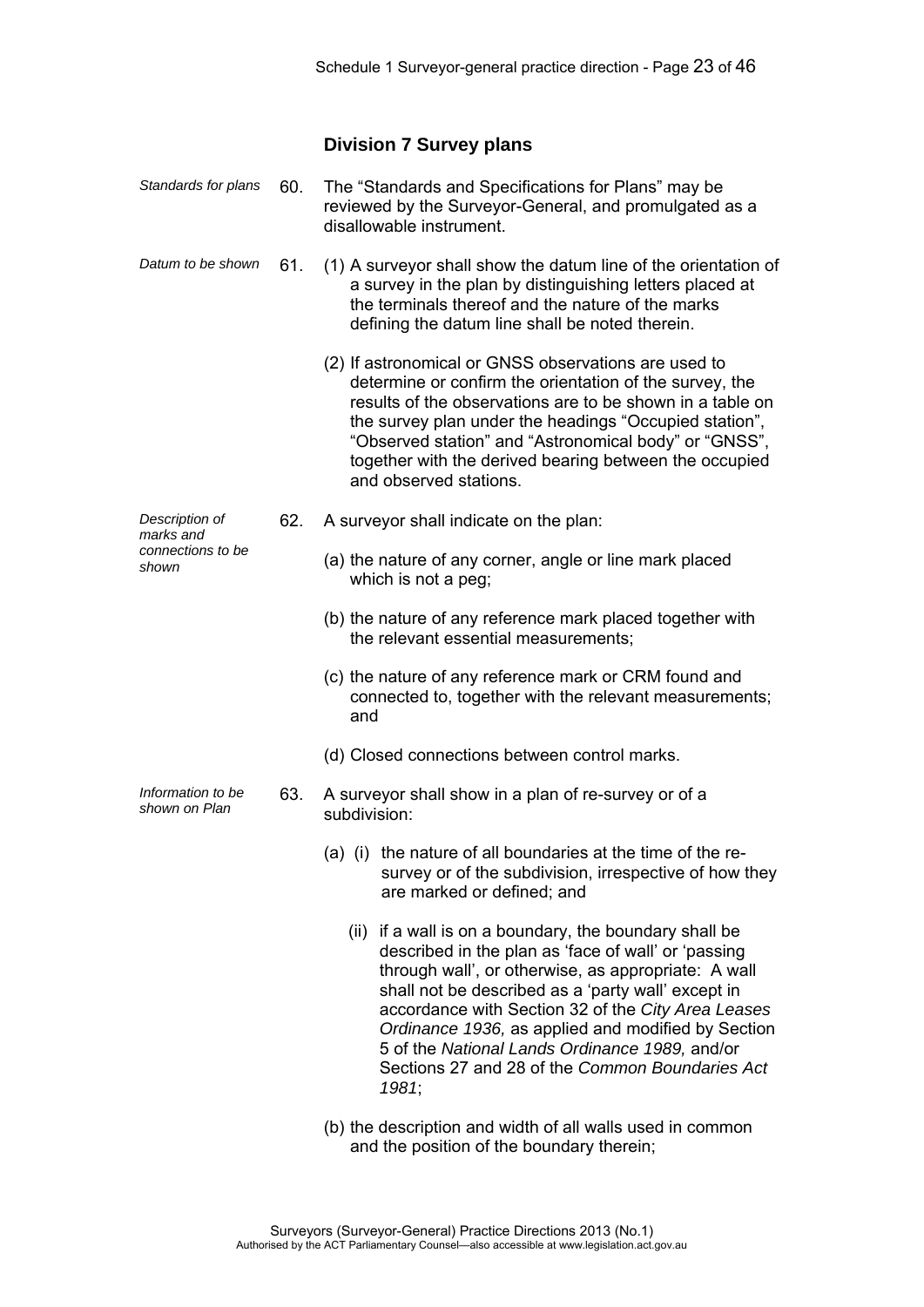- (c) the description (including the age, nature, construction material and relationship to the boundary) of any substantial structure (including any fence):
	- (i) that is within one metre of the boundary of the land surveyed, or
	- (ii) that is otherwise relevant to the boundary definition.
- *GNSS derived lines to be indicated* 64 A survey plan that includes lines derived from GNSS observations must indicate which of those lines have been so derived.
- *Certification* 65. (1) Where a surveyor is required to furnish a plan of a survey for lodgement at the Registrar-General's Office the surveyor shall endorse thereon a certificate in or to the effect of Form 3 in Schedule 1 to these Directions.
	- (2) Such certification must be an original signature made by the surveyor in their own hand and may not be an electronic facsimile.
	- (3) Such certificate may be incorporated in any certificate required by any law to be endorsed on such plan.
	- (4) A surveyor shall disclose any doubt, discrepancy or difficulty suggested by or encountered in a survey in the plan thereof or in an annexure thereto or in an accompanying report.
	- (5) Unless written approval is obtained from the Surveyor-General, a certificate referred to in subclause (1) and (2) above must not be issued until all survey marks required to be placed in connection with the survey have been duly placed.

### **Division 8 – Stratum Surveys**

- *Requirement for stratum surveys*  66. Where a plan of survey of a stratum is required the surveyor shall:
	- (a) mark at ground level the projection of the extremities of the stratum block and relate it to existing boundaries and occupations;
	- (b) define the stratum by dimensions of regular, or description of irregular surfaces;
	- (c) delineate on the plan the extent of any easement and fully describe its purpose and limits;
	- (d) show on the plan elevations and sections sufficient to delineate the stratum using reduced levels based on the AHD;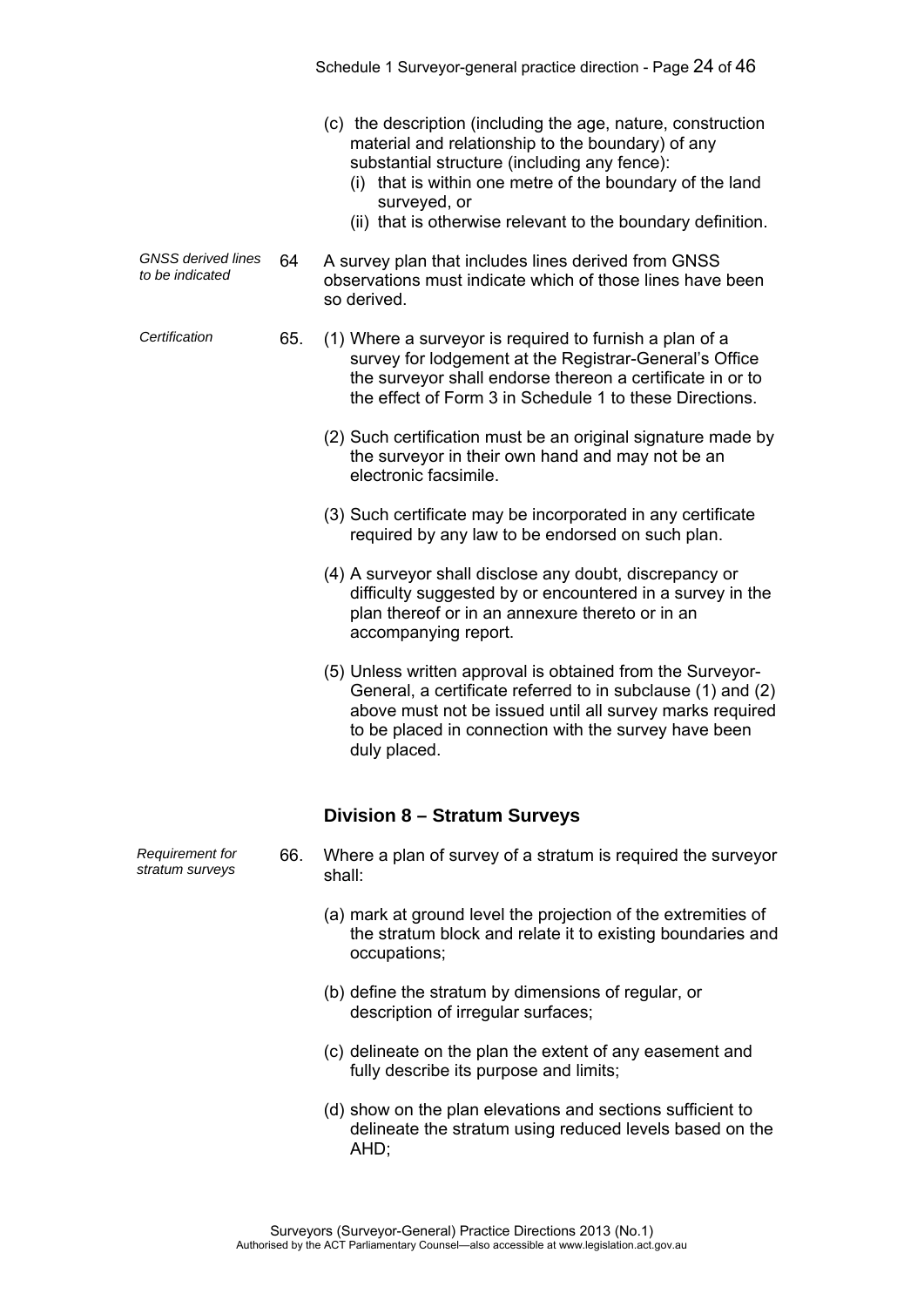- (e) verify AHD reduced levels by closed height difference between two control marks, the AHD reduced levels of which have been obtained from the ACT Government Survey Control Mark Register within 3 months before completion of the survey and are to an accuracy of Class LC or better, as specified in SP1;
- (f) show on the plan the position and reduced level of at least two permanent physical objects adjacent to the stratum; and
- (g) determine all reduced levels to an accuracy of Class LC or better, as specified in SP1.

### **Division 9 – Community Title**

- *requirements* 67. (1) Where a surveyor is required to carry out a survey for the preparation of a Community Title (within the meaning of the *Community Titles Act 2001*) it shall be treated as a sub-division in accordance with the Districts Act 2002 and/or the Unit Titles Act 2001 and carried out in accordance with these directions.
	- (2) References to roads in these directions includes private roads, or easements for access, within a community title unless the Surveyor-General has provided written advice to the contrary.

# **Division 10 – Unit Title**

#### **Subdivision A – Legislative requirements**

- *and directions* 68 (1) Directions within this Division are supplementary to the requirements of the Unit Titles Act 2001 and associated regulations. In the event of an inconsistency between the Act or regulation and these directions, the former take precedence.
	- . (2) Where a surveyor is required to carry out a survey for the preparation of a Units Plan (within the meaning of the *Unit Titles Act 2001*) it shall be done in accordance with this Division, the provision of Directions 6 (a)(i), (ii), (iii), (b), 7,8, 14, 17, 22(2), and 52 to 59 both inclusive (but no other provision of these Directions) shall apply in respect thereof.
	- (3) Drawings supplied in Schedule 3 are provided as a guide to style and quality of presentation. These diagrams have been reduced to A4 for this document.

*Survey and plan* 

*Related legislation*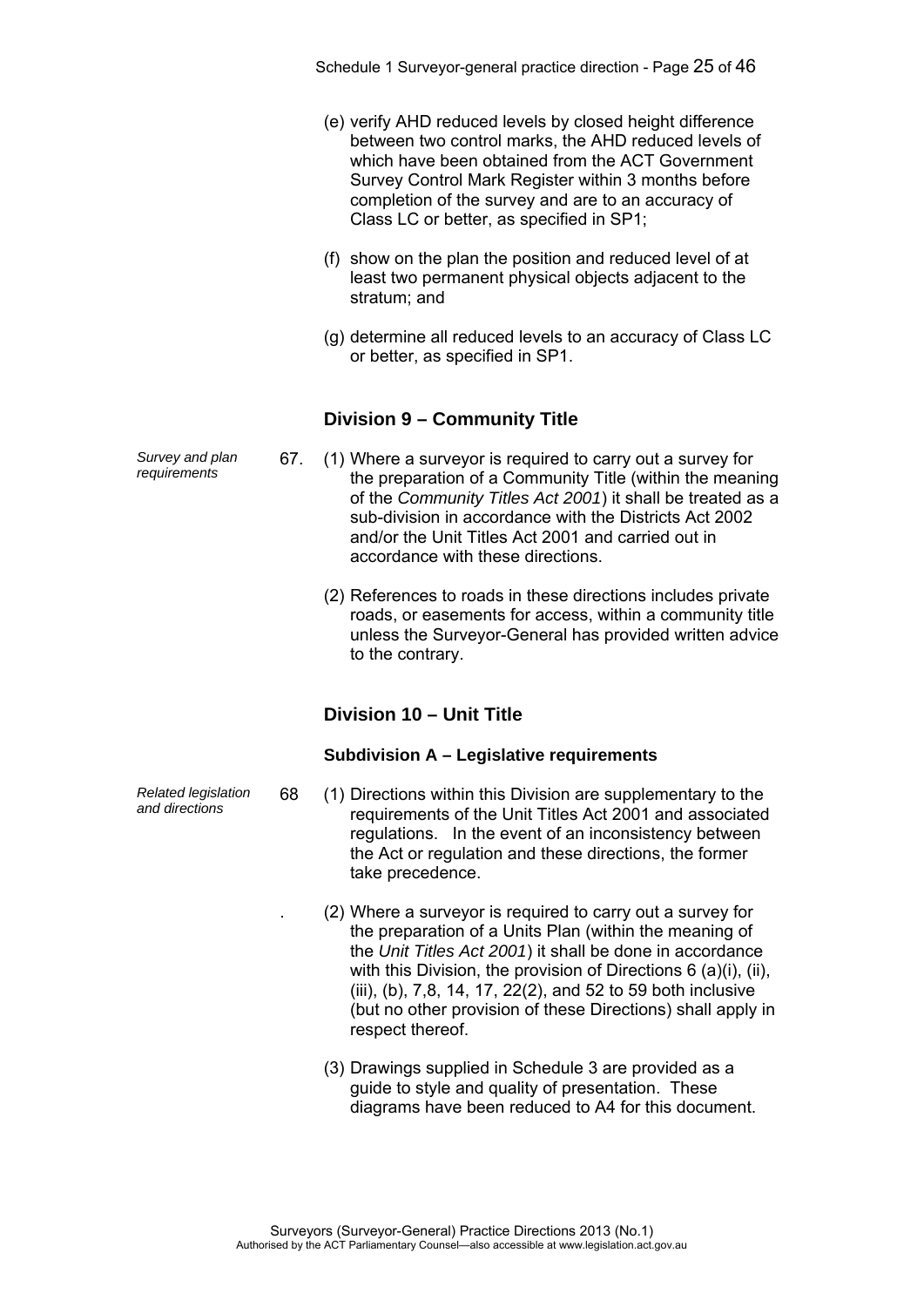### **Subdivision B – General information for Unit Plans**

| General information<br>for Unit Plans | 69 | (1) Units Plans shall be drawn on plan forms acceptable to<br>the Registrar-General.                                                                                                                                                                                                                                                                                                                       |
|---------------------------------------|----|------------------------------------------------------------------------------------------------------------------------------------------------------------------------------------------------------------------------------------------------------------------------------------------------------------------------------------------------------------------------------------------------------------|
|                                       |    | (2) Dimensions shall be expressed in the manner<br>prescribed in Section 4 of the Standards and<br><b>Specifications for Deposited Plans</b>                                                                                                                                                                                                                                                               |
|                                       |    | (3) Scales, symbols, line-work and abbreviations used on<br>plans shall generally be in accordance with the<br>guidelines set out in Section 6 of the Standards and<br>Specifications for Deposited Plans.                                                                                                                                                                                                 |
|                                       |    | (4) Every boundary of a unit or unit subsidiary or any other<br>designated area, must be capable of being defined in<br>relation to the parcel boundaries or to physical features,<br>or fixed by measurement to these physical features, or<br>the boundaries of the parcel.                                                                                                                              |
|                                       |    | (5) Plans found to be incomplete, faulty or failing to achieve<br>clarity of presentation may be rejected.                                                                                                                                                                                                                                                                                                 |
|                                       |    | (6) Details to be shown on site plans as listed below may be<br>shown on floor plans instead, and vice versa, if this adds<br>to the clarity of the plan.                                                                                                                                                                                                                                                  |
| Unit subsidiaries                     | 70 | (1) The number of unit subsidiaries identified in the<br>schedule of unit entitlements must be reconciled with the<br>subsidiaries shown on the site and floor plans for each<br>unit.                                                                                                                                                                                                                     |
|                                       |    | (2) Where a Unit Plan involves 20 or more units, a separate<br>Unit and Subsidiary Index should be added showing unit<br>numbers, unit door numbers (address number) if known,<br>all subsidiaries related to each unit, and the page<br>number of the plan where the details of each unit are<br>shown. An example is provided in Schedule 3-I.                                                           |
|                                       |    | <b>Subdivision C - Site Plans</b>                                                                                                                                                                                                                                                                                                                                                                          |
| Site plan scale                       | 71 | Site plans shall be drawn to a scale sufficient to enable all<br>details and notations to be clearly shown. If necessary a<br>site plan diagram may commence on one sheet and<br>continue on a subsequent sheet or sheets and, in such a<br>case, the diagrams shall be so drawn that the<br>complementary parts or lines on the several sheets show,<br>when placed side by sided, the completed diagram. |
| Site plan details                     | 72 | Site Plans shall be drawn showing:                                                                                                                                                                                                                                                                                                                                                                         |
|                                       |    | (a) A north point which shall be generally directed towards                                                                                                                                                                                                                                                                                                                                                |

the top of the plan and situated, where possible, in the

Surveyors (Surveyor-General) Practice Directions 2013 (No.1) Authorised by the ACT Parliamentary Counsel—also accessible at www.legislation.act.gov.au

top right corner;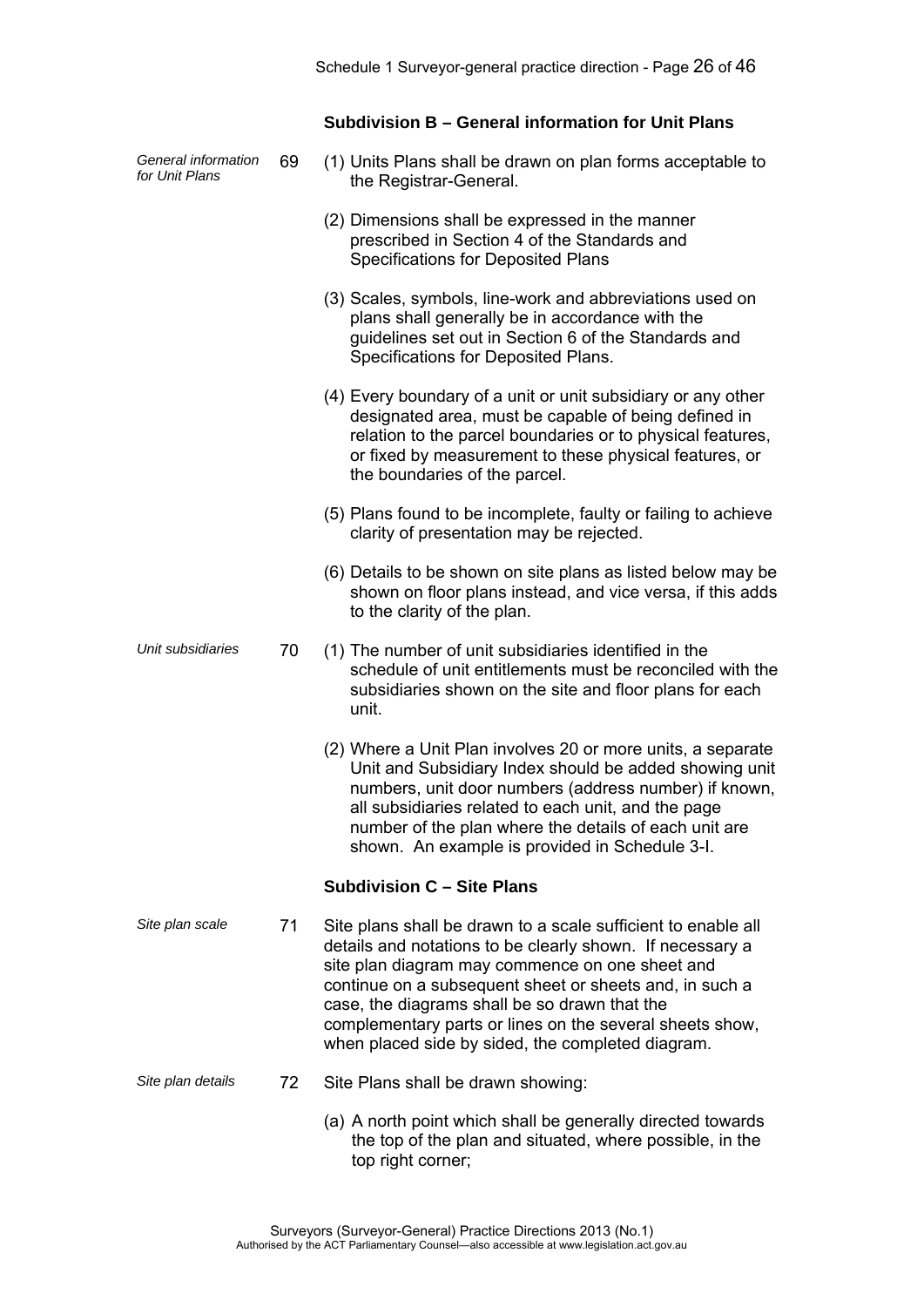- (b) The boundaries of the parcel, together with complete dimensions;
- (c) The block and section number and DP number of the parcel;
- (d) The identifiers of all adjoining lands, including where appropriate, block, section and plan numbers, Territory lands, pathways and roads;
- (e) The position, at ground level, or in an appropriate case, the position projected to ground level, of the extremities of each building or, in the case of staged developments, buildings in course of erection on the parcel;
- (f) A general description of existing buildings and where appropriate the distinguishing number of each unit and unit subsidiary;
- (g) The boundaries of any Class B units; and the boundaries of any ground level Class B unit subsidiaries; so drawn that the relationship of those boundaries to one another and to the parcel boundaries is clear;
- (h) The site and nature of any existing easement or proposed easement affecting the parcel, reference to the instrument or plan by which it was created and sufficient information to define such site and its relationship to the boundaries of the parcel;
- (i) Offsets to all permanent features relevant to Unit Boundaries;
- (j) Offsets to relevant features, including fences and walls, erected on or within one metre of the parcel boundaries;
- (k) The nature and extend of any encroachment and its relationship to the parcel or unit boundaries;
- (l) The area of the parcel; and
- (m) The reduction ratio to which the plan is drawn together with a graphic bar scale.

#### **Subdivision D – Floor Plans**

- 
- *Floor plan scale* 73 (1) Floor plans shall be drawn to a scale sufficient to enable all details and annotations to be clearly shown. Floor plans shall accurately show the extent and shape of the units and unit subsidiaries each of which must be clearly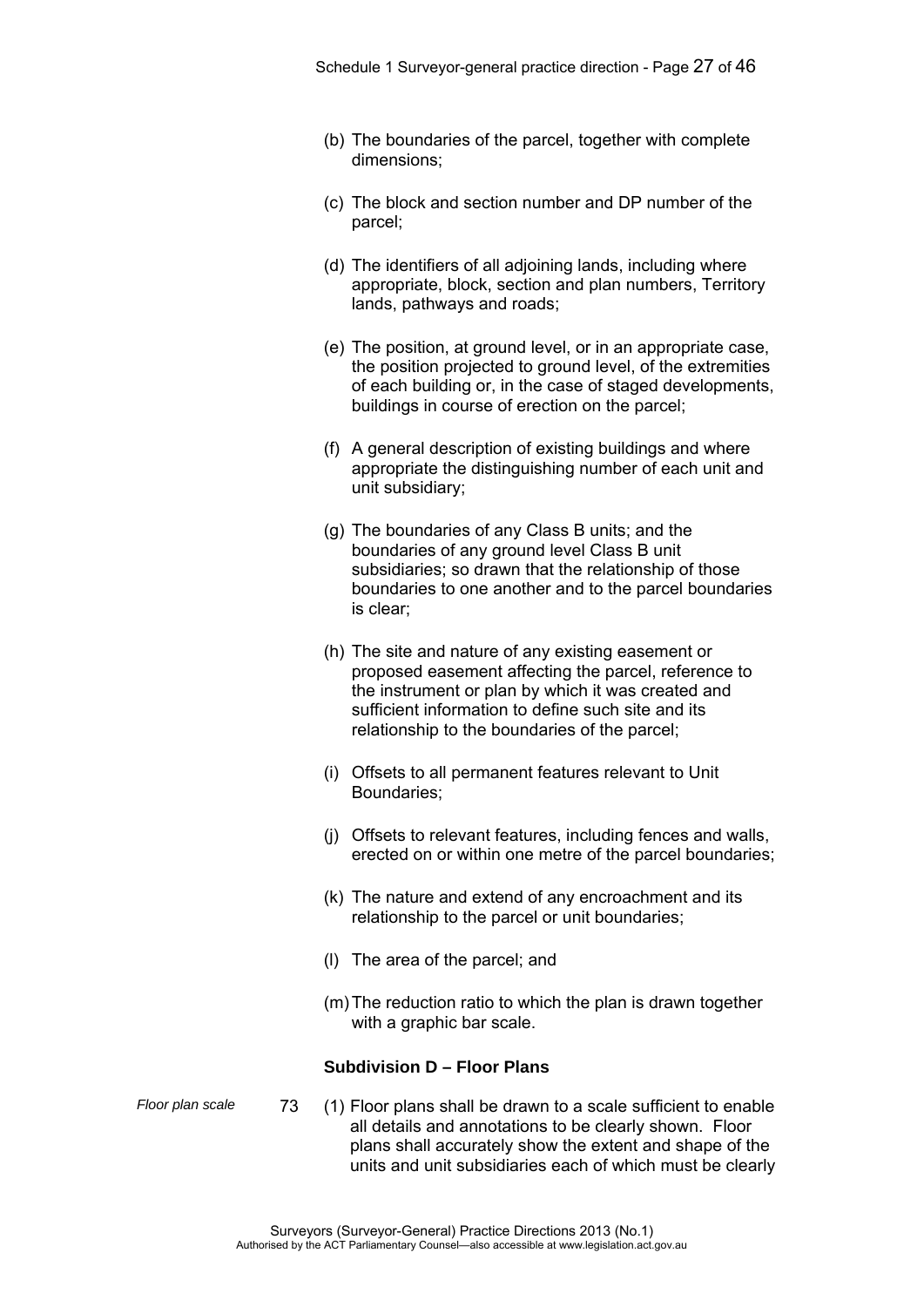identified.

- (2) Each part of a single floor area shown on a Units Plan shall be drawn at the same scale
- *Floor plan details* 74 Floor plans shall be drawn showing:
	- *(a)* A north point which shall be generally directed towards the top of the plan and situated, where possible, in the top right corner;
	- *(b)* A description of the type of the unit subsidiaries and, for class B Units, basic construction material of units**.**;
	- *(c)* The reduction ratio to which the plan is drawn together with a graphic bar scale;
	- *(d)* The distinguishing number of each unit and unit subsidiary in accordance with Schedule 1 Part 1.3 of the Land Titles (Unit Titles) Act 1970;
	- *(e)* The adjoining sheet numbers;
	- *(f)* Height limitations of any units or unit subsidiaries that are not implied in the provisions of Division 2.2 of the Unit Title Act 2001;
	- *(g)* Sufficient annotations and/or dimensions to ensure that each unit or unit subsidiary is fully and unambiguously defined;
	- *(h)* Sheet references for parts of units that appear on other sheets;
	- *(i)* Sufficient details to identify the location of units and unit subsidiaries in relation to the parcel boundaries; and

#### **Subdivision E – Additional Requirements for Class A and B Units**

- 75 Additional requirements for Class A unit developments*:* 
	- *(a)* Floor plans shall show sufficient description in relation to existing structures or dimensions to identify the boundary of each unit and unit subsidiary in relation to one another and, where appropriate, to the parcel boundaries;
	- *(b)* Units that occupy more than one level shall be described as Part or "Pt" of the unit on each level. Areas of each part of a unit shall be shown on the floor plans with the

*Additional Requirements for Class A Units*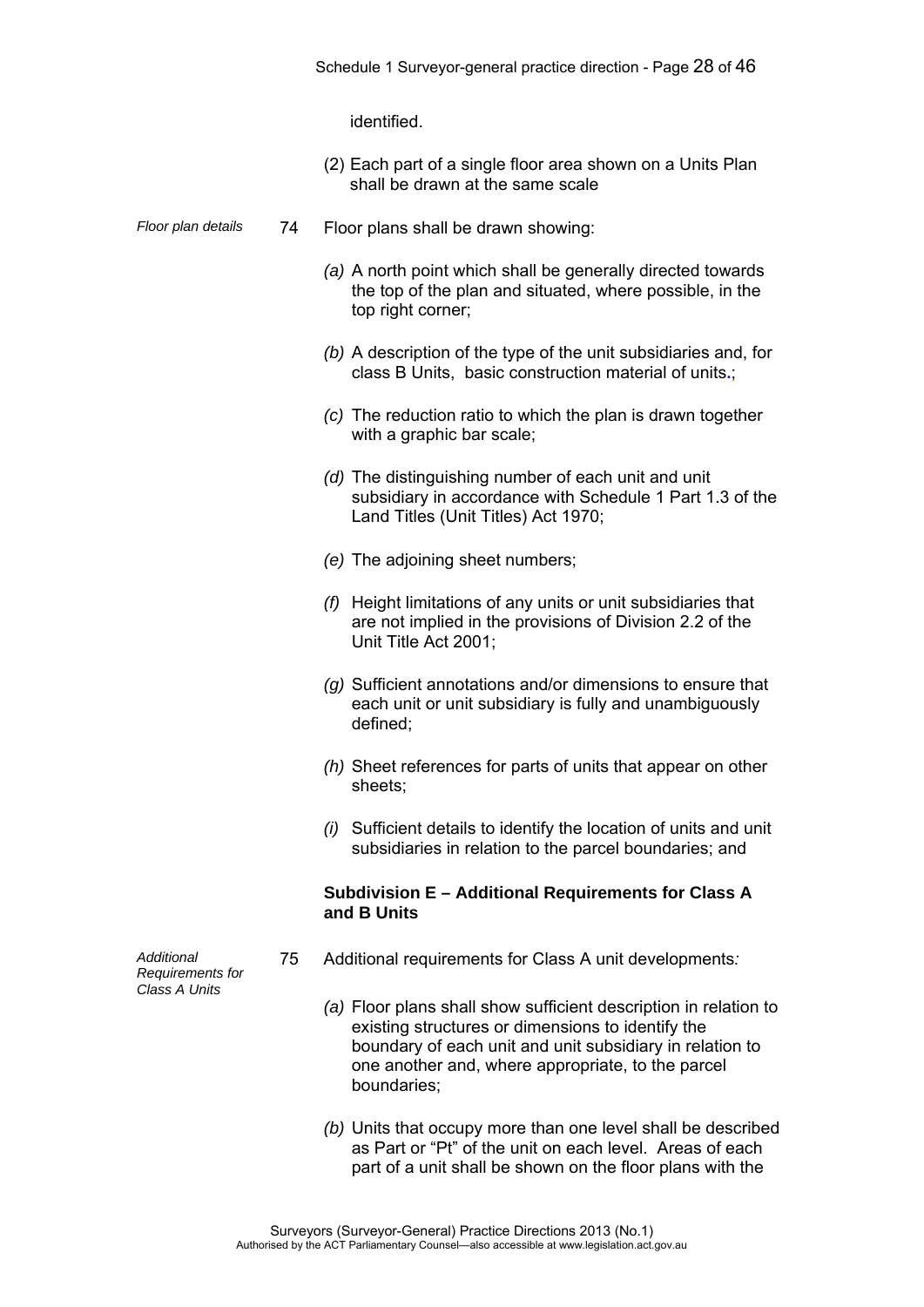total area of the unit and references to the sheets on which other parts of the units are shown;

- *(c)* The areas of units and unit subsidiaries shall be shown on the plan. Unit title areas shall be calculated using dimensions to the centreline of the walls unless the title boundary is known to be elsewhere;
- (d) When determining unit areas in accordance with 75 (c) the location of the centreline of the wall may be deduced by measurement, from design plans or by estimation verified by checking against exterior dimensions of building. In the event of any doubt, the surveyor shall take sufficient measurements to determine wall thickness.
- (e) Regardless of the method used to determine the location of the centre of walls, surveyors shall nevertheless measure the internal unit dimensions to ensure areas are consistent with design.
- (f) Unit areas may be shown as 'Approximate' or 'Approx'.
- (g) The following notation should be added to the Unit Plan Specification Sheet:
	- (i) Unit areas have been determined with reference to the centrelines of walls, unless noted otherwise.
	- (ii) The position of wall centrelines may have been estimated (deduced) to determine the unit area.
	- (iii) All areas are approximate & may contain columns & service ducts, which are common property.
	- (iv) Areas are shown for the purposes of the units plan only & must not be used for any other purpose.
- (h) Where the boundary of a Class A unit or unit subsidiary is other than the centre of existing walls, floors and ceilings it shall be so described;
- (i) Mezzanine levels within a Unit may be shown as a dashed line on the floor plan or, where complex, on a separate floor plan. Where a separate floor plan is used, it should retain the same floor number as the underlying floor however the word 'mezzanine' should be placed after the floor number. Eg. 3 mezzanine; and
- (j) Mezzanine floor areas should be added to the underlying floor area in a way which enables each area to be determined.

Unit areas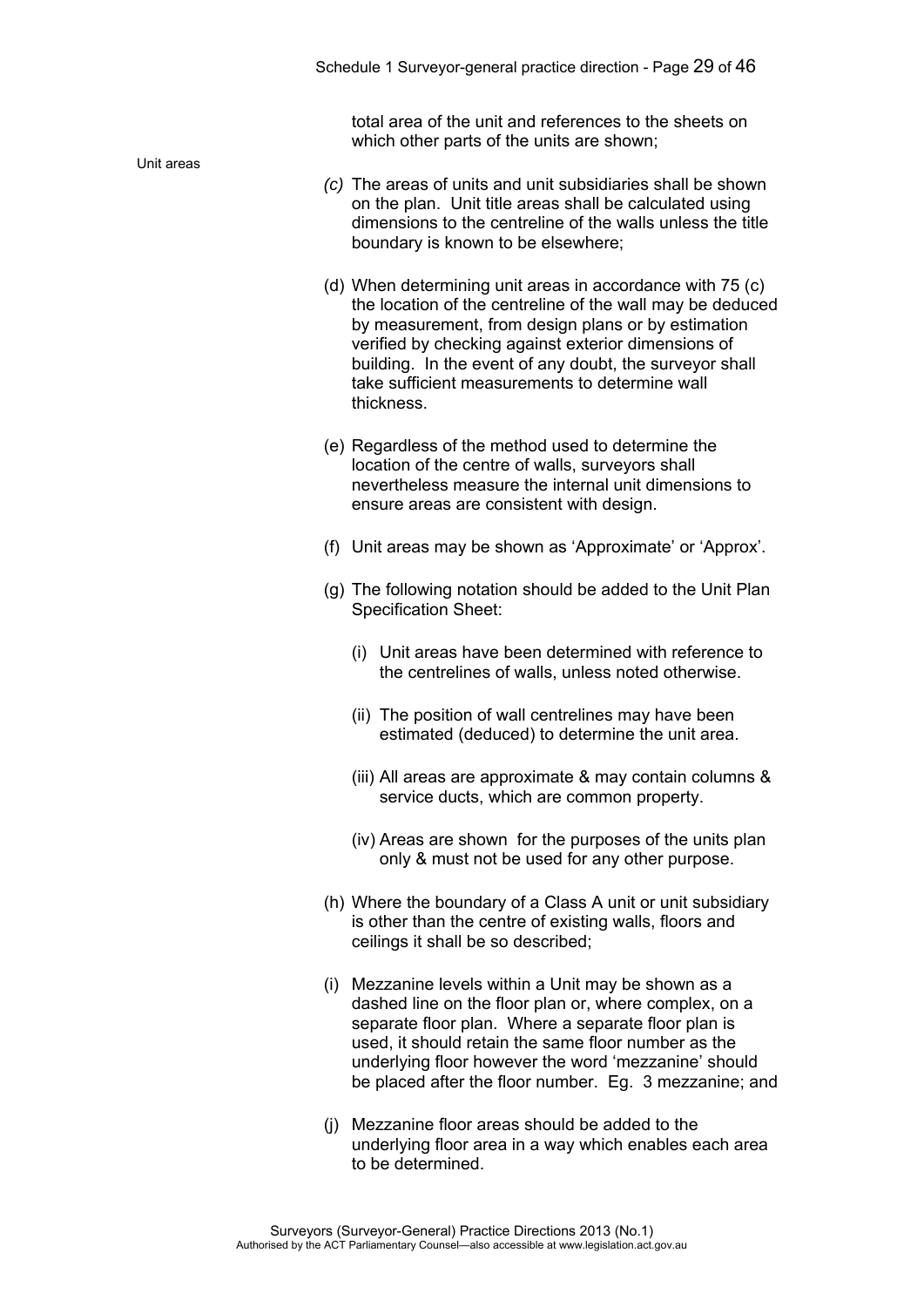*Additional Requirements for Class B Units* 

- 76 Additional requirements for Class B unit developments:
	- *(a)* The plan shall show sufficient connections between parcel, unit and unit subsidiary boundaries so that each unit and unit subsidiary can be identified in relation to the parcel boundaries and to one another.
	- *(b)* The plan shall show the relationship, by offset or description, of the buildings or, in the case of staged developments, buildings in the course of erection, to the unit boundaries.
	- *(c)* Extra connections should be shown between units to reduce the number of lines in a mathematical closure of large common property areas.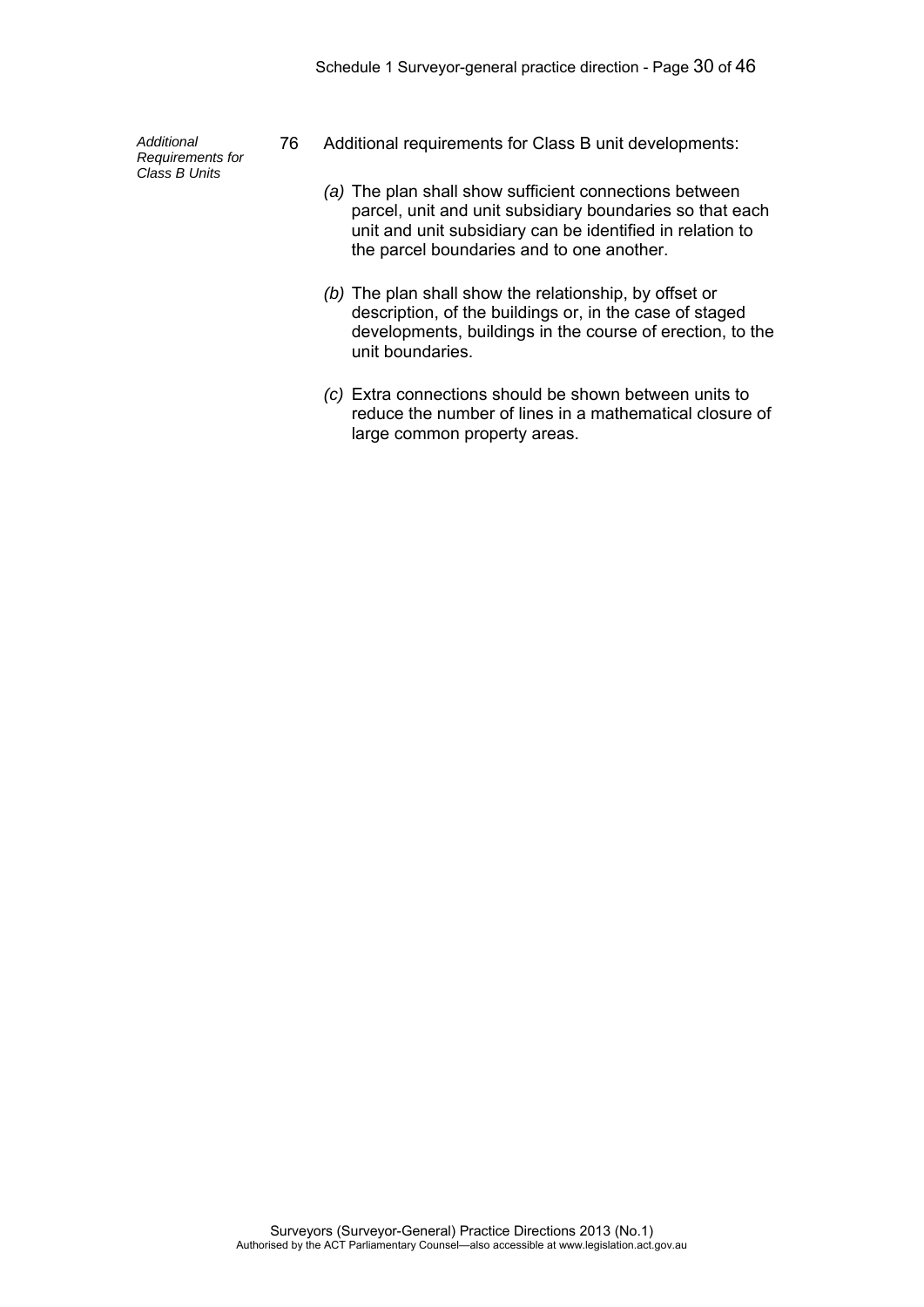# **SCHEDULE 1**

| (here insert reference to land proposed to be entered)<br>(here insert dates of proposed entry)                                                                                                                                                         |  |
|---------------------------------------------------------------------------------------------------------------------------------------------------------------------------------------------------------------------------------------------------------|--|
|                                                                                                                                                                                                                                                         |  |
| In pursuance of Section 45 of the Surveyors Act 2007 notice is hereby given that I, the<br>undersigned registered Surveyor, intend to enter the above mentioned land on                                                                                 |  |
|                                                                                                                                                                                                                                                         |  |
|                                                                                                                                                                                                                                                         |  |
|                                                                                                                                                                                                                                                         |  |
|                                                                                                                                                                                                                                                         |  |
| <b>Registered Surveyor</b>                                                                                                                                                                                                                              |  |
|                                                                                                                                                                                                                                                         |  |
| Form 2 Direction 10<br><b>SURVEYORS PRACTICE DIRECTIONS</b>                                                                                                                                                                                             |  |
| Surveyors Act 2007                                                                                                                                                                                                                                      |  |
| a surveyor registered under the Surveyors Act 2007 hereby certify that the survey represented<br>in this sketch being a survey which does not require strict accuracy was made in accordance<br>with Direction 10 of the Surveyors Practice Directions. |  |
|                                                                                                                                                                                                                                                         |  |
|                                                                                                                                                                                                                                                         |  |
| Surveyor, Registered under the<br>Surveyors Act 2007                                                                                                                                                                                                    |  |
| Form 3 Direction 65<br><b>SURVEYORS PRACTICE DIRECTIONS</b>                                                                                                                                                                                             |  |
| Surveyors Act 2007                                                                                                                                                                                                                                      |  |
| a surveyor registered under the Surveyors Act 2007 hereby certify that the survey<br>represented on this plan is accurate and has been made in accordance with the Surveyors                                                                            |  |
|                                                                                                                                                                                                                                                         |  |
| Surveyor, Registered under the<br>Surveyors Act 2007                                                                                                                                                                                                    |  |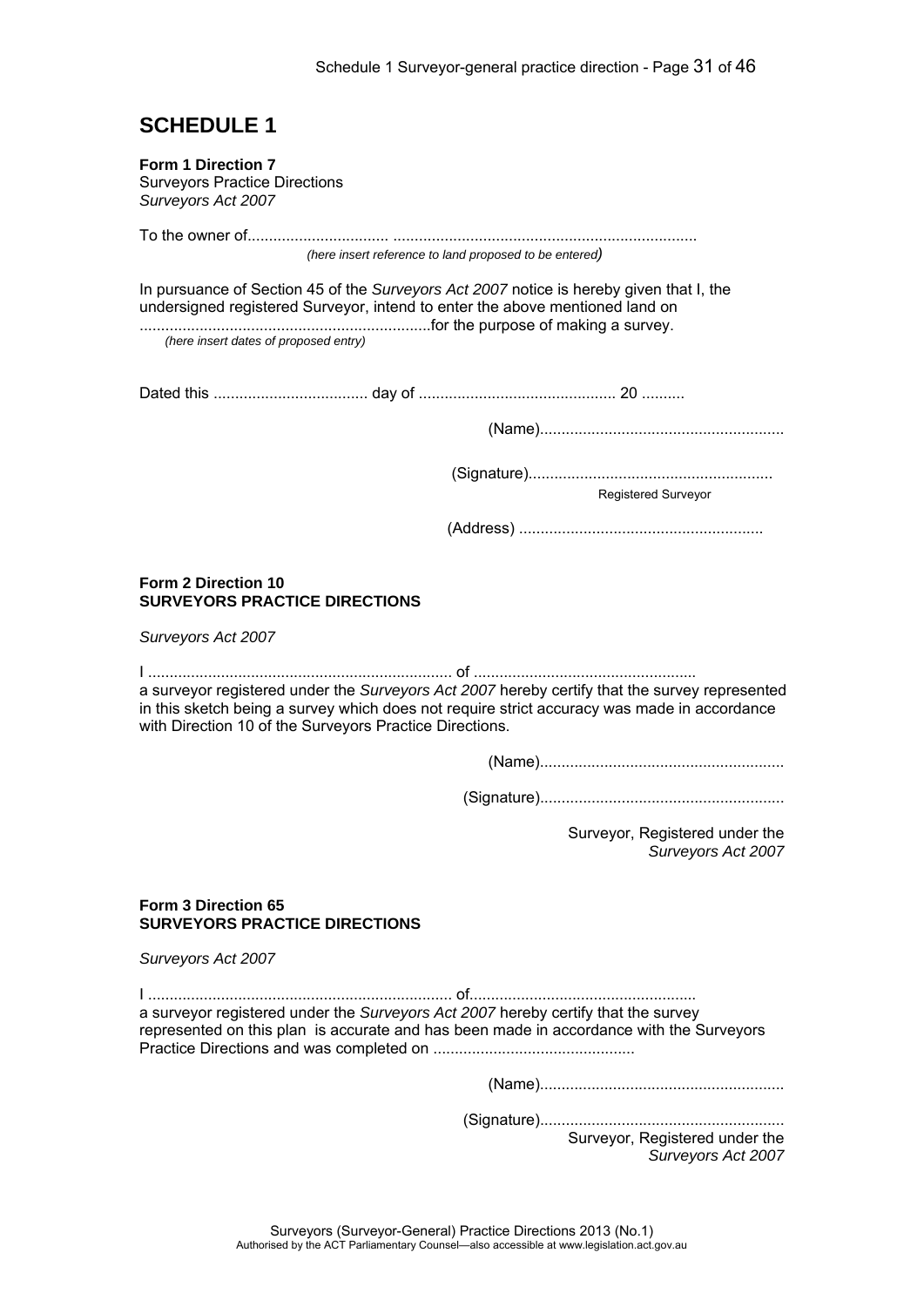# **SCHEDULE 2**

### **Australian Capital Territory Standard Grid Coordinates (SGC)**

### Datum:

The Australian Capital Territory Standard Grid Coordinates (SGC) system is based upon the Australian Geodetic Datum as proclaimed in the *Commonwealth Gazette No. 84* of 6 October 1966 (AGD66).

This datum is described fully in the National Mapping Council of Australia (now the Intergovernmental Committee on Surveying and Mapping (ICSM)) Special Publication No. 10 (SP10) titled 'The Australian Geodetic Datum Technical Manual'.

### Projection:

Standard Grid Coordinates are derived from a Transverse Mercator projection of latitudes and longitudes on the AGD66. This grid has the following parameters:

Coordinates are in metres;

### Central Meridian

149 degrees 00 minutes 33.46139 seconds east of Greenwich (Stromlo Trigonometrical Station);

### False Origin

Based on Stromlo Trigonometrical Station having:

- Latitude: 35 degrees 19 minutes 03.85060 seconds south of the equator
- Longitude: 149 degrees 00 minutes 33.46139 seconds east of Greenwich
- Grid coordinates of E 200 000.000 metres N 600,000.000 metres
- The Scale Factor at the Central Meridian is 1.000 086

For further information on SGC see:

Wellspring, K. H., *Some aspects of the conversion from imperial to metric coordinates in the Australian Capital Territory*, Technical papers of the 16<sup>th</sup> Australian Survey Congress, Canberra, Australia, 1973.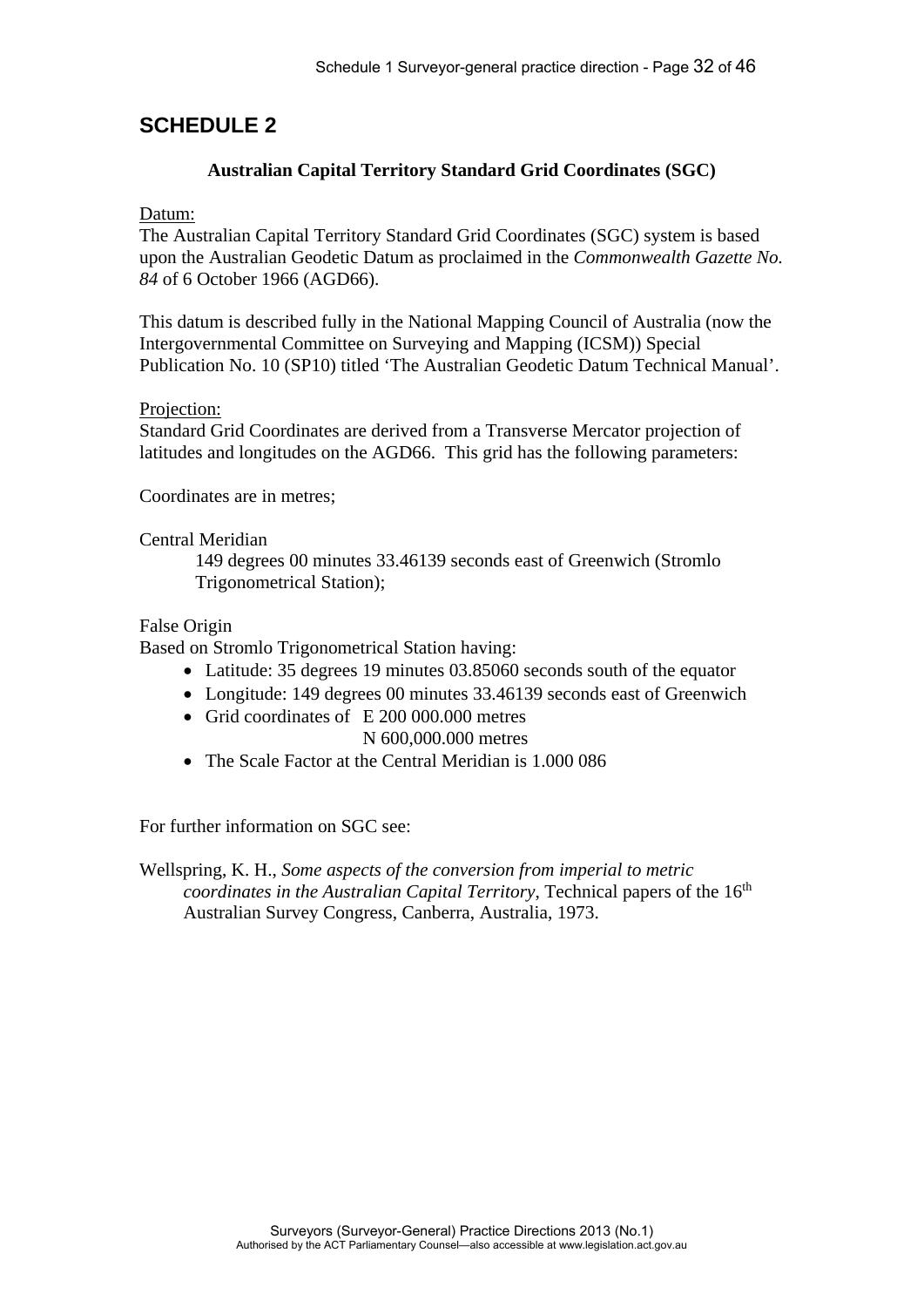# **SCHEDULE 3-A**

Form 1A

Sheet No. ................of ...............

Form 088 - SP

Department of Justice and Community Safety **SITE PLAN** 

OFFICE OF REGULATORY SERVICES

**LAND TITLES** 

| Division      | Section | <b>Block</b> | Class of Units (A or B) | UNITS PLAN No. |
|---------------|---------|--------------|-------------------------|----------------|
| <b>MAWSON</b> | ۷٥      |              | CLASS                   |                |

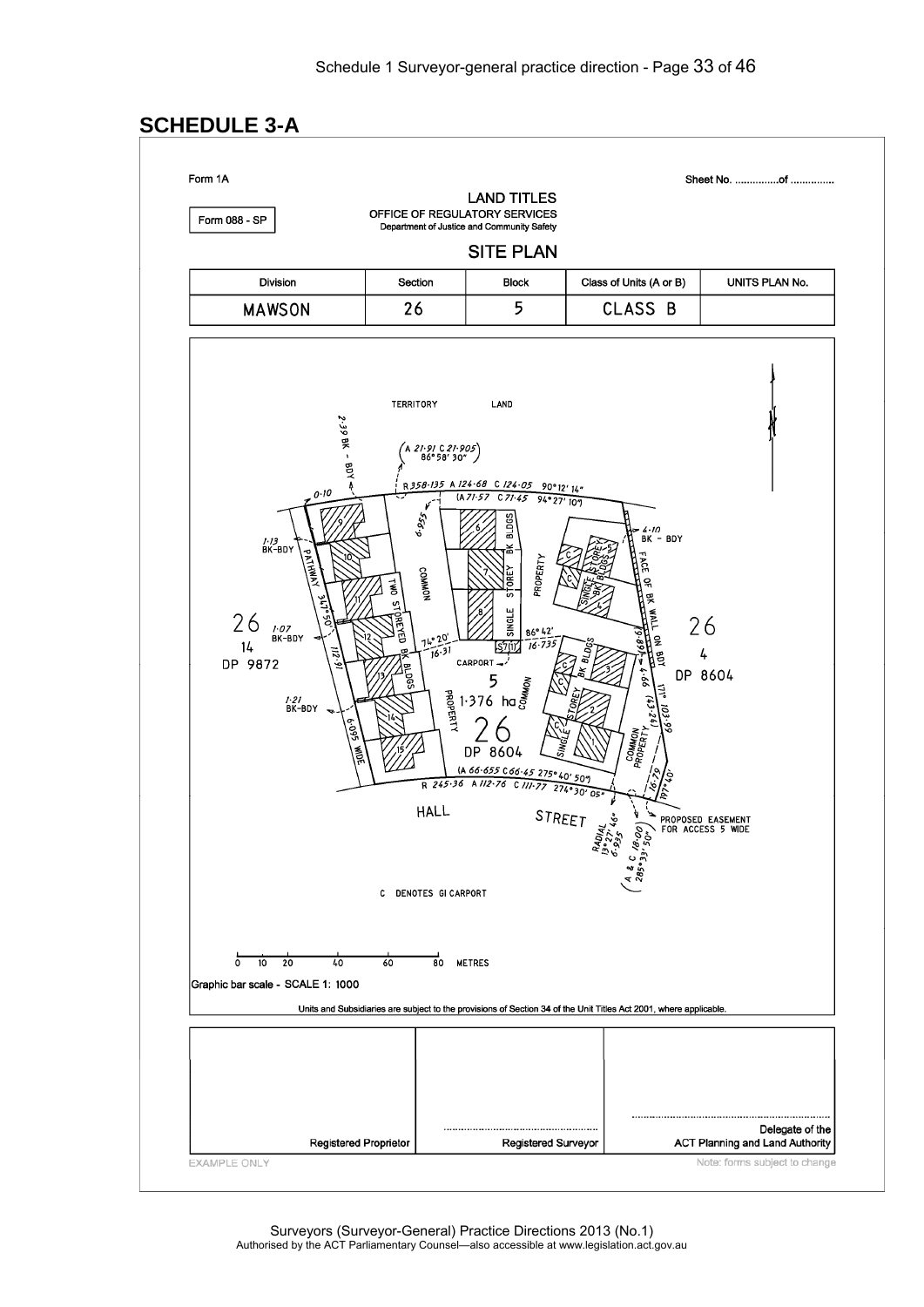# **SCHEDULE 3-B**

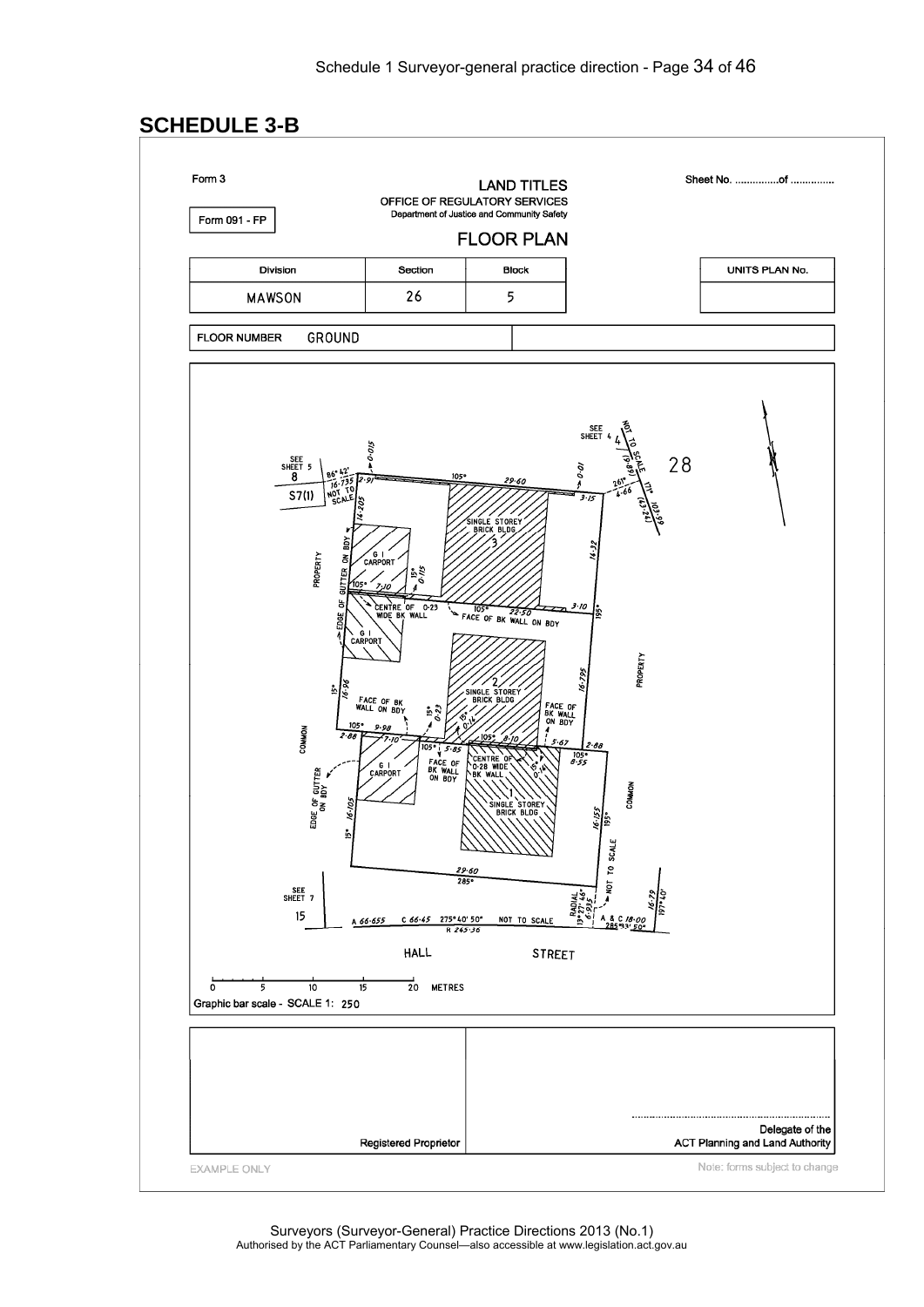# **SCHEDULE 3-C**

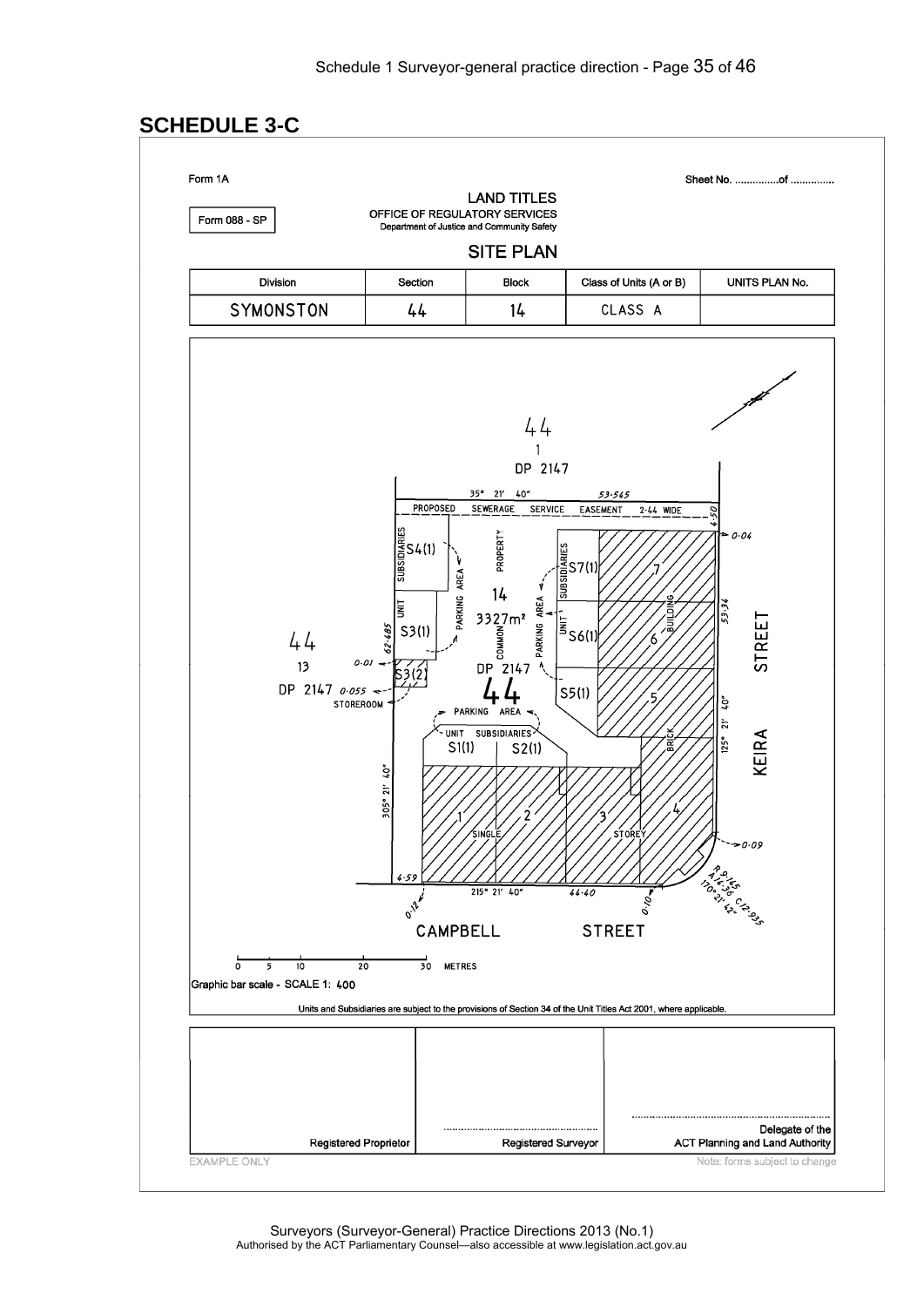# **SCHEDULE 3-D**

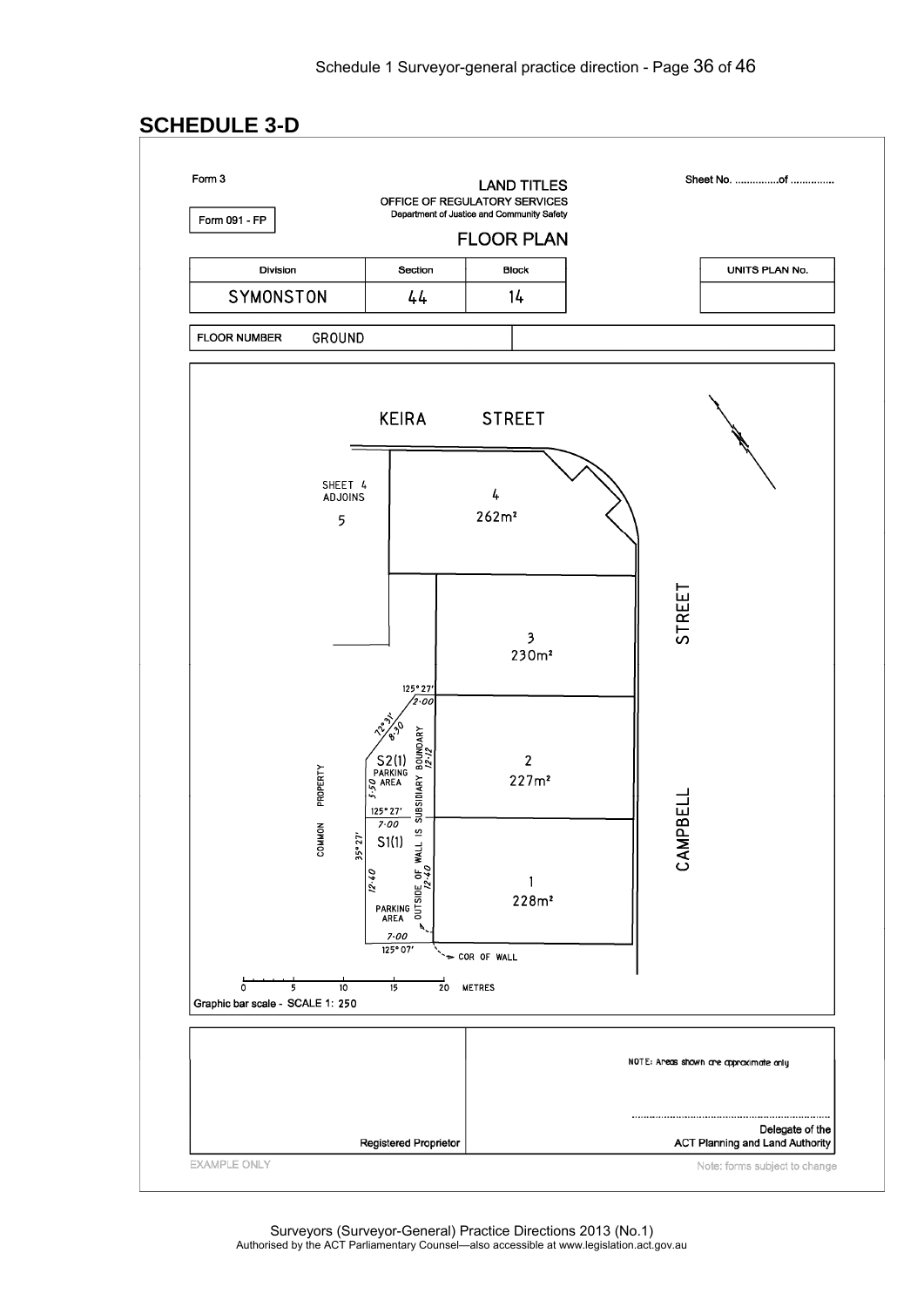# **SCHEDULE 3-E**

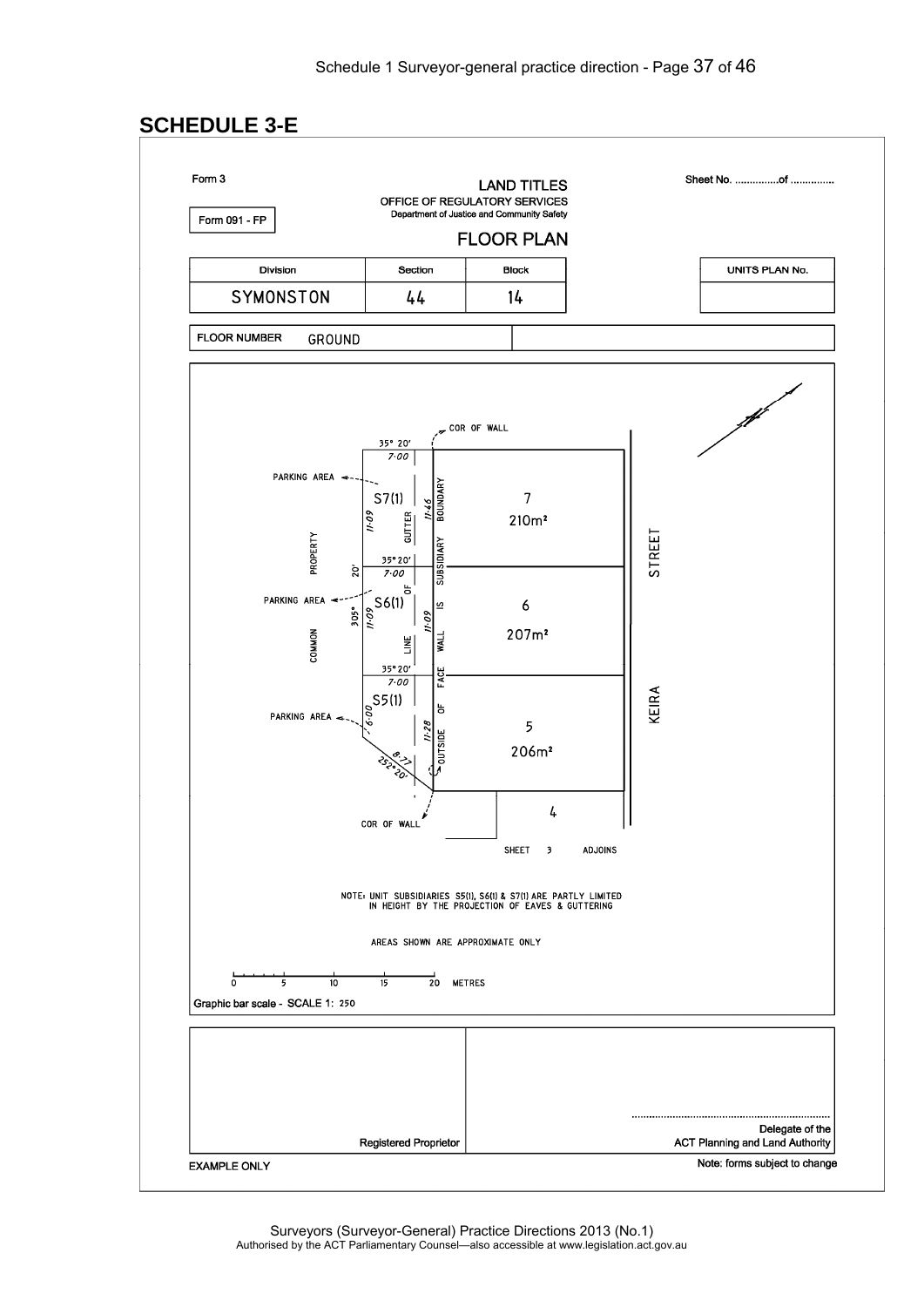# **SCHEDULE 3-F**

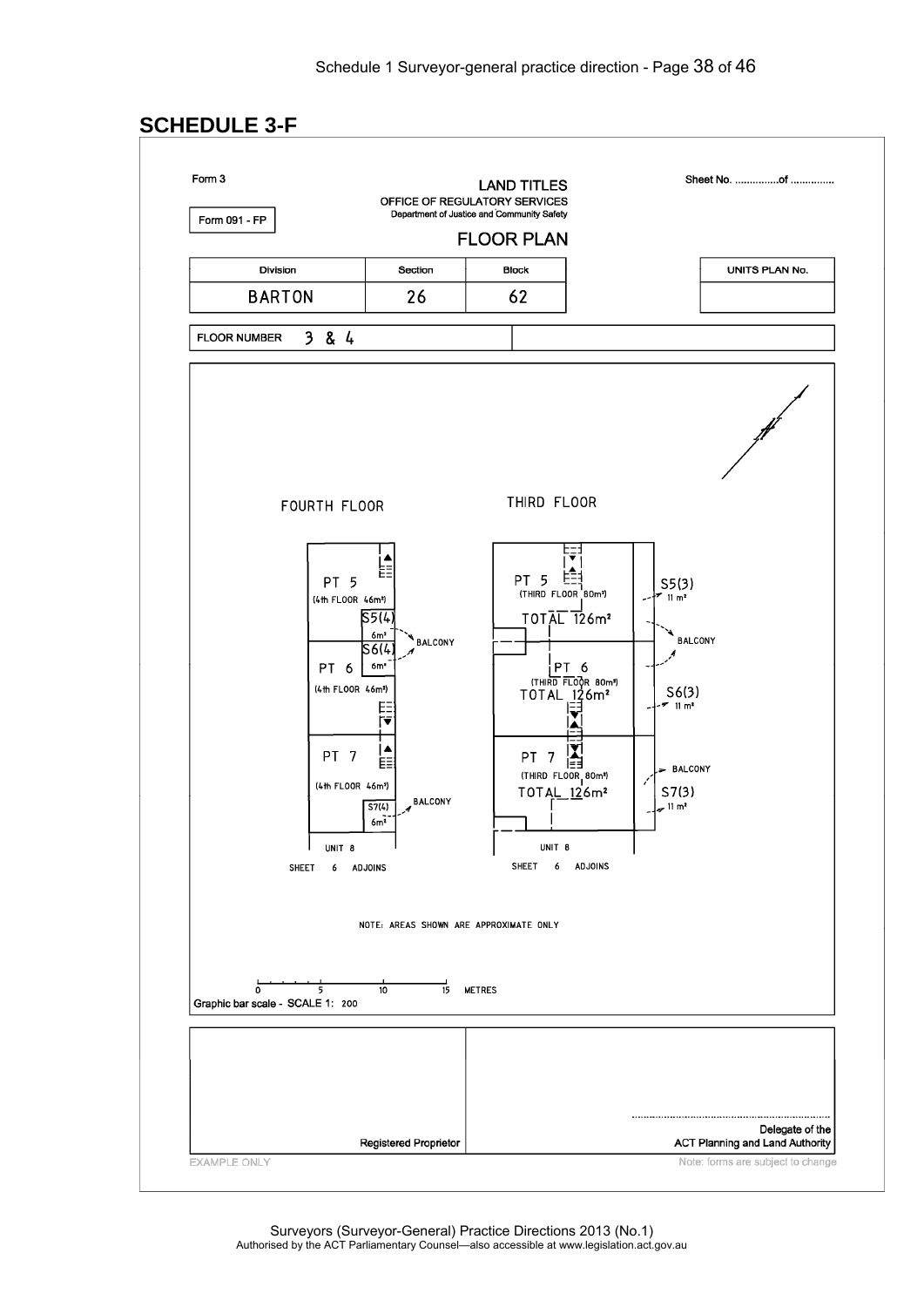# **SCHEDULE 3-G**

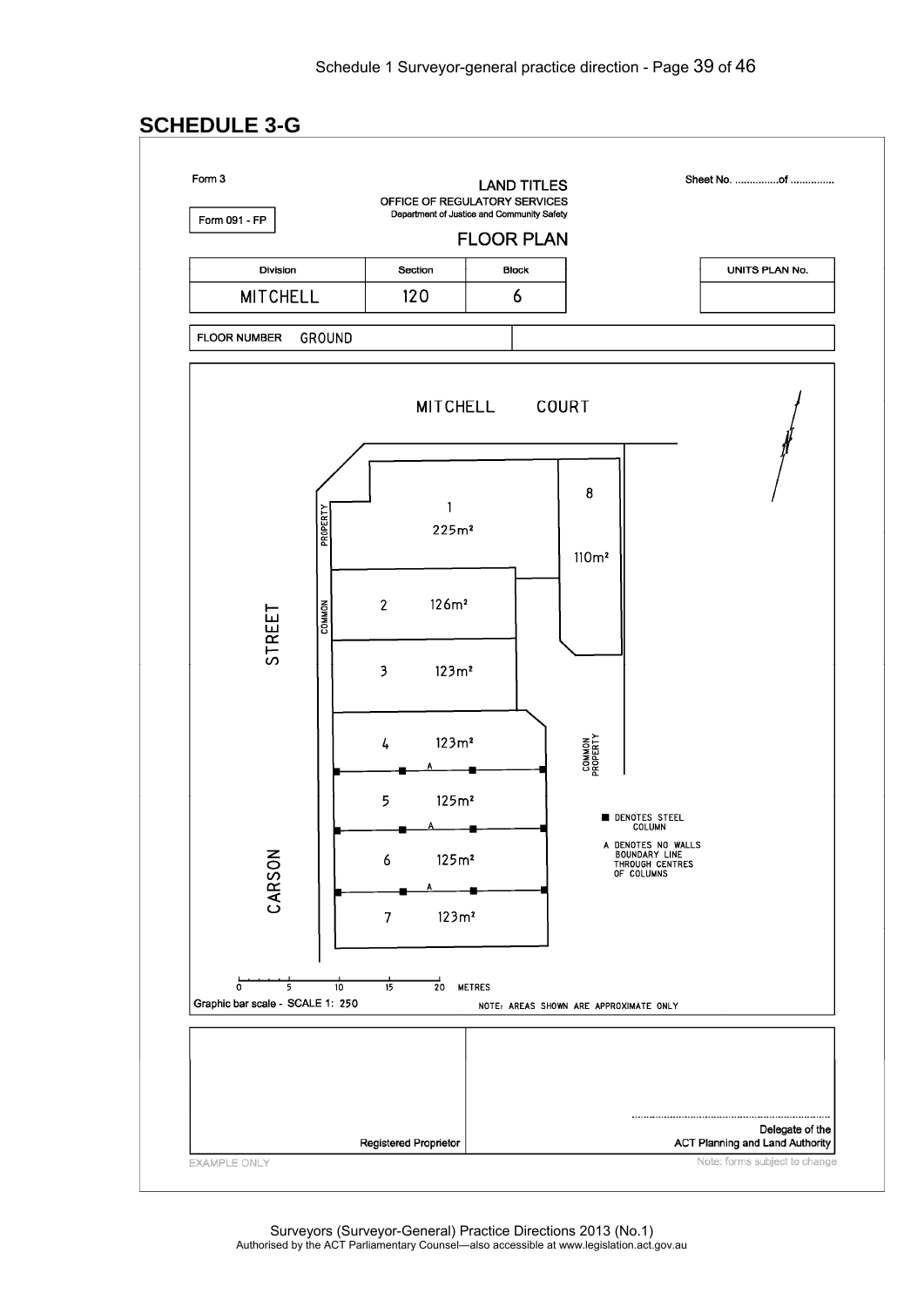Sheet No. ................of ...............

# **SCHEDULE 3-H**

Form 1A

Form 088 - SP

**LAND TITLES** OFFICE OF REGULATORY SERVICES

Department of Justice and Community Safety

### **SITE PLAN**

| <b>Division</b> | Section | <b>Block</b> | Class of Units (A or B) | UNITS PLAN No. |
|-----------------|---------|--------------|-------------------------|----------------|
| <b>FRANKLIN</b> | ר מ     | ה ב          |                         |                |

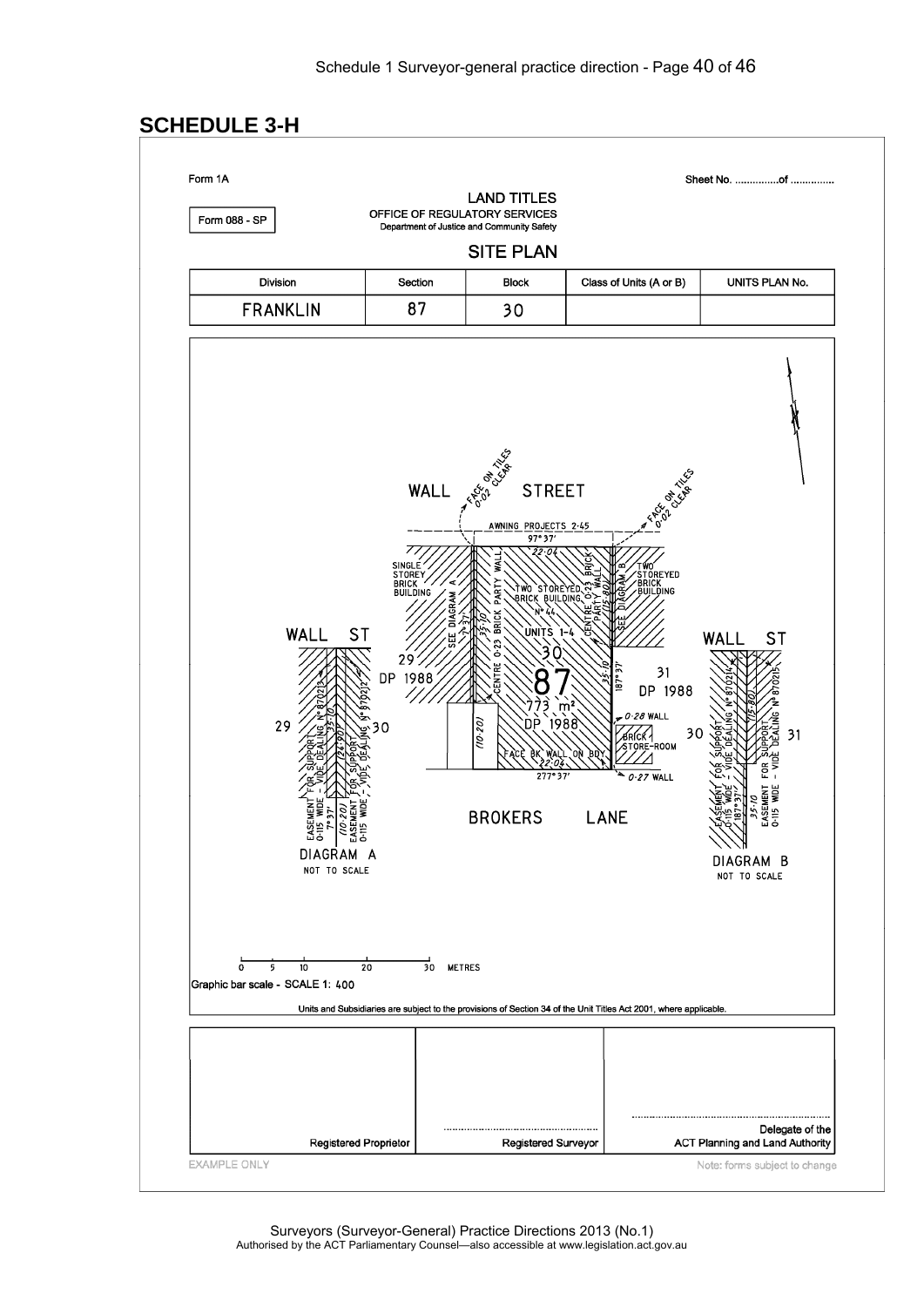# **SCHEDULE 3-I**

|                                |                                                                                     |                                                                                                  |                                                        | <b>FLOOR PLAN</b>                                                    |                                                                                                              |                                                         |                                                                        |                                           |                                                |                                                                               |                                                         |
|--------------------------------|-------------------------------------------------------------------------------------|--------------------------------------------------------------------------------------------------|--------------------------------------------------------|----------------------------------------------------------------------|--------------------------------------------------------------------------------------------------------------|---------------------------------------------------------|------------------------------------------------------------------------|-------------------------------------------|------------------------------------------------|-------------------------------------------------------------------------------|---------------------------------------------------------|
| Division                       |                                                                                     | Section                                                                                          |                                                        | <b>Block</b>                                                         |                                                                                                              |                                                         |                                                                        |                                           |                                                | UNITS PLAN No.                                                                |                                                         |
| <b>CITY</b>                    |                                                                                     | 6                                                                                                |                                                        | 27                                                                   |                                                                                                              |                                                         |                                                                        |                                           |                                                |                                                                               |                                                         |
|                                |                                                                                     |                                                                                                  | UNIT & SUBSIDIARY INDEX                                |                                                                      |                                                                                                              |                                                         |                                                                        |                                           |                                                |                                                                               |                                                         |
|                                |                                                                                     |                                                                                                  |                                                        |                                                                      |                                                                                                              |                                                         |                                                                        |                                           |                                                |                                                                               |                                                         |
| <b>BUILDING</b>                | UNIT N° Sheet N°                                                                    | <b>UNIT Identifier</b><br><b>FLOOR</b><br>Door N°                                                | Sub N°                                                 | Car Space<br>Sheet N°                                                | Sub N°                                                                                                       | <b>SUBSIDIARIES</b><br>Store Room<br>Sheet Nº           |                                                                        | Yard<br>Sub $N^{\circ}$ Sheet $N^{\circ}$ | Balcony<br>Sub N <sup>o</sup>                  | Sheet N°                                                                      | Subsidiary<br>Total                                     |
| $\mathsf{A}$<br>(London Tower) | 6<br>1<br>$\overline{\mathbf{c}}$<br>6<br>$\overline{\mathbf{3}}$<br>6<br>4<br>6    | <b>GROUND</b><br>G1<br><b>GROUND</b><br><b>GROUND</b><br><b>GROUND</b>                           | S1, S2<br>S1, S2<br>G2<br>S1, S2<br>G3<br>S1, S2<br>G4 | $\overline{4}$<br>$\overline{4}$<br>$\overline{4}$<br>$\overline{4}$ | S <sub>3</sub><br>S3<br>$\overline{S3}$<br>S <sub>3</sub>                                                    | 4<br>4<br>4<br>4                                        | S <sub>4</sub><br>$\overline{S4}$<br>S <sub>4</sub><br>$\overline{S4}$ | 6<br>6<br>6<br>6                          |                                                |                                                                               | 4<br>$\overline{4}$<br>$\overline{4}$<br>$\overline{4}$ |
|                                | 5<br>8<br>$\overline{6}$<br>$\overline{\mathbf{8}}$<br>7<br>$\overline{\mathbf{g}}$ | 101<br>1<br>$\overline{1}$<br>102<br>$\overline{\mathbf{1}}$<br>103                              | S1, S2<br>S1, S2<br>\$1,52                             | 4<br>$\overline{4}$<br>$\overline{4}$                                | S3<br>S3<br>$\overline{\mathbf{s}}$                                                                          | 4<br>$\overline{4}$<br>$\overline{4}$                   |                                                                        |                                           | S4, S5<br>S4, S5<br>$rac{1}{54,55}$<br>$54,55$ | $\overline{\mathbf{8}}$<br>$\overline{\mathbf{8}}$<br>$\overline{\mathbf{8}}$ | 5<br>5<br>5                                             |
|                                | $\overline{\mathbf{8}}$<br>8<br>$\overline{9}$<br>10<br>10<br>10<br>11<br>10        | $\overline{1}$<br>104<br>$\overline{2}$<br>201<br>$\overline{2}$<br>202<br>$\overline{2}$<br>203 | S1, S2<br>S1, S2<br>S1, S2<br>S1, S2                   | $\overline{4}$<br>$\overline{4}$<br>4<br>$\overline{4}$              | $\overline{\mathsf{S}3}$<br>$\overline{\mathsf{s}}\overline{\mathsf{s}}$<br>S <sub>3</sub><br>S <sub>3</sub> | $\overline{4}$<br>4<br>$\overline{4}$<br>$\overline{4}$ |                                                                        |                                           | S4, S5<br>S4, S5                               | 8<br>10<br>10                                                                 | 5<br>$\overline{5}$<br>5                                |
|                                | 12<br>10                                                                            | $\overline{2}$<br>204                                                                            | S1, S2                                                 | $\overline{4}$                                                       | S3                                                                                                           | 4                                                       |                                                                        |                                           | S4,S5<br>S4,S5                                 | 10<br>10                                                                      | 5<br>$\overline{5}$                                     |
| в<br>(Mews West)               | Pt 13<br>$\overline{7}$<br>Pt 13<br>g<br>Pt 14<br>$\overline{7}$                    | <b>GROUND</b><br>G1<br><b>GROUND</b><br>G2                                                       | S1, S2<br>S1, S2<br>S1, S2                             | 5<br>5<br>5                                                          | S <sub>3</sub><br>S <sub>3</sub><br>S <sub>3</sub>                                                           | 5<br>5<br>5                                             | $\overline{S4}$<br>$\overline{S4}$                                     | 7<br>$\overline{7}$                       | S5, S6                                         | 9                                                                             | 6                                                       |
|                                | Pt 14<br>G.<br>Pt 15<br>7<br>$\overline{9}$<br>Pt 15<br>Pt 16<br>$\overline{7}$     | 1<br><b>GROUND</b><br>G3<br>1<br><b>GROUND</b><br>G4                                             | S1, S2<br>S1, S2<br>S1, S2<br>S1, S2                   | 5<br>5<br>5<br>5                                                     | S3<br>S3<br>$\overline{S3}$<br>S3                                                                            | 5<br>5<br>5<br>5                                        | S <sub>4</sub><br>$\overline{S4}$                                      | $\overline{7}$<br>7                       | S5, S6<br>S5, S6                               | 9<br>$\overline{9}$                                                           | 6<br>6                                                  |
|                                | 9<br>Pt 16<br>11<br>Pt 17<br>Pt17<br>12                                             | $\mathbf 1$<br>301<br>3<br>$\overline{4}$                                                        | S1, S2<br>S1, S2<br>S1, S2                             | 5<br>5<br>5                                                          | S3<br>S3<br>S3                                                                                               | 5<br>5<br>5                                             |                                                                        |                                           | S5,S6<br>S4<br>S5, S6                          | $\overline{9}$<br>11<br>$\overline{12}$                                       | 6<br>6                                                  |
|                                | Pt 18<br>$\overline{11}$<br>12<br>Pt18<br>Pt 19<br>11<br>12<br>Pt 19                | $\overline{\mathbf{3}}$<br>302<br>$\overline{4}$<br>303<br>3<br>$\overline{4}$                   | S1, S2<br>S1, S2<br>S1, S2<br>S1, S2                   | 5<br>5<br>$\overline{5}$<br>5                                        | S3<br>$\overline{\text{S3}}$<br>S3<br>$\frac{1}{33}$                                                         | 5<br>5<br>5<br>5                                        |                                                                        |                                           | S <sub>4</sub><br>S5, S6<br>S4<br>S5, S6       | 11<br>12<br>$\overline{11}$<br>12                                             | 6<br>6                                                  |
|                                | Pt 20<br>11<br>Pt 20<br>12<br>Pt 21<br>11                                           | 304<br>3<br>4<br>305<br>$\overline{3}$                                                           | S <sub>1</sub> , S <sub>2</sub><br>S1, S2<br>S1, S2    | 5<br>5<br>5                                                          | S3<br>S3<br>$\overline{\text{S}3}$                                                                           | 5<br>5<br>5                                             |                                                                        |                                           | S4<br>S5, S6<br>S <sub>4</sub>                 | 11<br>12<br>11                                                                | 6                                                       |
|                                | Pt 21<br>12                                                                         | 4                                                                                                | S1, S2                                                 | 5                                                                    | S3                                                                                                           | 5                                                       |                                                                        |                                           | S5,S6                                          | 12                                                                            | $\overline{6}$                                          |
|                                |                                                                                     |                                                                                                  |                                                        |                                                                      |                                                                                                              |                                                         |                                                                        |                                           |                                                |                                                                               |                                                         |
|                                |                                                                                     |                                                                                                  |                                                        |                                                                      |                                                                                                              |                                                         |                                                                        | $\sim$                                    | $\rightarrow$                                  |                                                                               |                                                         |
| $\sim$                         |                                                                                     |                                                                                                  |                                                        |                                                                      |                                                                                                              |                                                         |                                                                        |                                           |                                                |                                                                               |                                                         |
|                                |                                                                                     |                                                                                                  |                                                        |                                                                      |                                                                                                              |                                                         |                                                                        |                                           |                                                |                                                                               |                                                         |
|                                |                                                                                     |                                                                                                  |                                                        |                                                                      |                                                                                                              |                                                         |                                                                        |                                           |                                                |                                                                               |                                                         |
|                                |                                                                                     |                                                                                                  |                                                        |                                                                      |                                                                                                              |                                                         |                                                                        |                                           |                                                |                                                                               |                                                         |
|                                |                                                                                     |                                                                                                  |                                                        |                                                                      |                                                                                                              |                                                         |                                                                        |                                           |                                                |                                                                               |                                                         |
|                                |                                                                                     |                                                                                                  |                                                        |                                                                      |                                                                                                              |                                                         |                                                                        |                                           |                                                |                                                                               |                                                         |
|                                |                                                                                     |                                                                                                  |                                                        |                                                                      |                                                                                                              |                                                         |                                                                        |                                           |                                                |                                                                               |                                                         |
|                                |                                                                                     |                                                                                                  |                                                        |                                                                      |                                                                                                              |                                                         |                                                                        |                                           |                                                |                                                                               | Delegate of the                                         |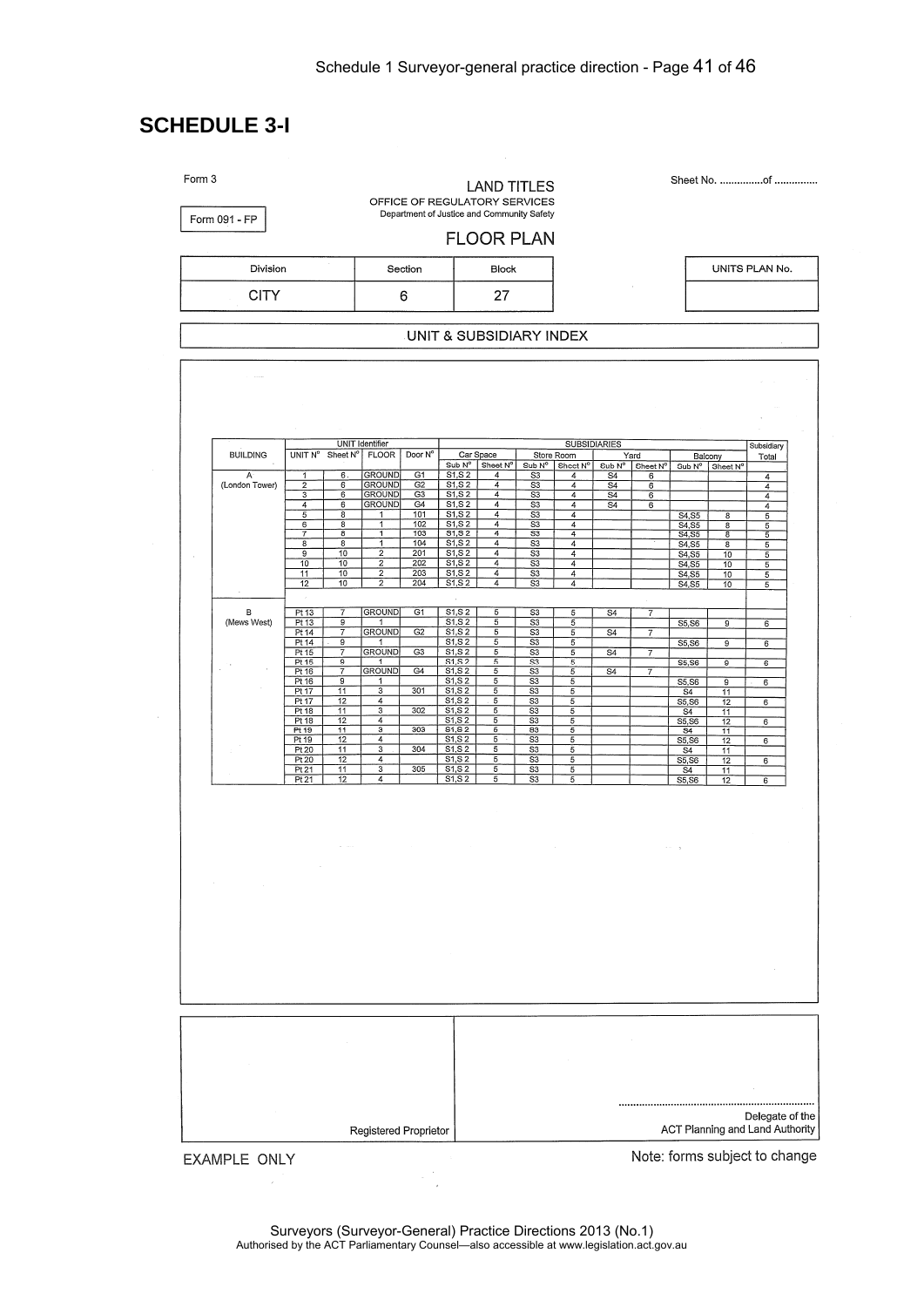# **SCHEDULE 3-J**

| Form 091 - FP                    | OFFICE OF REGULATORY SERVICES<br>Department of Justice and Community Safety                                       |                   |                 |
|----------------------------------|-------------------------------------------------------------------------------------------------------------------|-------------------|-----------------|
|                                  |                                                                                                                   | <b>FLOOR PLAN</b> |                 |
| Division                         | Section                                                                                                           | <b>Block</b>      | UNITS PLAN No.  |
|                                  |                                                                                                                   |                   |                 |
| <b>FLOOR NUMBER</b>              |                                                                                                                   |                   |                 |
|                                  |                                                                                                                   |                   |                 |
|                                  |                                                                                                                   |                   |                 |
|                                  |                                                                                                                   |                   |                 |
|                                  | <b>LEGEND and SPECIFICATION SHEET</b>                                                                             |                   |                 |
| <b>B - DENOTES BALCONY</b>       |                                                                                                                   |                   |                 |
| <b>C - DENOTES COLUMN</b>        | <b>CP - DENOTES COMMON PROPERTY</b>                                                                               |                   |                 |
| <b>CS - DENOTES CAR SPACE</b>    |                                                                                                                   |                   |                 |
| <b>SC - DENOTES STORAGE CAGE</b> |                                                                                                                   |                   |                 |
|                                  |                                                                                                                   |                   |                 |
|                                  |                                                                                                                   |                   |                 |
|                                  |                                                                                                                   |                   |                 |
|                                  |                                                                                                                   |                   |                 |
|                                  |                                                                                                                   |                   |                 |
|                                  |                                                                                                                   |                   |                 |
|                                  | UNIT AREAS HAVE BEEN DETERMINED WITH REFERENCE TO THE CENTRELINES OF WALLS, UNLESS NOTED OTHERWISE                |                   |                 |
|                                  | THE POSITION OF THE WALL CENTRELINES HAVE BEEN<br>ESTIMATED (DEDUCED) TO DETERMINE UNIT AREA                      |                   |                 |
|                                  | ALL AREAS ARE APPROXIMATE AND MAY CONTAIN COLUMNS<br>AND SERVICE DUCTS, WHICH ARE COMMON PROPERTY                 |                   |                 |
|                                  | AREAS ARE SHOWN FOR THE PURPOSES OF THE UNITS PLAN<br>ONLY AND MUST NOT BE USED FOR ANY OTHER PURPOSE             |                   |                 |
|                                  | UNITS & SUBSIDIARIES ARE SUBJECT TO THE PROVISIONS OF<br>SECTION 34 OF THE UNIT TITLES ACT 2001, WHERE APPLICABLE |                   |                 |
|                                  |                                                                                                                   |                   |                 |
| Graphic bar scale - SCALE 1:     |                                                                                                                   |                   |                 |
|                                  |                                                                                                                   |                   |                 |
|                                  |                                                                                                                   |                   |                 |
|                                  |                                                                                                                   |                   |                 |
|                                  |                                                                                                                   |                   | Delegate of the |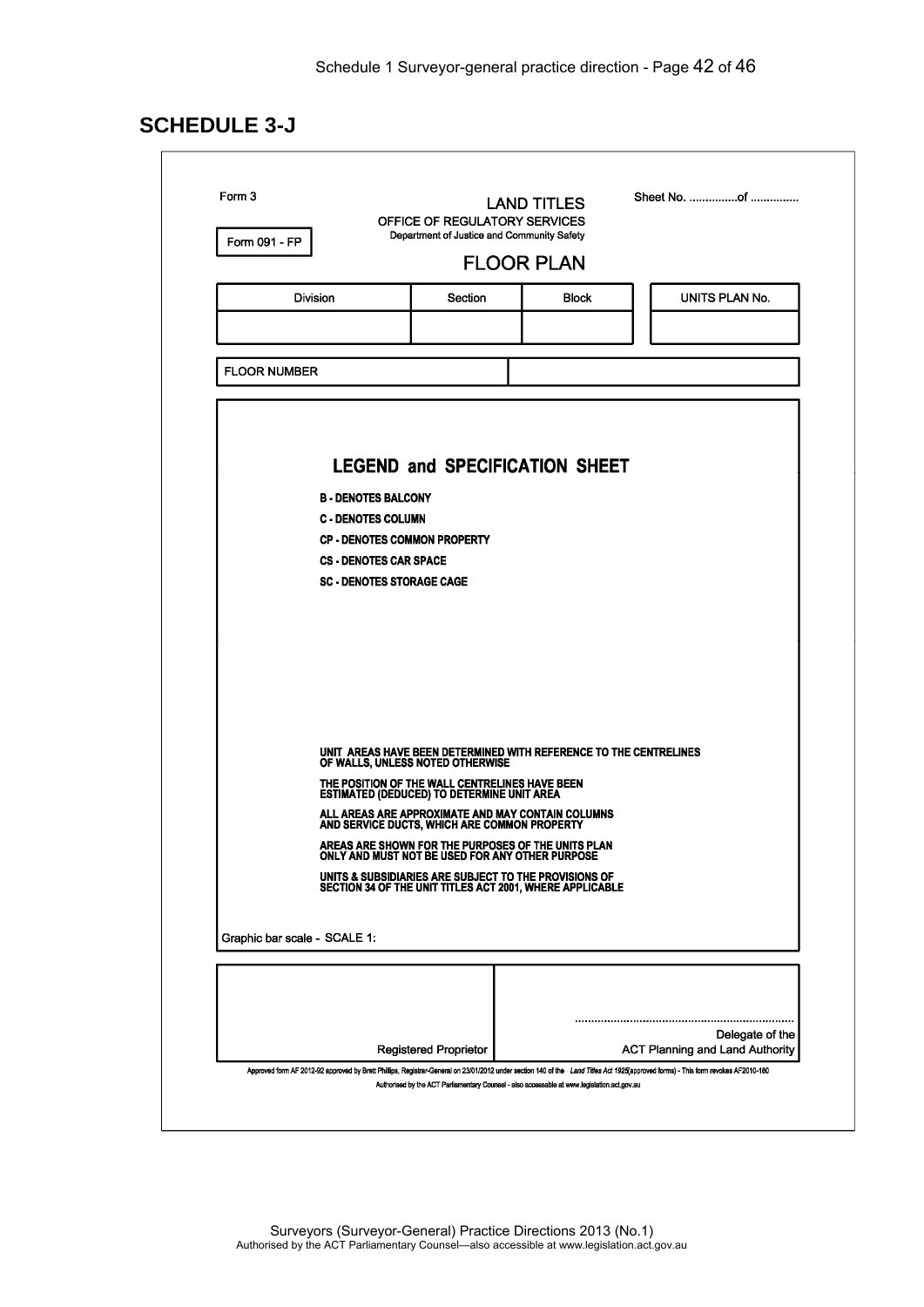# **Schedule 4**

### **Supervision of persons by Registered Surveyors**

#### **S4-1 Background**

*'Supervision'* may be defined as the act, process or function of overseeing, directing or managing work, workers or a project.

In the land and mining survey context, a supervising surveyor has an important role in guiding the training of future professionals and also has certain obligations in undertaking the preparation and instruction of a supervised person.

A supervising surveyor must provide appropriate direction to employed persons and may provide guidance and direction in relation to the preparation of a person for relevant NSW Board of Surveying and Spatial Information ('the Board') examinations. Supervision may be through the exercise of 'general supervision' and/or 'immediate supervision' both in the office environment and in the field.

This direction is intended to provide guidance to supervising surveyors regarding their role and responsibilities in relation to the supervision of persons.

#### **S4-2 Objectives of supervision of persons by Registered Surveyors**

The supervising surveyor is responsible for ensuring that the supervised person is aware of the importance of the surveyor's role in:

- maintaining the integrity of the cadastre and the high quality of surveys;
- providing professional and high quality services to the public;
- producing a high quality survey product prepared in accordance with legislative requirements;
- ensuring that work is undertaken in a safe and responsible manner (OH&S) and in accordance with other relevant legislation; *and*
- a continuing professional responsibility to the wider survey profession.

### **S4-3 Definitions**

A 'supervising surveyor' means a person who either:

- (1) supervises the activities of others in order to fulfil legal and professional responsibilities and obligations; *or*
- (2) has agreed to supervise a graduate

or both, and is a registered surveyor.

A supervised person may include:

 an unqualified person who acts under the registered surveyor's direction and assists the registered surveyor in the performance of the registered surveyor's legal and professional responsibilities;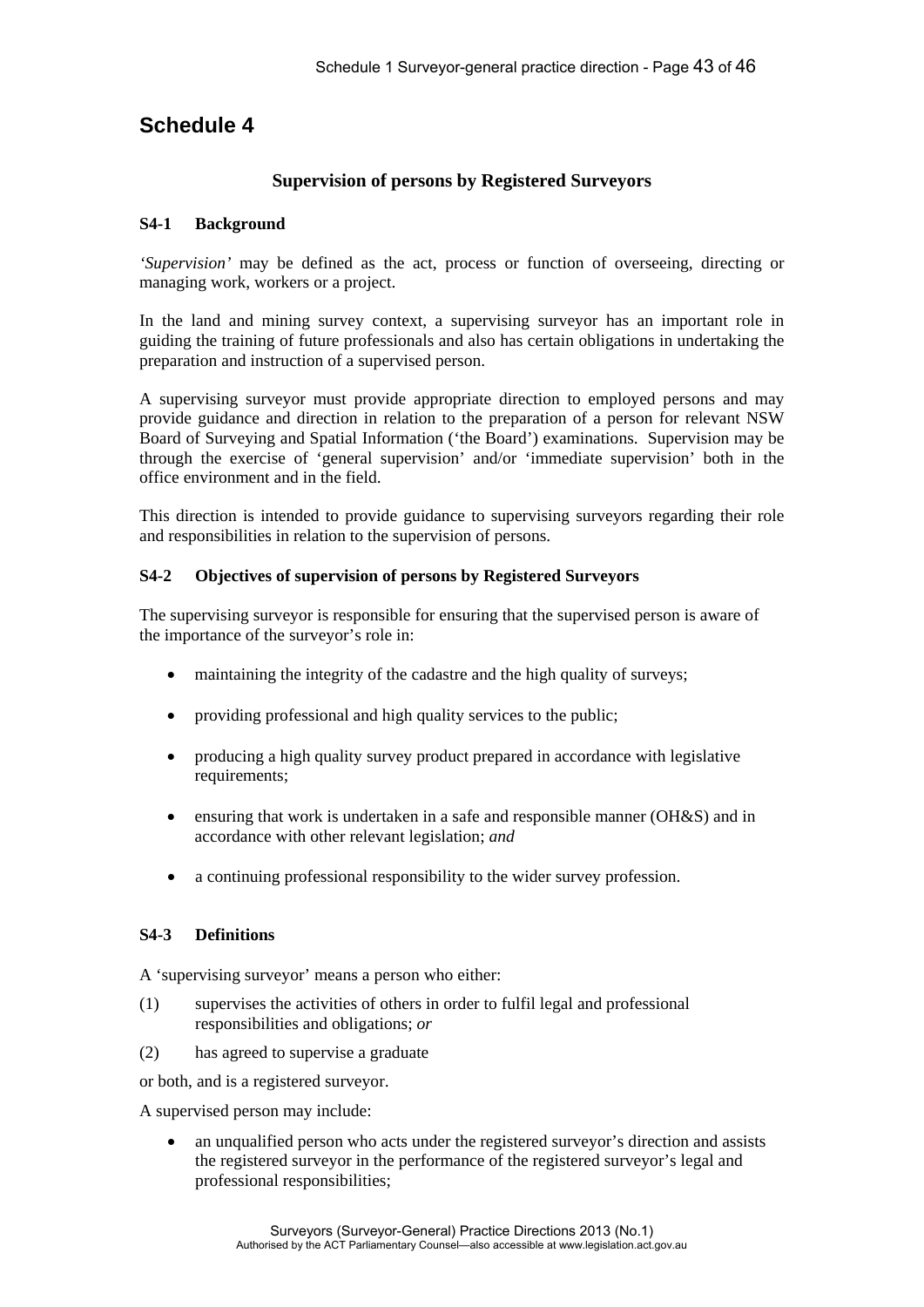- a surveyor's assistant;
- a survey graduate;
- a student of surveying;
- a person holding a recognised qualification as determined by the Board;
- a candidate for examination;
- a survey drafter *or*
- other such person as the Surveyor-General may determine from time to time.

#### **S4-4 Levels of supervision – 'Immediate' and 'General'**

A supervising surveyor:

- is solely responsible for surveys carried out under his or her supervision, *and*
- is responsible for the health and safety at work of the supervised person in accordance with relevant ACT and Commonwealth legislation..
- should exercise a standard of supervision that will ensure the survey reflects his or her professional responsibilities and complies with relevant statutes.

It is a matter for the supervising surveyor in the circumstances relating to each individual supervised person as to the level of oversight required and to ensure that the supervised person is capable of carrying out their role at their level of ability. In relation to survey graduates and students of surveying, this involves an exposure to a broad range of surveys and experience to appropriately prepare them for their future role as a professional surveyor.

The extent of supervision required will vary according to the experience, skills and ethics of the supervised person.

The following information is provided for guidance only and is not intended to be an exhaustive list of matters which may be considered by a supervising surveyor in the exercise of the role.

In relation to **immediate supervision**, the supervising surveyor is expected to have a significant level of involvement with the supervised person. This involves but is not necessarily restricted to:

- briefing the supervised person on the purpose and details of their required duties before the supervised person commences his or her involvement with the survey and associated tasks;
- accompanying the supervised person on site at the early stage of the supervised person's training;
- being present on sufficient occasions to ensure that the supervised person's questions and issues are able to be addressed expeditiously;
- inspecting the marking and physical aspects of the survey and associated tasks ,including but not limited to the field notes, closes, etc upon completion and effecting such checks and verification of the supervised persons work as to be confident of the quality and accuracy of the work product supplied. Again it is noted that the supervising surveyor is solely responsible for the correctness of the surveys undertaken by a supervised person under their supervision and direction;
- discussing all aspects of the survey at the completion of their work.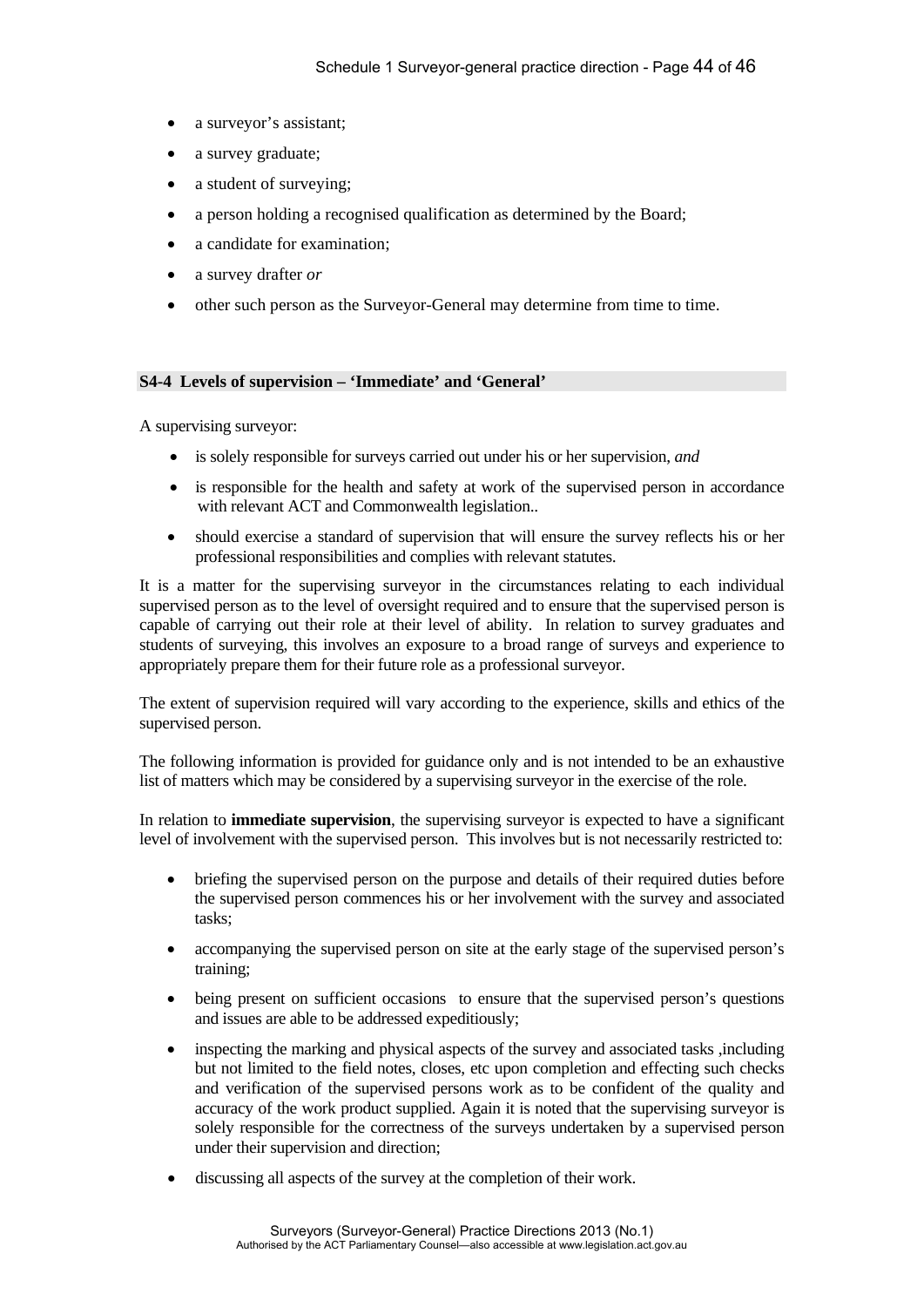It is a matter for the supervising surveyor to determine on the circumstances of each case when this level or frequency of 'immediate' supervision should be reduced, taking into consideration the demonstrated ability of the supervised person to plan and implement their work program including addressing occupational health and safety risks and undertaking a leadership role in undertaking the survey.

In relation to **general supervision** the supervising surveyor continues to be wholly responsible for the work of the supervised person however the level of oversight and review is reduced, as compared to immediate supervision, reflecting the level of the supervising surveyor's confidence in the knowledge, skill and competency of the supervised person.

General supervision may apply, for example, to a supervised person who has had some level of recognised technical qualification and has attained an appropriate level of experience. General supervision would normally only apply to a student of surveying, or surveyor's assistant.

General supervision may involve:

- instruction on the requirements for and any unusual or difficult aspects of the survey and associated tasks and possible methods of approach, especially if new procedures are involved;
- progress checks of the unusual or complex features of the survey task;
- a detailed and comprehensive review of the assignment on completion.

Regardless of what level of supervision is exercised, the supervising surveyor should be aware of any risks or circumstances which may not be evident from office examination and deliberations. This may require the supervising surveyor to visit the site.

#### **S4-5 Supervision in the office and in the field**

Whether the supervised person is working in the office or the field it is the role of the supervising surveyor to ensure that the supervised person is appropriately supervised. Any deficiencies in their skills, the quality of their work product, and professionalism (particularly in relation to clients) should be addressed and rectified. The supervising surveyor takes full responsibility for the work of the supervised person undertaken in the course of their employment.

During the course of their employment, and while under direct supervision, supervised persons should be exposed to a variety of surveys including complex and challenging situations through which they can gain a wide range of experience.

In addition a supervising surveyor should impress upon the supervised person the importance of:

- professional presentation and ethical conduct, through both example and instruction, *and*
- adherence to and maintenance of safe work methods, practices and procedures in the field and in the office environment.

#### **S4-6 Power of entry**

Section 45 of the Surveyors Act 2007 (the Act) provides that a registered surveyor has a power of entry onto land under the conditions of this section.